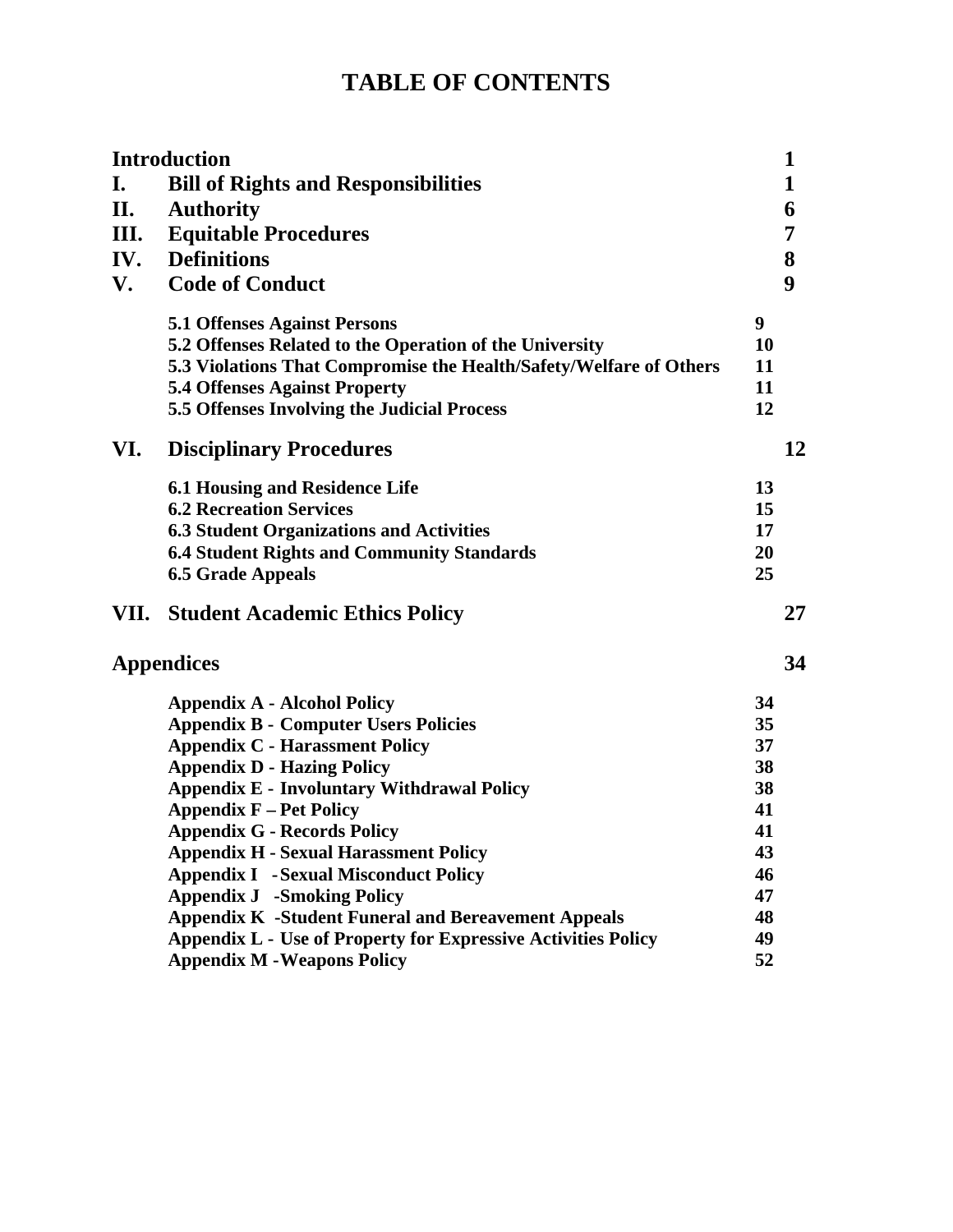# **CODE OF STUDENT RIGHTS AND RESPONSIBILITIES**

# **INTRODUCTION**

The vision of Ball State University is, in part, to be "a learner-centered and socially responsible academic community." Therefore, Ball State University expects and requires all of its students and their guests to cooperate in developing and maintaining high standards of scholarship and conduct. Upon entrance into the University, students are not only presented with many rights, privileges, and opportunities, they are also faced with attendant responsibilities. In order for students to live and learn in harmony with others in the University community, they must assume responsibility for their actions and respect the rights and beliefs of others.

The University community is not a sanctuary from the law and all students of the University are subject to local, state and federal laws. In addition each individual is obligated to protect the University as a forum for the free expression of ideas.

*The Code of Student Rights and Responsibilities* outlines behaviors expected of students at Ball State University and methods used to judge student behavior fairly according to these standards. The standards of conduct apply to students while on the campus, when attending Universitysponsored events, or when such conduct involves the security or integrity of the University community.

The resolution of complaints for violation of *The Code of Student Rights and Responsibilities* may vary according to the location of the alleged violation, the complexity of the circumstances of the complaint, or the relative seriousness of the complaint. Offices and departments will routinely consult to determine the most appropriate venue for adjudication. Regardless of where a complaint is resolved, the purpose of this code is, in part, to provide an educational framework for students so that they may make responsible choices regarding their behavior in this academic community.

# **I. Bill of Rights and Responsibilities**

# **1.1** *Preamble*

Students of the University have an obligation to fulfill the responsibilities incumbent upon all citizens, as well as the responsibilities of their particular roles within the academic community. All students share the obligation to respect:

The fundamental rights of others as citizens; The rights of others based upon the nature of the educational process; The rights of the institution; and The rights of students to fair and equitable procedures determining when and upon whom penalties for violation of campus regulations should be imposed.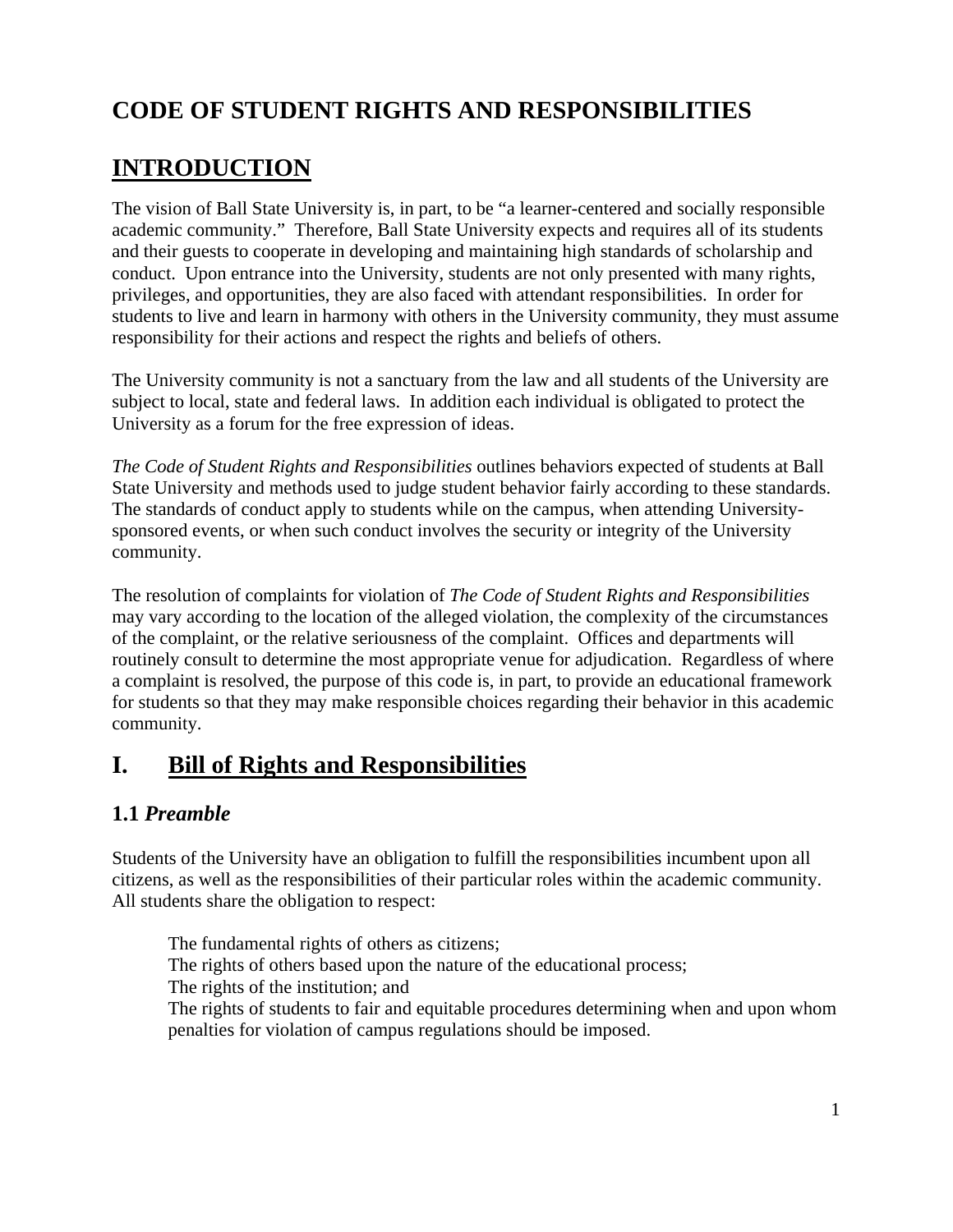## **1.2** *Student's Relation to Civil Law*

As citizens, students of Ball State University enjoy the same basic rights and are bound by the same responsibilities to respect the rights of others as all other citizens.

Among the basic rights are freedom of speech, freedom of press, freedom of peaceful assembly and association, freedom of political beliefs, and freedom from personal force and violence, threats of violence, and personal abuse.

Freedom of the press guarantees there will be no censorship of students or of any other individuals in the Ball State community. Professional journalistic standards encourage the public's right to know, accepted ethical practices, accuracy, objectivity, and fair play; students and other individuals in the University community are encouraged to follow these standards.

It should be made clear in writings and broadcasts that editorial opinions are not necessarily those of Ball State University or its students.

The campus is not a sanctuary from local, state, and federal law.

The University does not stand *in loco parentis* for its students.

Admission to and employment by the University shall be in accord with the provisions against discrimination in local, state, and federal law.

#### **1.3** *Student's Relation to Community*

- **1.3.1** Students attending the University take on responsibilities not only of campus citizenship but also community citizenship. When community standards are not respected and upheld by students, unpleasant and undesirable conflicts between students and other community residents result. Such conflicts are destructive to human relationships in the community and detrimental to the image of the University, as well as to the reputation of the student body. Students are also subject to legal sanctions when they violate local, state, and federal laws or otherwise infringe upon the rights of others.
- **1.3.2** Students shall conduct themselves responsibly in the community, respecting the personal and property rights of all residents. It is to the advantage of the student body, as well as in the best interest of the University and the community, for everyone to work together to maintain community standards and to build good relations among the citizenry.

## **1.4** *Student's Relation to University*

Ball State University as an institution of higher education and any division or agency which exercises direct or delegated authority for the institution has rights and responsibilities of its own, including:

**1.4.1** Obligation to provide opportunities for students of the University to present and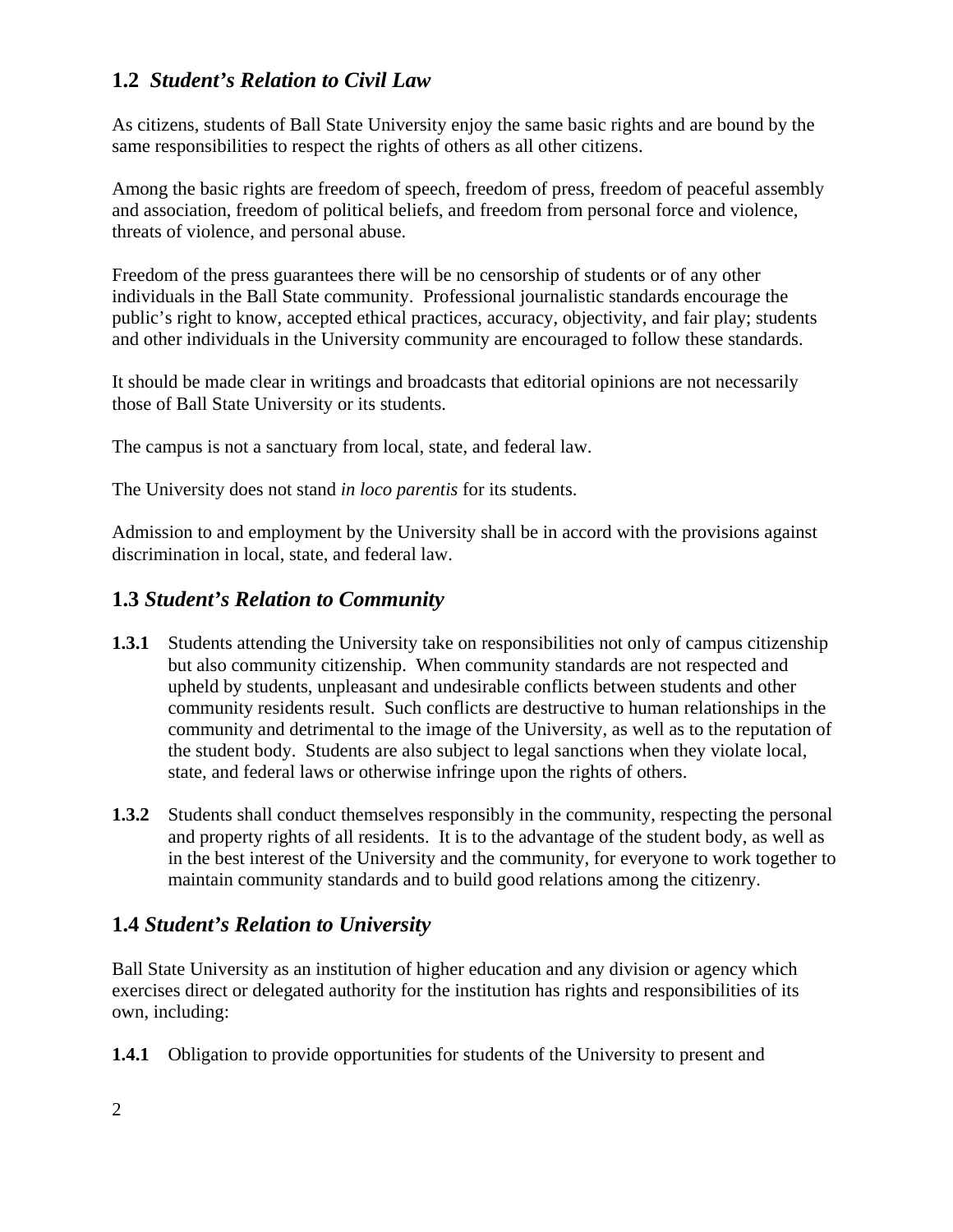debate public issues.

- **1.4.2** Obligation not to take a position as an institution in electoral politics.
- **1.4.3** Right to require that persons on the campus be willing to identify themselves by name and address and state what connection, if any, they have with the University.
- **1.4.4** Right to establish reasonable standards of conduct for all persons on the campus in order to safeguard the educational process and to provide for the safety and welfare of its students, visitors, and University property.
- **1.4.5** Right to prohibit individuals and groups who are not students of the University from using its name, its finances, and its physical and operating facilities for political activities, or for commercial activities, except as specifically agreed to in writing by the proper authorities of the University.
- **1.4.6** Right to prohibit students of the University from using its name, its finances, or its physical and operating facilities for commercial activities, except in cases involving recognized student and faculty groups as provided for in policies governing use of the campus facilities and fund-raising activities.
- **1.4.7** Right and obligation to provide, for recognized student groups of the University, the use of campus facilities under the rules of the campus, including use for political purposes such as meeting of political clubs; to prohibit use of its facilities by individual students or student groups on a regular or prolonged basis as free headquarters for political campaigns; and to prohibit use of its name and its finances for any political purpose at any time. Use of other resources for political purposes must comply with existing local, state and federal laws.

## **1.5** *Academic Freedom*

- **1.5.1** Academic freedom is a foundation of any University community. The affirmation of academic freedom of students should be accepted as a reciprocal understanding among the individual student or groups of students and the faculty and administration. The student is not only privileged to think independently but, in the tradition of a University, is responsible for developing independent thinking. The University seeks to provide and maintain an academic climate which is conducive to learning.
- **1.5.2** Ball State University, as an institution of higher education, reaffirms the following policies, insuring the academic freedom of students:
	- **a.** That students have the right to the best education possible;
	- **b.** That students have the rights and responsibilities for participation in policy and decision making and implementation in areas affecting student welfare;
	- **c.** That students have inherent rights to the establishment and practice of representative selfgovernment as set forth in the Constitution of the Student Government Association of Ball State University;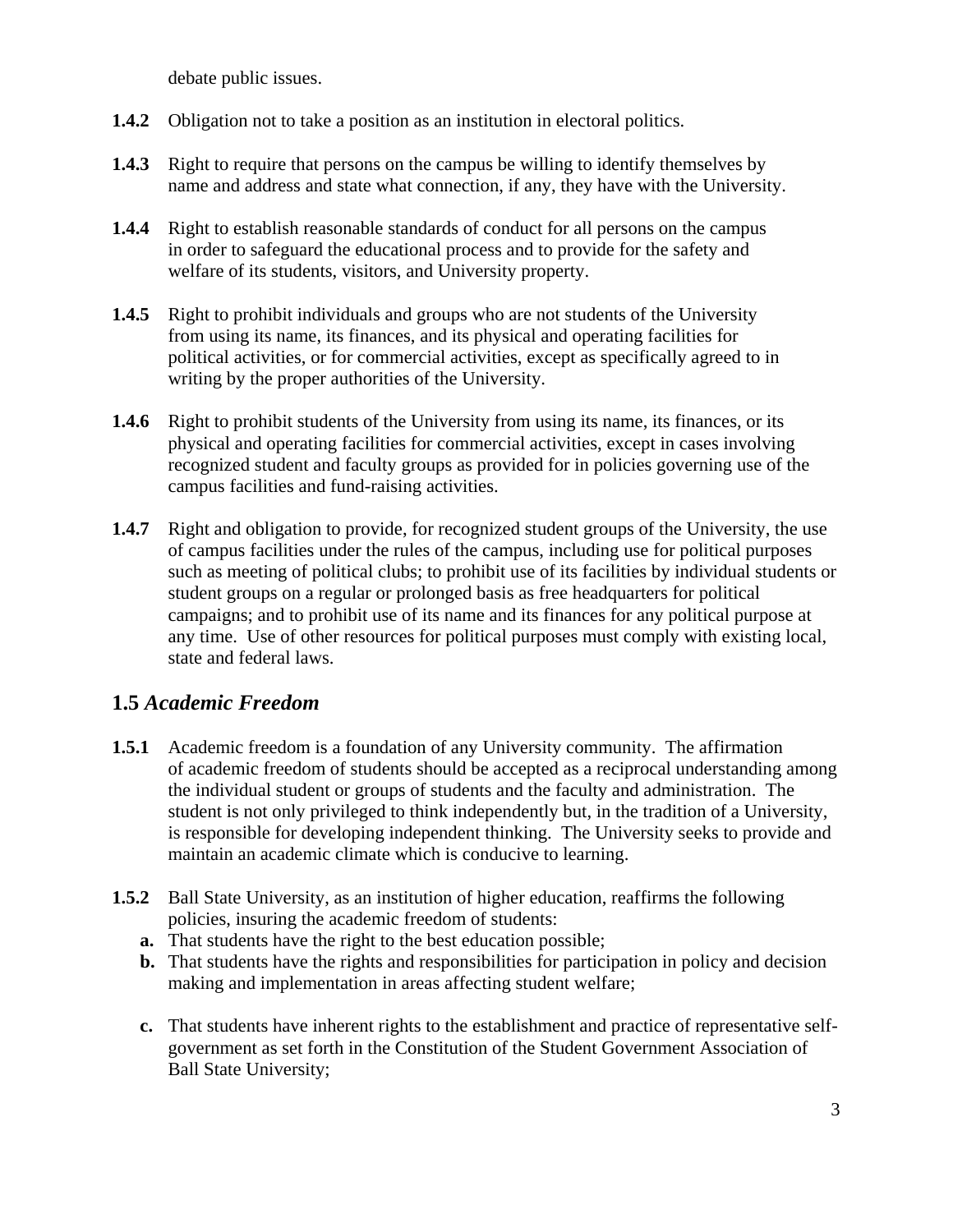- **d.** That students have rights to and means whereby they may communicate their ideas and concerns to responsible authorities in the University;
- **e.** That students have the right to ready access to the spoken and printed word;
- **f.** That students have the right to express their thoughts and judgments concerning the professional competency of the faculty and professional personnel.

#### **1.5.3** *If a student is concerned about any issue in the classroom, including a perceived academic freedom issue, the student may*

- **a.** Consult with the assistant to the dean of student affairs/ombudsperson in the Office of the Division of Student Affairs to explore options available to the student.
- **b.** Options available to the student include:
	- 1) The student may meet with the faculty or staff person to discuss the student's concerns and to come to an understanding about the situation.
	- 2) If resolution is not satisfactory, the student may request a meeting with the individual's department chair or supervisor to discuss the concern further.
	- 3) The chairperson or school director, will meet with all parties involved and will determine an appropriate resolution, conclusion or recommendations about the issue. The chairperson or school director will keep a written record of the issue and the conclusions and recommendations.
	- 4) If the student's concern involves a grade appeal issue, the student may be referred to the grade appeal process outlined in the Student Code 6.5.

## **1.6** *Additional Rights and Responsibilities*

All students of Ball State University have other responsibilities based upon the nature of the educational process and the requirements of the search for truth and its free presentation. These rights and responsibilities include the following:

- **1.6.1** Obligation to respect the freedom to teach, learn, and to conduct research and publish findings in the spirit of free inquiry (i.e., without detriment to or denigration of other, especially untried, methods and/or subjects of inquiry).
	- **a.** Institutional censorship and individual or group intolerance of the opinions of others are inconsistent with this freedom, it being understood that assigning priorities or ranking to investigative programs may be an administrative necessity.
	- **b.** Freedom to teach and learn implies that students, faculty, and administrators have the responsibility to respect and consider suggestions without detriment to grade or positions of the persons submitting them.
	- **c.** Free inquiry implies that faculty and/or faculty-directed student research-the results of which are predestined for classification under the National Security Act - may be conducted only under the conditions imposed by the statements in the *Faculty and Professional Personnel Handbook*, "On preventing conflicts of interest in government sponsored research at universities" and with prior knowledge of the intended restrictions to be placed on the distribution of the results.
- **1.6.**2 Obligation not to infringe upon the right of any of the members of the University community to privacy in office, laboratories, and residence and in the keeping of personal papers, confidential records and effects, subject only to the local, state and federal law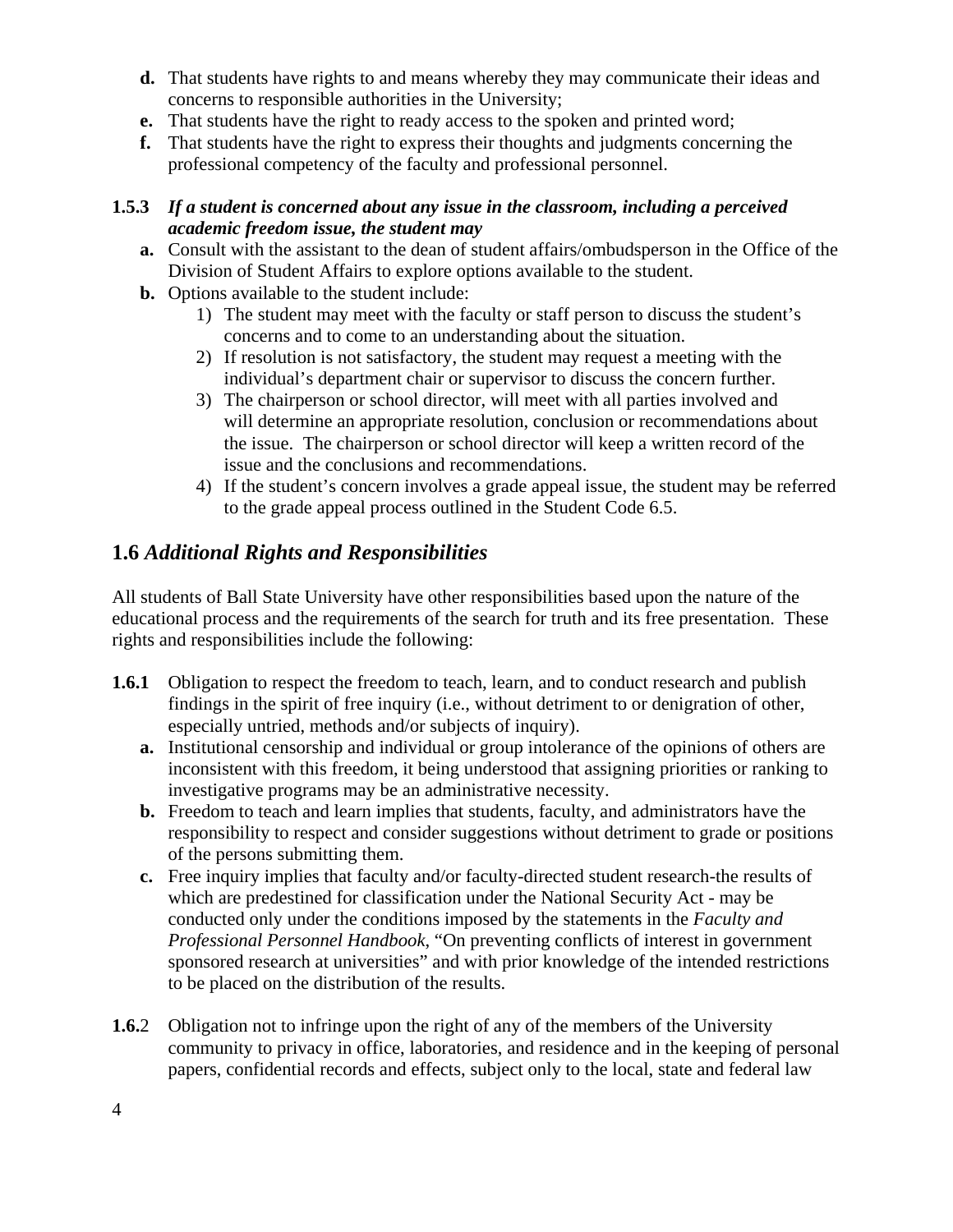and to conditions voluntarily entered into. Permanent records will not contain information concerning religion, political or social beliefs, and membership in any organization other than honorary and professional organizations directly related to the academic processes, except upon expressed written request of the student in question.

- **1.6.3** Obligation not to interfere with the freedom of members of the University community to pursue normal academic and administrative activities, including freedom of movement.
- **1.6.4** Obligation not to interfere with the freedom of any member of the University community to hear and to study unpopular and controversial views on intellectual and public issues.
- **1.6.5** Right to identify oneself as a student of the University and a concurrent obligation not to speak or act on behalf of the institution, or any group of students therein, without authorization.
- **1.6.6** Right to hold public meetings in which students participate, to post notices, and to engage in peaceful, orderly demonstrations. Reasonable and impartially applied rules, designed to reflect the academic purposes of the institution and to protect the safety of the campus, shall be established regulating time, place, and manner of such activities and allocating the use of facilities in accordance with (1) Policy Concerning Distribution, Solicitation, Fund Raising, Sales, and Commercial Activity on University Property - Office of the Vice President for Business Affairs; (2) Policy on Selection and Presentation of Lecturers or Speakers by Student Organizations - *Faculty and Professional Personnel Handbook;* (3) Policy on Special Events on Campus - *Faculty and Professional Personnel Handbook.*
- **1.6.7** Right to recourse if another member of the University community is negligent or irresponsible in performance of his or her responsibilities, or if another member of the University community represents the work of others as his or her own.
- **1.6.8** Obligation to maintain an environment conducive to respect for the rights of others and fulfillment of *academic* responsibilities.

#### **1.6.9** *Right to Funeral and Bereavement Leave*

 **a.** Students will be excused from class for funeral leave in the event of the death of a member of the student's immediate family or household, including: father, mother, husband, wife, son, daughter, grandfather, grandmother, grandchild, brother, sister, father-in-law, mother-in-law, daughter-in-law, son-in-law, stepfather, stepmother, stepson and stepdaughter. The number of excused absences allowed is determined by the distance of funeral services from Muncie, Indiana, as follows:

> **Three work days** - Within 150 miles radius of Muncie **Four work days** - Between 150-300 mile radius of Muncie **Five work days** - Beyond 300 mile radius of Muncie **Seven work days** - Outside of North America

If the student is unable to attend the funeral services, the student will be allowed three work days for bereavement.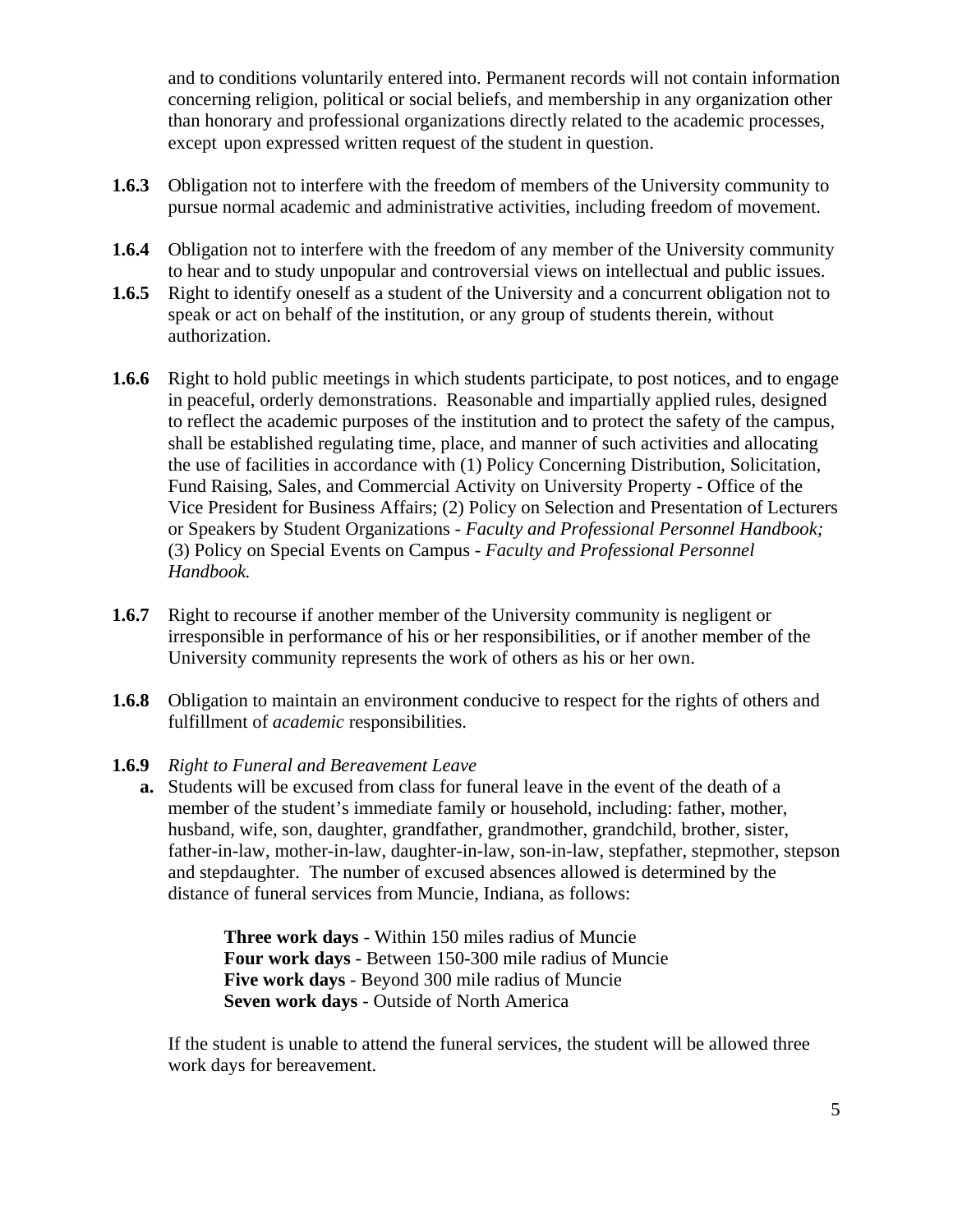- **b.** In the event of the death of a student's stepmother-in-law, stepfather-in-law, brother-inlaw, sister-in-law, uncle, aunt, nephew, and niece, students will be allowed one work day.
- **c.** A student may contact the Office of Student Rights and Community Standards to request that an informational notice (without verification) be sent to the student's instructor(s). The student will provide documentation to each instructor. Given proper documentation, the instructor will excuse the student from class and provide the opportunity to earn equivalent credit for assignments missed. If the student is not satisfied with the outcome, he or she may appeal as outlined in the Ball State University's Procedure for Student Bereavement Appeals. (See Appendix I)

# **II AUTHORITY**

# **2.1** *Authority*

The Board of Trustees of Ball State University is empowered by the legislature of the State of Indiana to operate the institution and to formulate such policies and regulations as are necessary to maintain the institution. The Board of Trustees may delegate to its officers, faculty, employees, and others such authority as it may possess. Powers and duties conferred upon the Board of Trustees include the following:

 **a.** To govern, by specific regulation and other lawful means, the conduct of students, faculty, employees, and others while upon the property owned, used, or occupied by the institution.

 **b.** To govern, by lawful means, the conduct of its students, faculty and employees, wherever the conduct might occur, to the end of preventing unlawful or objectionable acts which seriously threaten the ability of the institution to maintain its facilities available for performance of its educational activities of which are in violation of the reasonable

 rules and standards of the institution designed to protect the academic community from unlawful conduct or conduct which presents a serious threat to person or property of the academic community.

 **c.** To dismiss, suspend or otherwise punish any student, faculty member, or employee of the institution who violates the institution's rules or standards of conduct, after determination of guilt by lawful proceedings.

- **2.2** The President shall have the final responsibility and authority for the discipline of all students of the University. This responsibility and authority may be delegated by the President to the Dean of the Division of Student Affairs who may in turn, delegate such authority to the Associate Dean for Student Affairs and/or other members of the Student Affairs staff.
- **2.3** Whenever an action may be or is required to be taken under this policy by the Provost and Vice President for Academic Affairs, the dean of a college, the dean of the division of student affairs or the associate dean for student affairs, the action may be taken by that person's designee.
- **2.4** The Board of Trustees acting within its legal authority has established these policies and regulations concerning the welfare and conduct of students and these procedures for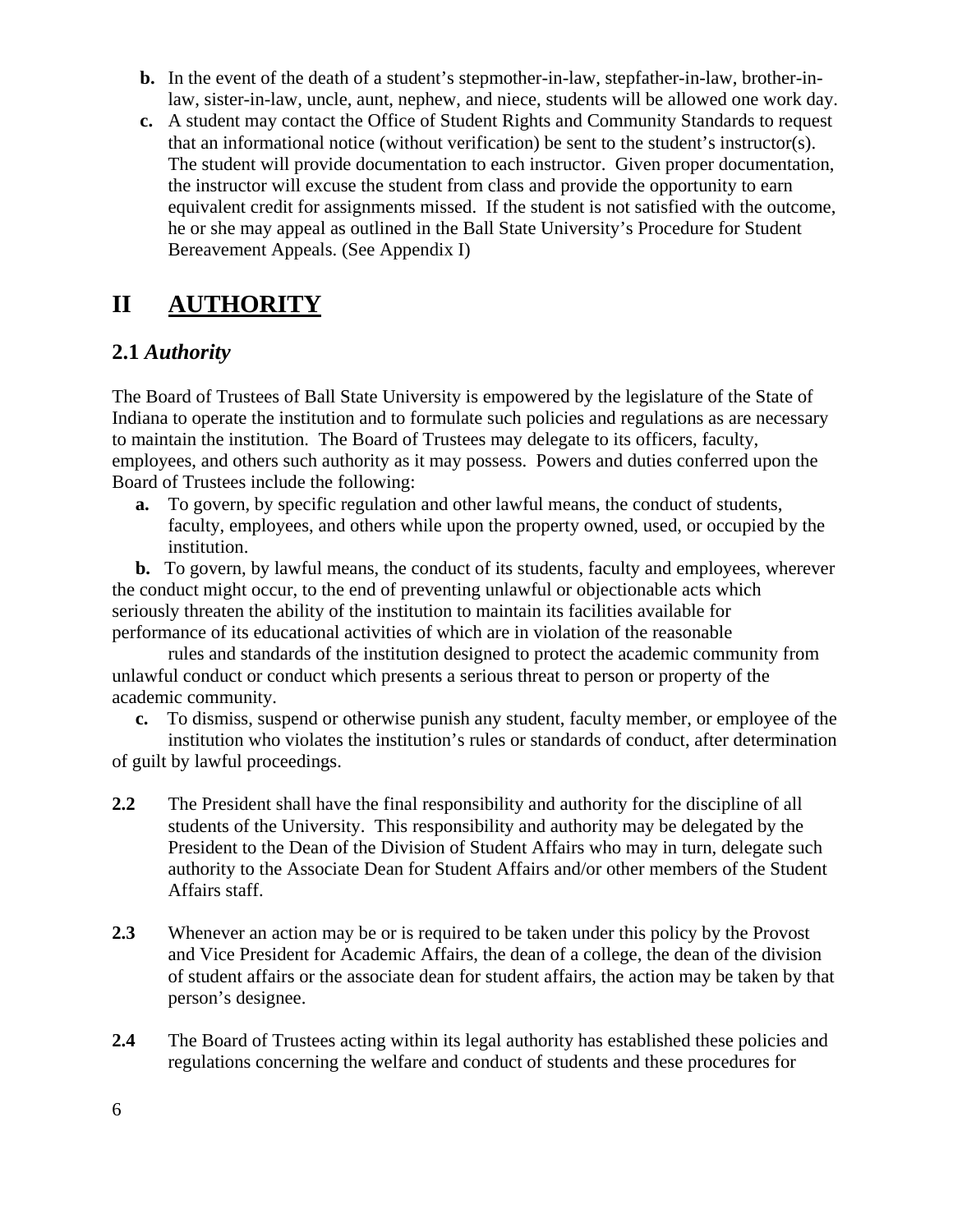handling violations of these standards.

2.5 These policies and procedures, as from time to time amended, shall apply to all undergraduate and graduate students of Ball State University and shall be deemed a part of the terms and conditions of admission and enrollment of all students. These policies and procedures, and any amendments hereto, shall take effect on the date prescribed by the Board of Trustees and shall remain in effect until rescinded or modified by the Board of Trustees. Amendments may be proposed by the Ball State Student Government Association, University Senate, administrative staff, or by the Board of Trustees.

# **III. EQUITABLE PROCEDURES**

All students at Ball State University have a right to fair and equitable procedures for determining the validity of charges of violation of University regulations.

- **3.1** These procedures shall be structured so as to facilitate a reliable determination of the truth or falsity of charges and to meet the fundamental requirements of fairness (i.e., right to notice of charge in advance, right to a hearing, right to examine evidence, right to prepare defense, right to appeal, and right to presence of counsel, but not representation by counsel.)
- **3.2** Students have the right to know in advance the range of penalties for violations of campus regulations. Upon request students have the right to obtain copies of all specific policies of the University (e.g., routine administrative policies, *Faculty and Professional Personnel Handbook*, etc.).
- **3.3** Charges of minor infractions of regulations, for which a student is penalized by fines or reprimands, may be handled expeditiously by the appropriate individual or committee. Persons so penalized have the right to appeal to the next higher level of administration or to an established appeals committee.
- **3.4** In cases involving charges of infractions of regulations that may result in suspension or expulsion from the University, students have a right to formal procedures which include right of appeal. Any person penalized for a serious infraction of established University regulations or policies has the right to appeal, either to the next higher administrator or to an established appeals committee.
- **3.5** Students charged with or convicted of a violation of federal, state or local law may be subject to the University sanctions for the same conduct, in accord with established policies and procedures, when the conduct is in violation of a University rule which is important to the continuing protection of other members of the University or to the safeguarding of the educational process.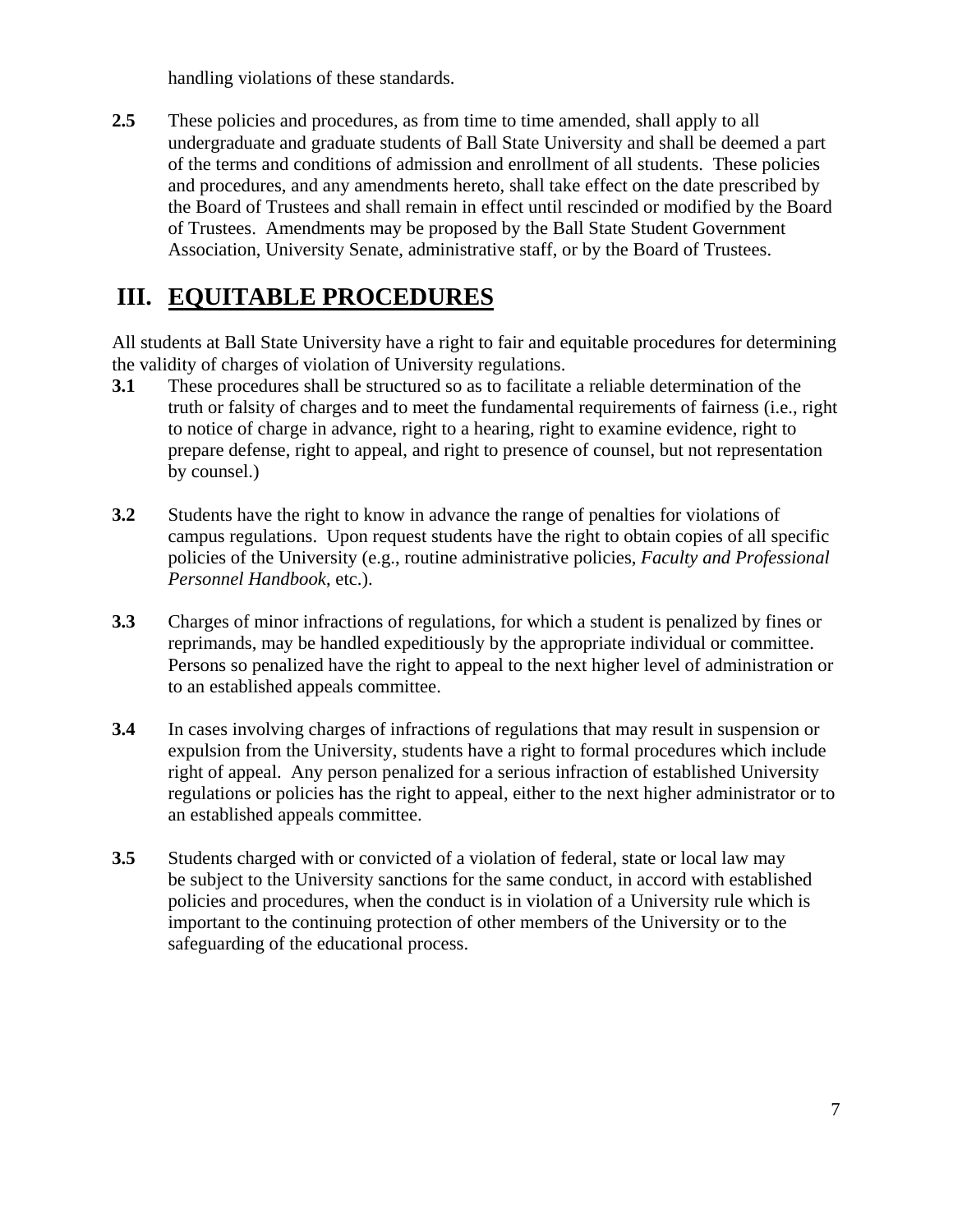# **IV. DEFINITIONS**

The following definitions will be used in this code:

- **4.1 University** means Ball State University.
- **4.2 University official** means any employee of the University performing administrative, professional or staff responsibilities.
- **4.3** Student is defined as any person admitted to the University, registered or enrolled in classes either full-time or part-time, or otherwise associated with the University. Persons not officially enrolled for a given term but in a "continuing relationship" with the University, shall be considered "students". Continuing relationship may include, but is not limited to students enrolled in a previous semester and registered or otherwise indicating intent to register for a future period of enrollment; also a student accepted for admission who has indicated intent to attend in a future period of enrollment.
- **4.4 School day** means Monday, Tuesday, Wednesday, Thursday, and Friday. It does not include Saturday or Sunday, nor does it include any day on which there are no scheduled University classes.
- **4.5 Business day** refers to any day, Monday through Friday, in which University offices are open.
- **4.6 University activity** includes any teaching, research, service, administrative function, proceeding, ceremony, or activity conducted or authorized by students, faculty, staff, or administrators that is held by the authority of the University.
- **4.7 University property** means property owned, controlled, used, or occupied by the University.
- **4.8** Written notice is deemed to begin running on the first business day after the date such notice is mailed by the University, or immediately when the notice is hand delivered or delivered to a residence hall mailbox.
- **4.9 Members of the University community** includes anyone who belongs to any of the following groups: students, faculty, professional personnel, staff personnel, service personnel.
- **4.10 Organization** means any group granted official recognition by the University after meeting established criteria for such recognition.
- **4.11 Judicial body** means any person or group of persons authorized by this Code to determine whether a student has violated any provision of the Code, to administer sanctions, or to grant appeals.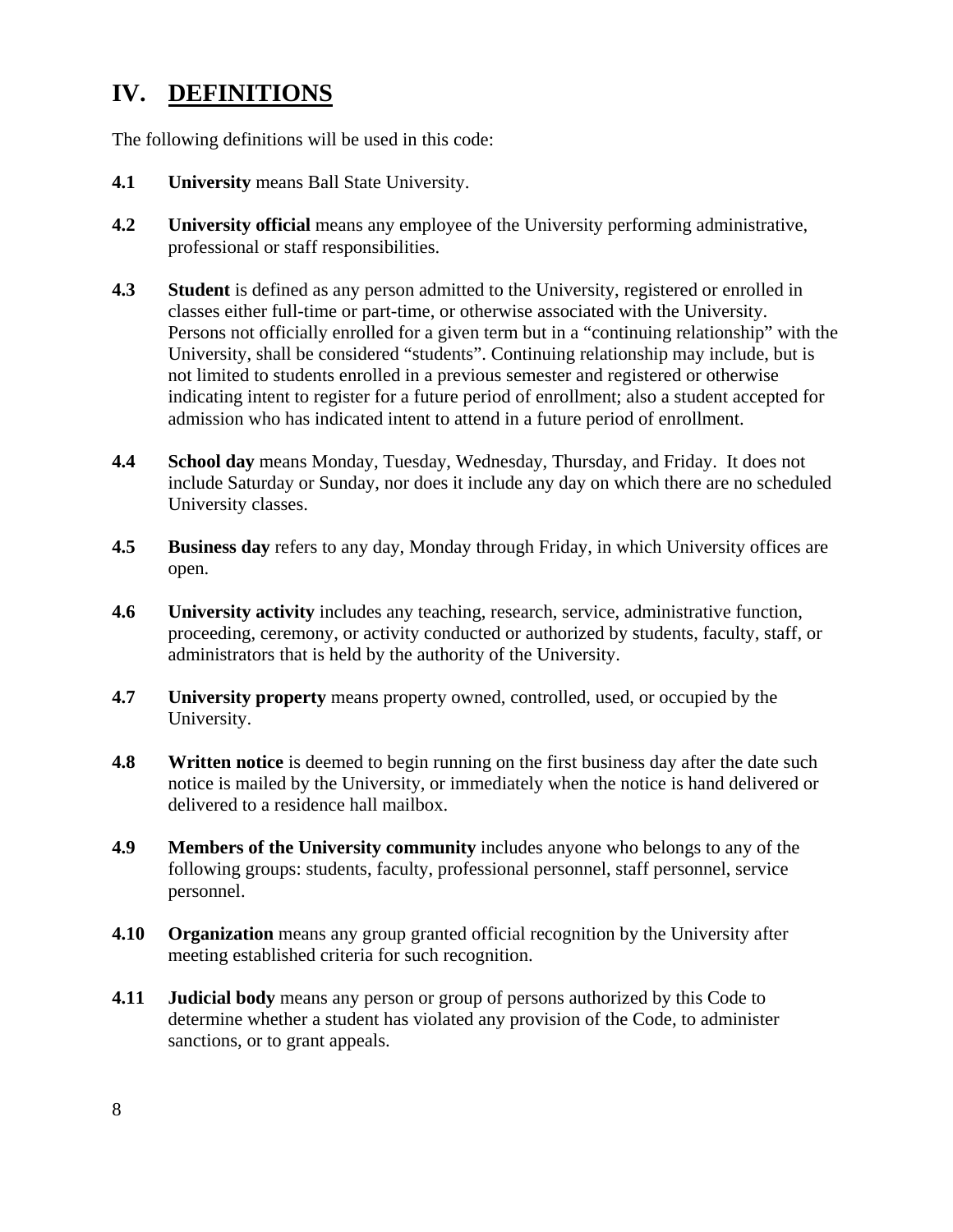# **V. CODE OF CONDUCT**

#### **5.1 Offenses Against Persons:**

- **5.1.1 Harassment** Harassment, whether physical or verbal, oral or written, that has the purpose of creating a hostile or intimidating environment and which is directed at a specific individual(s). *See also Sexual Harassment Policy, Appendix H and Antiharassment Policy, Appendix C.*
- **5.1.2 Hazing** S*ee also University Anti-hazing Policy, Appendix D.*
- **5.1.3 Physical Abuse** Physical harm of any person or persons or threat of physical harm of any person or persons which causes that person to be reasonably apprehensive of physical harm.
- **5.1.4 Privacy Violation--** Use of audio, video or photographic devices to make an image or recording of an individual without that person's prior knowledge or consent, when such image or recording is likely to cause injury or distress to the reasonable person and when the image or recording occurs in a private area such as a residence, including a residence hall room, a public or private restroom, or a dressing/locker room. These examples of private areas are by way of illustration and not limitation.
- **5.1.5 Sexual Misconduct –**Sexual intercourse or sexual touching, however slight, by one person upon another without effective consent or when it involves compelling a person to submit to such conduct by force, threat of force, use of intoxicants to impair a victim's ability to give consent or otherwise taking advantage of any impairment which might render a person incapable of making a reasonable or rational decision about sexual activity. As defined by the State of Indiana, sexual misconduct also includes any sexual act when the person is not of legal age. *See also Sexual Misconduct Policy, Appendix I.*
- **5.1.6** Stalking intentional, repetitious or continuous actions that are intended to frighten, harass, annoy, threaten, or alarm another person.

## **5.2 Offenses Related To The Operation Of The University**

- **5.2.1 Academic Dishonesty**. *See also Student Academic Ethics Policy, section VII.*
- **5.2.2 Aiding and Abetting** Knowingly, recklessly or willfully encouraging or assisting others to commit acts prohibited by this code.
- **5.2.3 Computer Misuse** Any behavior violating policies governing the use of the University's computer system and related equipment/technology. *See also Computer Users Privileges and Responsibilities Policy, Appendix B.*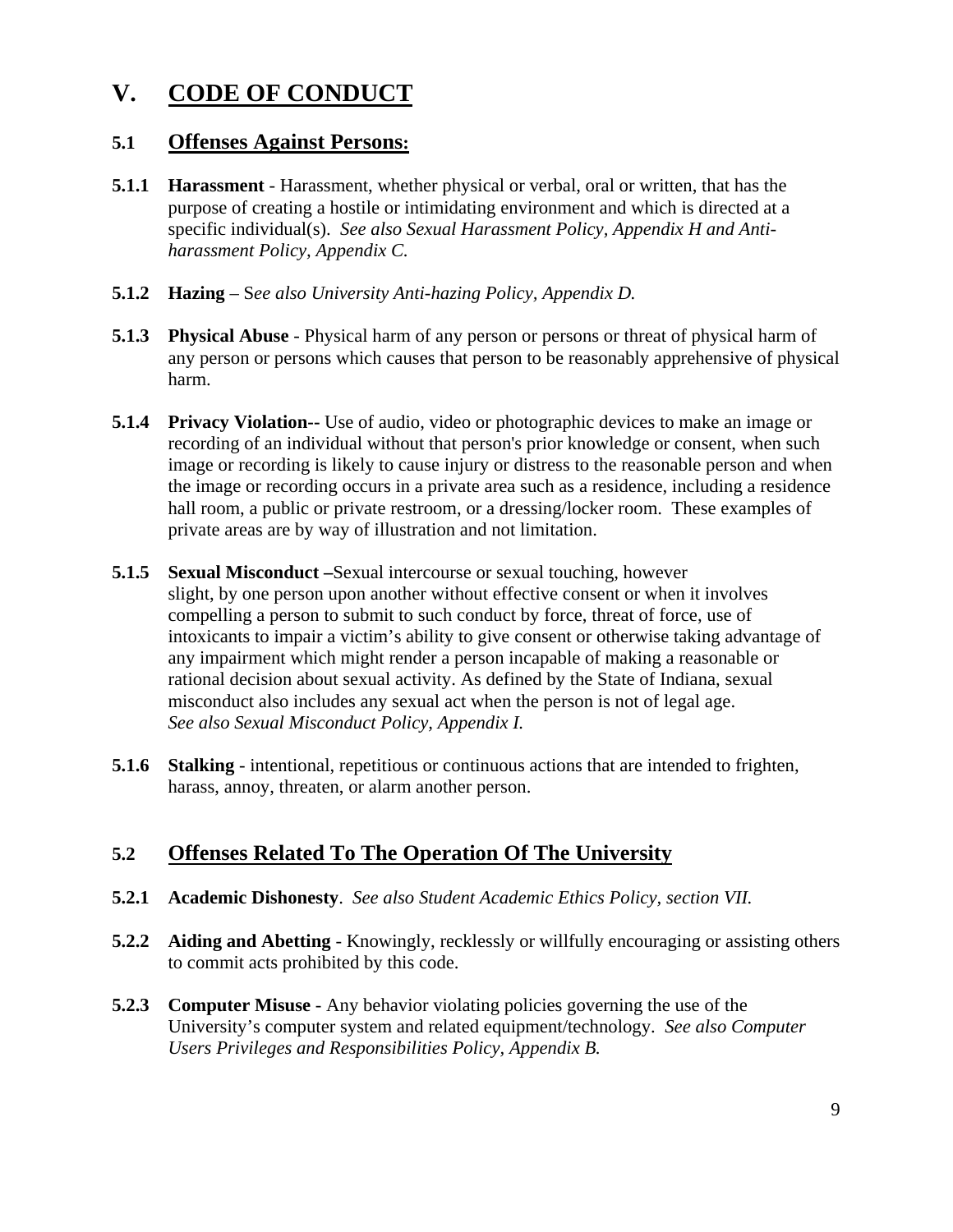- **5.2.4 Disorderly Conduct** Conduct that is disorderly, a matter of public indecency, or a breach of the peace.
- **5.2.5 Failure to Comply** Failing to comply with verbal or written instructions of University officials acting in the performance of their duties and made within the scope of their authority, or failing to identify oneself upon request of a University official.
- **5.2.6 False Information** Submitting false information or records to a University official or office.
- **5.2.7 Fraudulent Use Forgery, alteration, taking possession of or the unauthorized** use of University documents, records, keys or identification without the consent or authorization of appropriate University officials.
- **5.2.8 Interference with a Reprimand** Obstructing or interfering with the reprimand, discipline or apprehension of another person who is involved in a violation of this Code or any other University rule or regulation.
- **5.2.9 Obstruction or Disruption** Obstructing or disrupting any University-sponsored activity, pedestrian or vehicular traffic, classes, lectures or meetings, obstructing or restricting another person's freedom of movement, or inciting, aiding, or encouraging other persons to do so. *See also Regulations for Use of Property for Expressive Activity, Appendix L.*
- **5.2.10 Residence Hall Policies** Violating residence hall rules and regulations, or the housing contract. *See also Residence Life Policies.*
- **5.2.11 Solicitation** Engaging in solicitation of any type on University property without appropriate authorization. *See also Regulations for Use of Property for Expressive Activity, Appendix L.*
- **5.2.12 Violation of the Law** Committing or attempting to commit any act that would be a violation of local, state or federal law on or off University property, when such behavior is judged by the Office of Student Rights and Community Standards to be detrimental to the University's educational process or objectives.
- **5.2.13 Other Policy Violations** Violating any other published University policies not specifically a part of this Code.

#### **5.3 Violations That Compromise The Health/Safety/Welfare Of Others**

- **5.3.1 Alcohol** -Using, possessing or distributing of alcoholic beverages except as expressly permitted by law and University policies. *See also Alcohol Policy, Appendix A.*
- **5.3.2 Arson** Setting false fire alarms, attempting to set fires, or acting in a manner that disregards fire safety rules and results in a fire.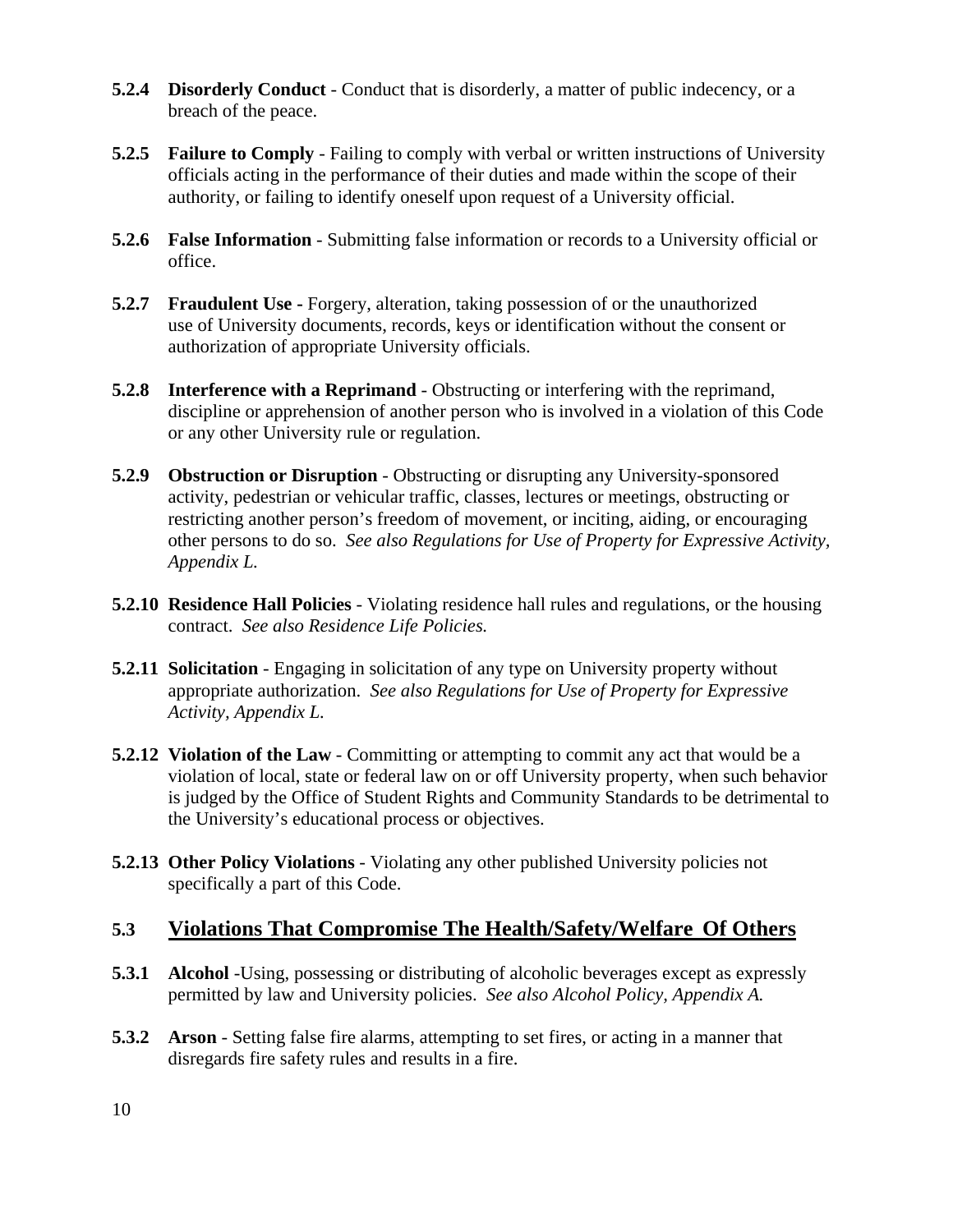- **5.3.3 Drugs** Using, possessing, selling, distributing, manufacturing, or transferring narcotics, illegal drugs, or prescription drugs, except as expressly permitted by law, or possessing drug paraphernalia which can be demonstrated to be linked to illegal drug activity.
- **5.3.4 False Reporting** Falsely reporting an emergency.
- **5.3.5 Gambling** Engaging in gambling, wagering or other games of chance in violation of the law
- **5.3.6 Smoking** Smoking in University buildings, classrooms, offices, and other enclosed work areas or in student housing. *See also Smoking Policy, Appendix J.*
- **5.3.7 Tampering with Fire Equipment** Unauthorized use, activation or alteration of fire fighting equipment, fire safety or other emergency equipment.
- **5.3.8 Weapons** Transferring, using, possessing or manufacturing explosives, fireworks, firearms, dangerous chemicals, or any other weapons (deemed capable of causing bodily injury or property damage), on University property under any circumstances except when expressly permitted by the Office of Student Rights and Community Standards or Public Safety as part of a University-authorized and scheduled activity.

## **5.4 Offenses Against Property**

- **5.4.1 Misuse of Property –** Trespass, occupancy of, unauthorized entry into, possession of, receipt of or use of the property of another person, of the University or of University services, facilities or resources including, but not limited to, the University's name, seal or insignia.
- **5.4.2 Theft, Vandalism** Theft, vandalism, unauthorized use, possession, damage to, or destruction of public property, University property or the property of another person.

## **5.5 Offenses Involving The Judicial Process**

- **5.5.1 Improper Influence** Attempting to influence the decision of a member of a Judicial body or a designated judicial officer, or attempting to discourage that person's participation in a judicial proceeding.
- **5.5.2 Intimidation of Participants** Attempting to intimidate, coerce or influence a witness, complainant or other persons participating in the judicial process.
- **5.5.3 Providing False Testimony** Providing false testimony or false information in the judicial process or knowingly making unfounded accusations against another individual.
- **5.5.4 Sanction Non-compliance** Failing to complete or to comply with a disciplinary sanction.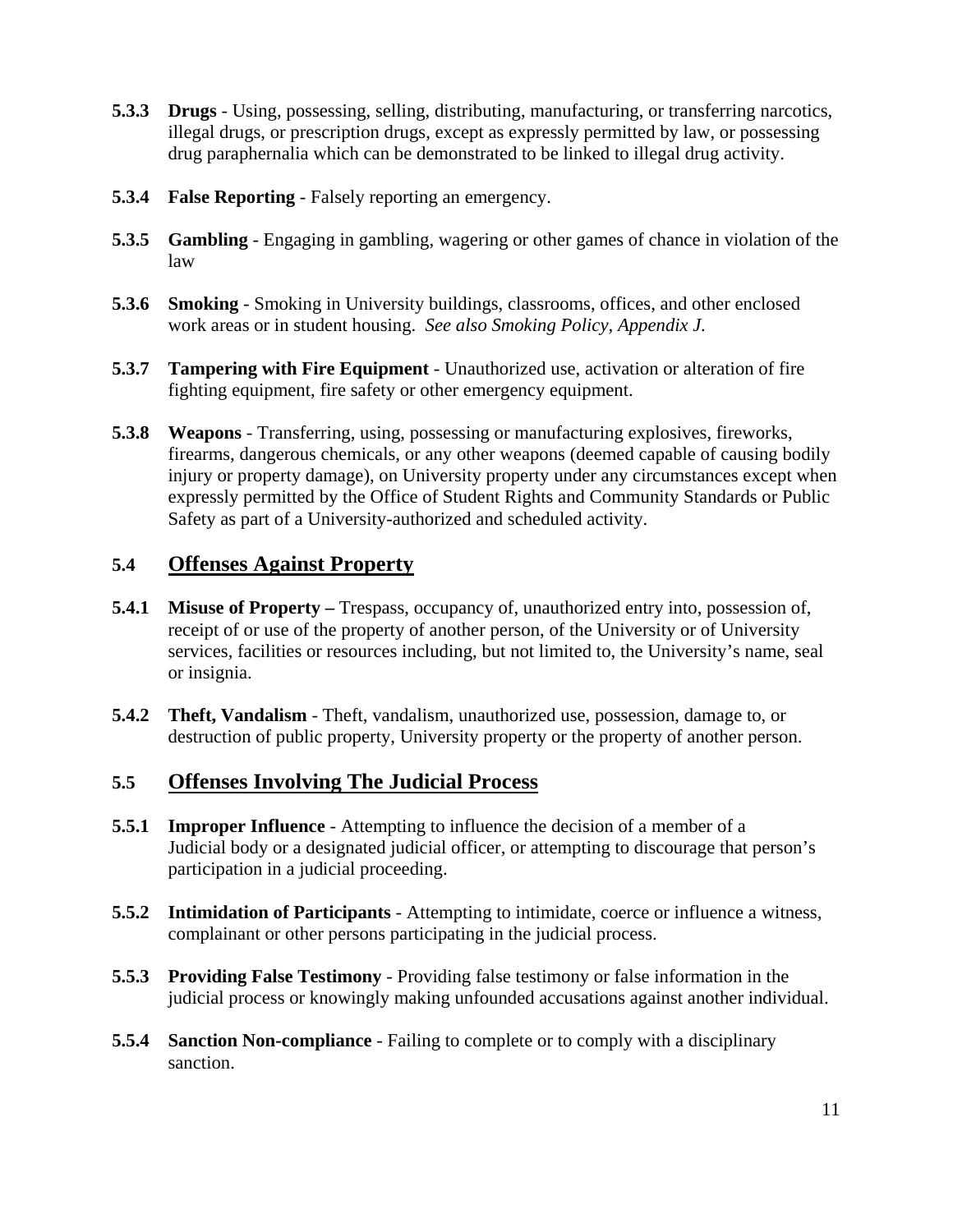# **VI. DISCIPLINARY PROCEDURES**

#### **REPORTING AN INCIDENT/FILING A COMPLAINT**

Any individual (student, employee of the University or other person) who believes that a student or student organization may have committed a violation of the Code of Conduct published above, may file an incident report or complaint report with one of the following offices:

- . University Police Department
- . Office of Housing and Residence Life or with the Hall Director where a student lives or where the violation occurred
- . Office of Recreation Services
- . Office of Student Organizations and Activities
- . Office of Student Rights and Community Standards

Employees of the University shall make reports to the Office of Student Rights and Community Standards of violations of the Code of Conduct in cases where the offense must be reported to state and federal constituencies. That office shall inform University employees of what violations are included.

#### **TYPES OF HEARINGS**

The hearing process for students may vary according to the level at which the case is adjudicated. Adjudication may occur in the administrative area where the violation occurred. Where the offense is of a more serious nature and may warrant consideration of suspension or expulsion from the University, the case will be referred to the Office of Student Rights and Community Standards.

*NOTE: Decisions in all hearings shall be based on a preponderance of the evidence.*

## **6.1 HOUSING AND RESIDENCE LIFE DISCIPLINARY PROCEDURES**

*( See also Housing and Residence Life Handbook for a detailed description.)*

When a violation occurs within or adjacent to facilities of Housing and Residence Life or in the context of programs sponsored by that office, the following disciplinary procedures apply. *After reviewing an incident report and related documentation the Housing and Residence Life or HRL staff member (Residence Hall Director or RHD, Assistant Residence Hall Director or ARHD, or Assistant Director of Housing and Residence Life) shall have two options: (1) to provide the option of a preliminary meeting with the accused student or (2) to send a case directly to a disciplinary hearing.*

- **6.1.1 Preliminary Meeting** Student meets with the designated HRL staff member to discuss the documentation. The following options are available:
	- **a**. Student can plead "responsible" for the policy violation(s) and have the sanction determined at that time by the designated HRL staff member.
	- **b**. Student can plead "not responsible" for the policy violation(s) and request a hearing with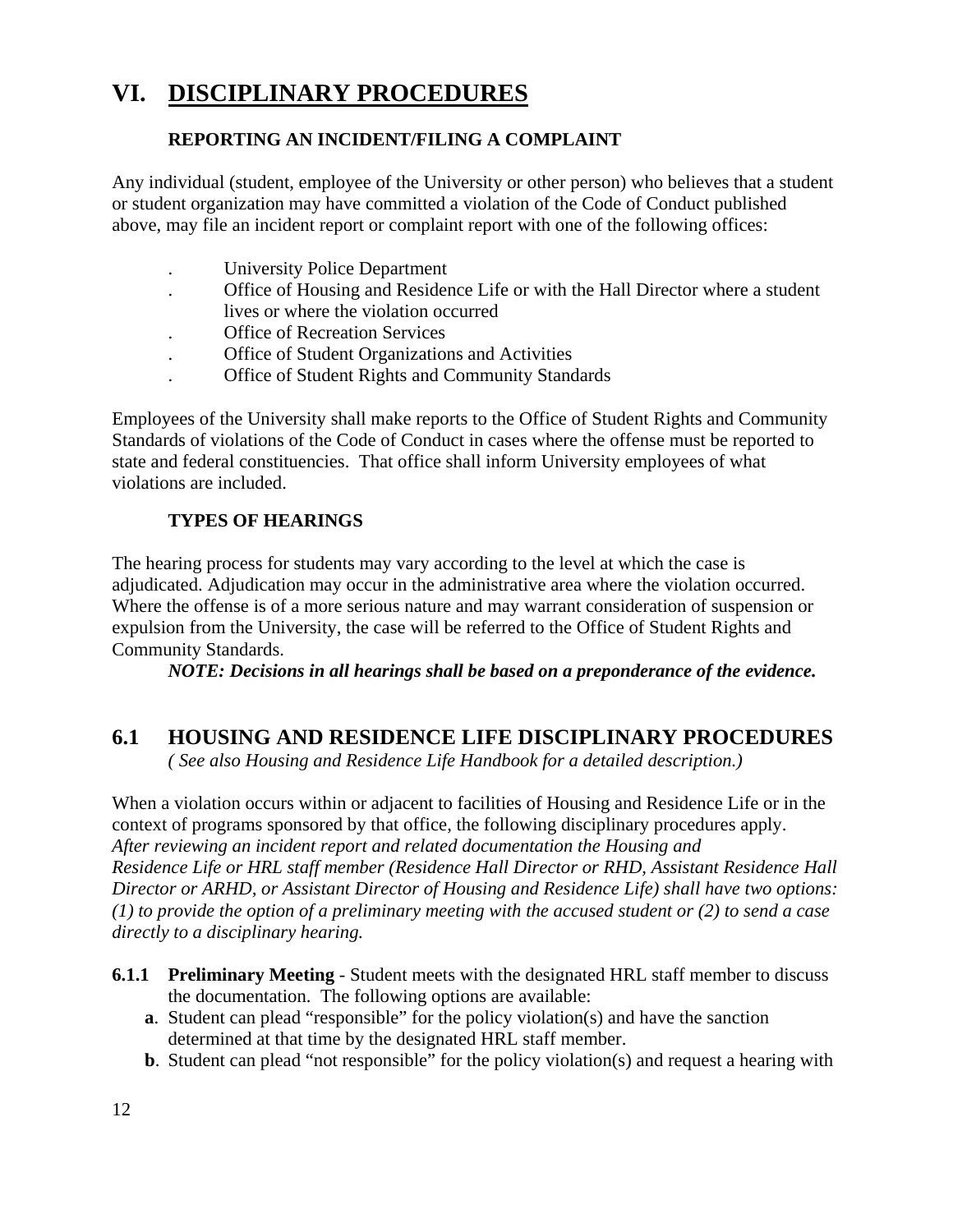the appropriate hearing body. For most situations, the appropriate hearing will be a Hall Director Hearing. In situations where cancellation of the student's housing contract is a possibility or if the student documented is already on disciplinary probation, the student may be offered the choice of having an Administrative Hearing or a Conduct Board Hearing. (Note: When the Conduct Board is not operating, the student is automatically assigned to an Administrative Hearing.)

 **c**. If the student does not attend the Preliminary Meeting, the designated HRL staff member will arrange a hearing.

#### **6.1.2 Housing and Residence Life Disciplinary Hearings**

- **a**. Hall director hearings are conducted by an RHD or ARHD. Usually this will be the RHD or ARHD of the building in which the accused student resides.
- **b**. Administrative Hearings are conducted by an Assistant Director of Housing and Residence Life.
- **c.** Conduct Board Hearings are conducted by a board composed of a group of qualified students selected by each residence hall.

#### **6.1.3 Sanctions**

- **a. Official Reprimand:** A written warning that the continuation or repetition of unacceptable conduct may lead to further disciplinary action.
- **b. Educational Requirements:** A student may be required to do interviews, a research project, a reflection paper, University or community service or other type of assignment to provide a learning experience related to the violation.
- **c. Fines:** A fine may be assessed not to exceed \$24 and will be billed to the student's account. Failure to pay a fine will result in a financial hold.
- **d. Restitution:** A student, whose actions cause damage to public or private property or injury to another person, may be required to provide monetary reimbursement for restoration of or replacement of property or for medical bills related to injuries.
- **e. Referral:** The student may be referred to an appropriate University service office or to an outside agency to assist that student in achieving personal, social, or emotional growth.
- **f. Alcohol Education Program:** A student in violation of published alcohol policies or who exhibits inappropriate behavior as a result of alcohol consumption may be required to complete an alcohol education program.
- **g. Disciplinary Probation:** For a specified period of time during which the student must demonstrate a willingness and ability to conform to all University regulations. Any violation of University policy while on Disciplinary Probation may result in referral to the University Review Board with the possibility of suspension or expulsion from the University.
- **h. Trespass:** A student may be prohibited from entering or being on the premises of specific residence hall buildings or all residence facilities.
- **i. Relocation:** A student may be relocated to another residence hall and subsequently restricted from the facility of a previous housing assignment.
- **j. Termination of Housing Contract:** A student may have his/her housing contract terminated and be required to vacate the residence hall system. The student will be given at least 48 hours to vacate the residence halls. Any additional violation occurring prior to vacating the residence halls will be referred to the Office of Student Rights and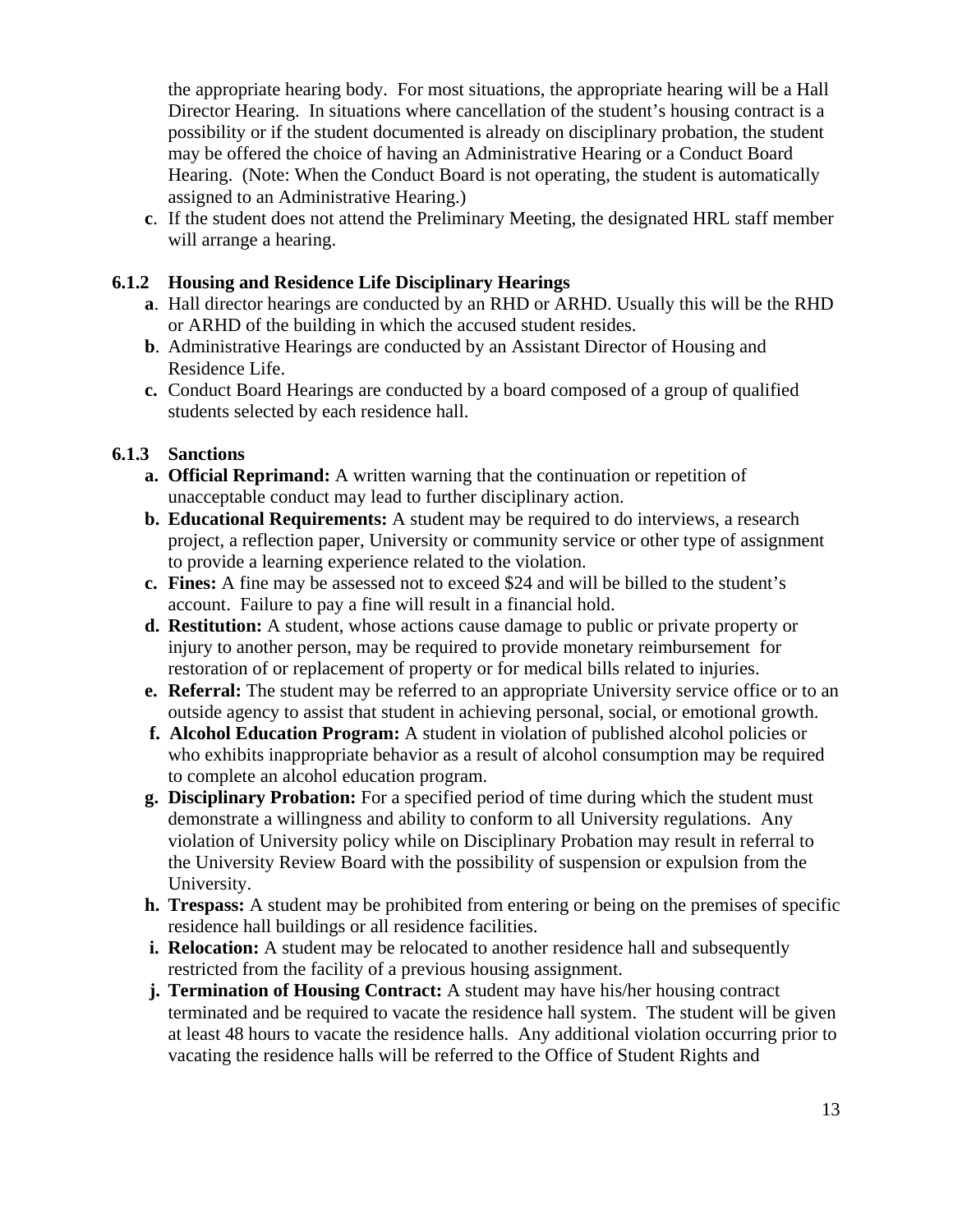Community Standards. Students, who are under the age of 21, have not lived two semesters in the residence halls and are freshmen may be subject to additional disciplinary sanctions.

#### **6.1.4 Appeal Process**

- **a.** A student may appeal the result of a Hall Director Hearing decision to the appropriate Assistant Director of Housing and Residence Life.
- **b.** Decisions by a Conduct Board Hearing or Administrative Hearing may be appealed to the Associate Director of Housing and Residence Life.
- **c.** A student has two business days from the delivery of the original decision to the student's mailbox in which to submit an appeal in writing.
- **d.** A student may appeal based on the following reasons:

1)A substantial procedural error that unreasonably impaired the student or the hearing body.

- 2) An unduly harsh sanction against the accused student.
- 3)New information of a substantive nature not available at the original hearing.
- 4) Information of substantial bias on the part of the disciplinary body hearing the case.
- **e.** An appeal may be resolved in one of the following ways:
	- 1)The original decision may be upheld.
	- 2)Modified sanctions, either greater or lesser, may be imposed.
	- 3) The case may be remanded back for a new hearing.
	- 4) All allegations may be dismissed.
- **f.** The appellate decision shall be final and will not be subject to any further appeal.

#### **6.1.5 Automatic Review**

 *The Associate Director of Housing and Residence Life will automatically review any case resulting in termination of the housing contract.* 

#### **6.1.6 Referrals to the Office of Student Rights and Community Standards**  *Any case may be referred to the Office of Student Rights and Community Standards for adjudication or for consideration of additional sanctions when:*

- **a.** Violations are of a more serious nature and may warrant consideration of suspension or expulsion from the University.
- **b.** Violations involve off-campus students.

# **6.2 RECREATION SERVICES DISCIPLINARY PROCEDURES**

When a violation occurs within or adjacent to facilities of the Office of Recreation Services or in the context of programs sponsored by that Office, the following disciplinary procedures apply.

#### **6.2.1 Preliminary Meeting**

 **a.** Pending results of an investigative review of an incident, the student's I.D. or Recreation Privilege Card will be "turned off" and the student will not have the privilege of utilizing facilities or programs within Recreation Services.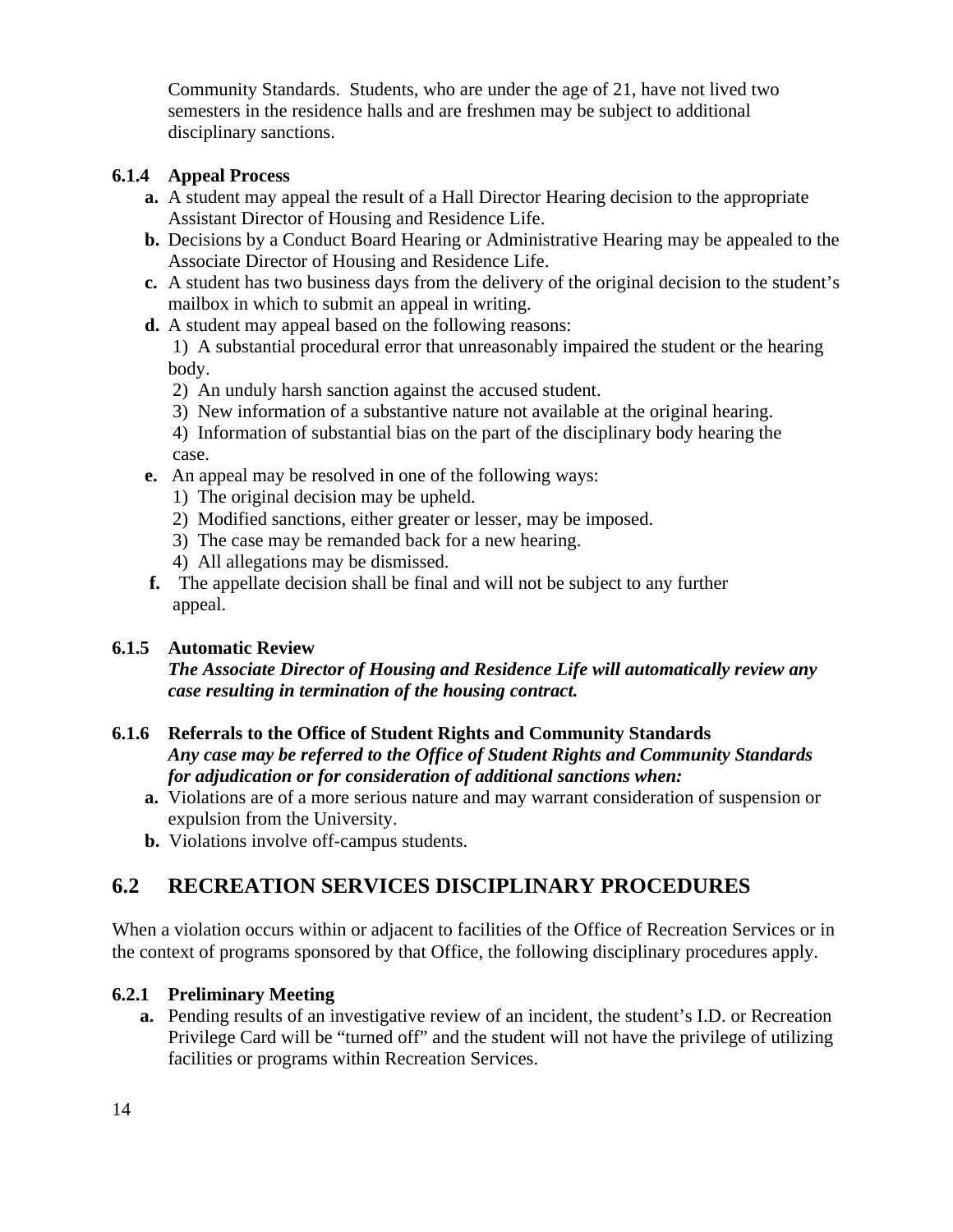- **b.** A preliminary meeting will be convened in a timely manner with the student(s) in question and a designated Recreation Services staff person (Graduate Assistant or Assistant Director for Recreation Services) to discuss the incident.
- **c.** The student may plead "responsible" for the behavior and the staff member may assign sanctions.
- **d.** If a student pleads "not responsible" for the behavior, the case will be referred to an Administrative Hearing.
- **e.** A student who fails to appear for a Preliminary Meeting will have their case referred to an Administrative Hearing.

#### **6.2.2 Recreation Services Administrative Hearing**

- **a.** Administrative Hearings are conducted by a designated Recreation Services staff person (Assistant Director or Associate Director for Recreation Services). The student(s) will be given the opportunity to present witnesses or other evidence to support their claims. The staff person conducting the hearing will determine responsibility and, if necessary, assign sanctions.
- **b.** A written notice indicating the findings of the hearing and sanctions will be mailed to the student's known address.
- **c**. When a violation is believed to be a team violation, that team may be represented at the Administrative Hearing by the team captain or another designated team member. Sanctions may be administered collectively to the team or individually against team members.

#### **6.2.3 Sanctions**

#### *Final disciplinary decisions may result in any combination of the following:*

- **a. Official Reprimand** Statement of warning provided verbally or in writing stating that the continuation of or repetition of unacceptable behavior may lead to further disciplinary action.
- **b. Suspension** Suspension from Recreation Services facilities or programs for a predetermined period of time.
- **c. Forfeit** Forfeiture of any outcomes of previous activities.
- **d. Restitution:** A student, whose actions cause damage to public or private property or injury to another person, may be required to provide monetary reimbursement for restoration of or replacement of property or for medical bills related to injuries.
- **e**. **Disciplinary Probation:** For a specified period of time during which the student must demonstrate a willingness and ability to conform to all University regulations. Any violation of University policy while on Disciplinary Probation may result in referral to the University Review Board with the possibility of suspension or expulsion from the University.

#### **6.2.4 Appeal Process**

- **a**. Students have an opportunity to appeal any decision of discipline from any member of Recreation Services staff.
- **b.** All appeals of disciplinary decisions MUST be made in writing within three business days of the receipt of the original decision directly to the Associate Director of Recreation Services.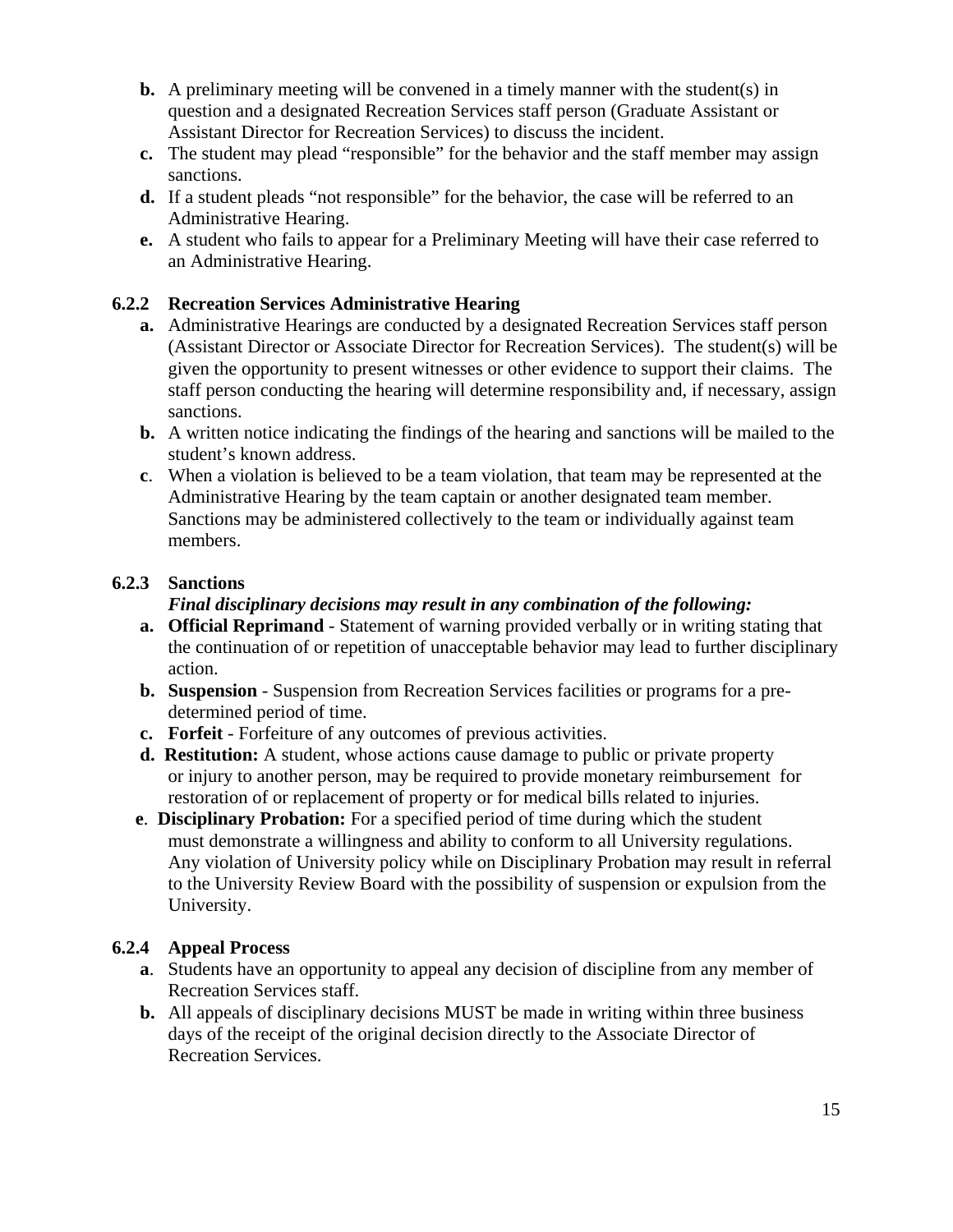**c.** A student may appeal based on the following reasons:

1)A substantial procedural error that unreasonably impaired the student or the hearing body.

- 2) An unduly harsh sanction against the accused student.
- 3) New information of a substantive nature not available at the original hearing.
- 4)Information of substantial bias on the part of the disciplinary body hearing the case.
- **d.** An appeal may be resolved in one of the following ways:
	- 1) The original decision may be upheld.
	- 2)Modified sanctions, either greater or lesser, may be imposed.
	- 3) The case may be remanded back for a new hearing.
	- 4) All allegations may be dismissed.
- **e.** Appeal decisions shall be based solely upon the written documentation of the incident and a written statement of appeal from the patron.
- **f.** The appellate decision shall be final and will not be subject to any further appeal.

#### **6.2.5 Referrals to the Office of Student Rights and Community Standards**   *Any case may be referred to the Office of Student Rights and Community Standards for adjudication or for consideration of additional sanctions when:*

- **a.** Violations are of a more serious nature and may warrant consideration of probation, suspension or expulsion from the University.
- **b**. The complexity and nature of the violation warrants referral.

## **6.3 STUDENT ORGANIZATIONS AND ACTIVITIES DISCIPLINARY PROCEDURES**

 A recognized student organization and/or its members collectively or individually (when acting as part of the organization) may be held responsible for violations of the Code of Conduct and, when appropriate, be subjected to disciplinary action. When a student organization is accused of committing a violation of University policy, (including but not limited to any violation of published University policies and procedures) or local, state or federal laws, a complaint may be filed with Office of Student Organizations and Activities. Upon receipt of such a complaint, the Director of Student Organizations and Activities shall conduct an investigation and determine if a hearing will be held regarding the complaint.

- **a.** When the accused organization is a fraternity or sorority, the Director of Student Organizations and activities may choose to refer the case to the appropriate Greek governing Board (IFC, PHC or NPHC) for investigation and adjudication.
- **b.** If it is determined that the alleged violations are by individuals but not collectively by the organization, the case will be referred to the Office of Student Rights and Community Standards for adjudication.
- **c.** It may be determined upon review that the adjudication for the organization can be handled administratively by the Director of Student Organizations and Activities. In such cases, the Director will conduct a hearing, render a decision and, if necessary, impose sanctions. If the allegation involves club sports, the administrative hearing will be done in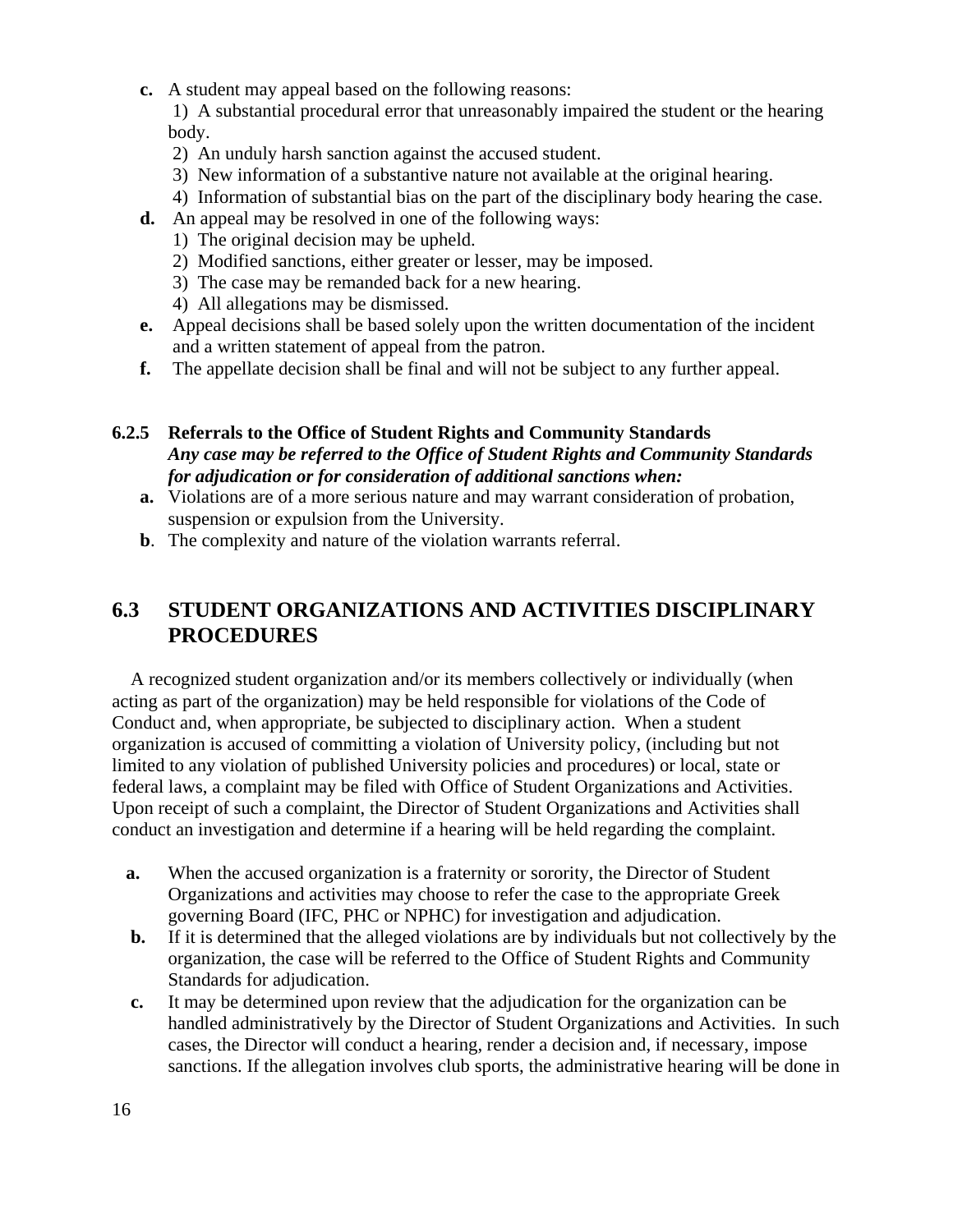consultation with the Director of Recreation Services or his/her designee.

 **d.** If, in the investigation of an alleged violation, it is determined that the offense may warrant consideration of withdrawal of recognition as a possible sanction, the case will be referred to the Hearing Board for adjudication.

#### **6.3.1 Adjudication Procedures**

If a formal hearing is warranted, the following procedures apply for disciplinary cases involving a student organization:

- **a.** *Selection of Hearing Board.* The Hearing Board will consist of five (5) members, three (3) to be selected from the Judicial Court of the Student Government Association, one (1) member being a current faculty/staff advisor of a recognized student organization and one (1) Student Affairs professional staff member selected in consultation with the Dean of the Division of Student Affairs. A chairperson will be selected from within the committee. The Director of Student Organizations and Activities (or his/her designee) will serve as an advisor and ex-officio member to the Board, will take minutes and will answer procedural questions but will not vote.
- **b.** *Quorum***.** Four (4) of the five (5) voting members of the Hearing Board must be present to constitute a quorum.
- **c.** *Notice of Hearing.* The President or highest-ranking officer of the student organization shall be notified in writing by the Director of Student Organizations and Activities of the date, time, and place of the hearing at least three (3) business days before the hearing. The notice shall also include a statement of the allegations of policy violations and information regarding the student organization's rights in the hearing.
- **d.** *Absence of the Accused Organization.* The accused student organization may choose not to attend the hearing and may instead submit a written presentation of its case. The hearing may proceed in the absence of the accused and by such absence, the accused organization forfeits its right to question witnesses.
- **e.** *Witnesses*. The representative officer of the accused student organization, the complainant and the Director of Student Organizations and Activities or his/her designee may invite persons who have information relevant to the accusation to present testimony at the hearing; however, the chairperson of the Hearing Board may limit the number of witnesses to avoid repetition and cumulative testimony. The Board may also limit the testimony of character witnesses to the sanctioning phase of the hearing. The names of witnesses and written disclosure of the main points of their testimony must be provided to the Director of Student Organizations and Activities a minimum of twenty-four (24) hours before the hearing. Each party shall be responsible for insuring the presence of his/her witnesses at the hearing and shall be prohibited from submitting a written statement in lieu of personal testimony, unless otherwise permitted by the Hearing Board to do so as a result of extenuating circumstances. Witnesses invited by either party shall be present only while they are testifying.
- **f.** *Student Organization Assistance.* The officer of the student organization may be accompanied and assisted at the hearing by an advisor of the student organization's choice, provided the advisor is an employee or student of the University. For Greek organizations, a chapter advisor and/or chapter representative may also accompany the officer. In the event a student organization faces pending criminal or civil charges based on the incident that has given rise to the University disciplinary proceedings, the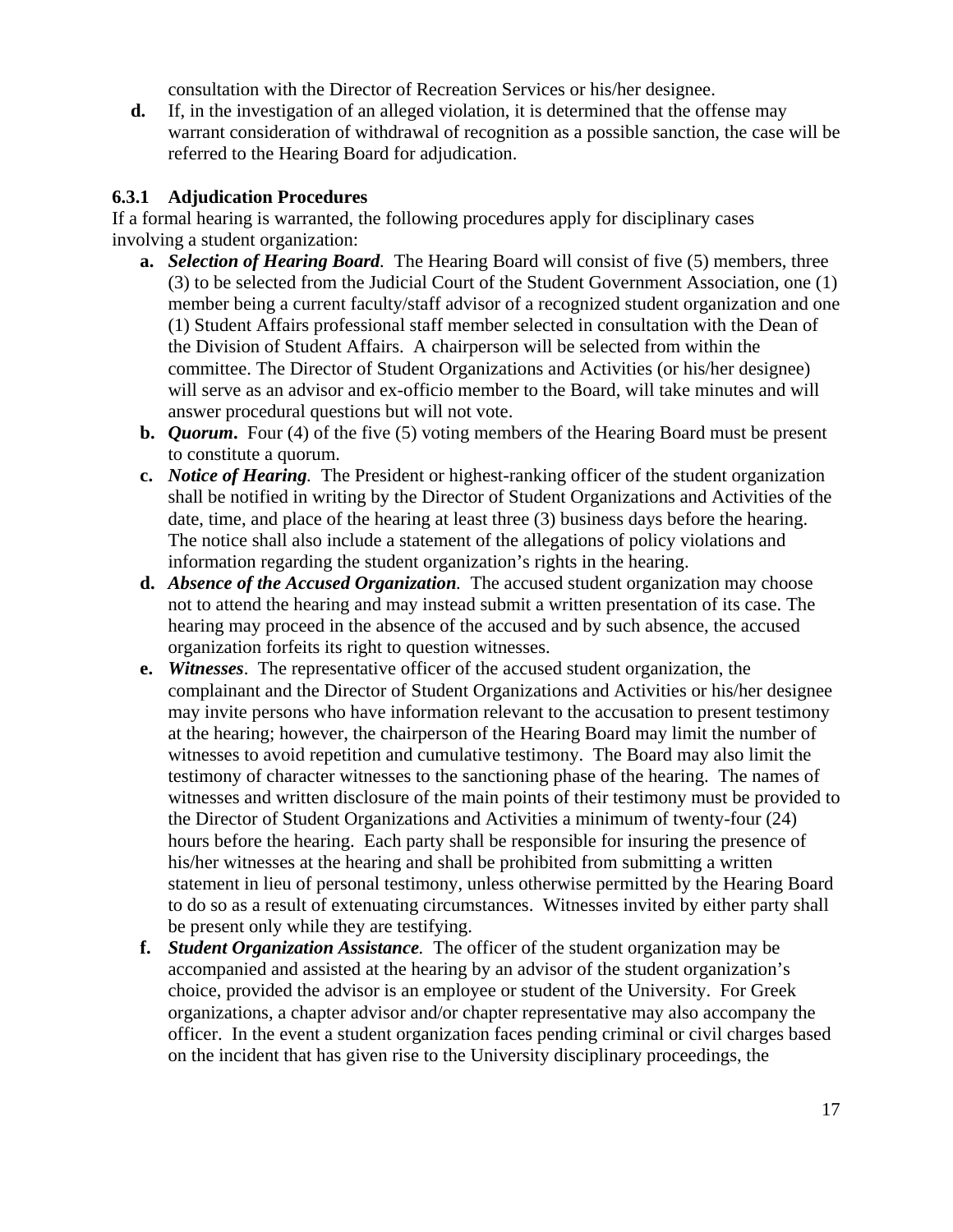organization's attorney may accompany the officer of the student organization. The student organization must provide the name of the advisor to the Director of Student Organizations and Activities at least twenty-four (24) hours before the hearing. At no time may the advisor or attorney participate directly in the hearing proceedings. He/she may only consult with the student representing the organization*.* 

- **g***. Disqualification***;** *Challenges.* Any Hearing Board member may disqualify himself/herself if he or she has a conflict of interest with the case, with the accused student organization, with the complainant or when the Board member feels a personal bias makes it impossible to render a fair decision. The accused student organization or the complainant may challenge a Hearing Board member on the grounds of conflict of interest or personal bias. The decision whether to disqualify a challenged member shall be made by a majority vote of the remaining members present. If a challenge is upheld, the chairperson may, at his/her discretion, either appoint another person to fill the vacancy or direct that the vacancy not be filled. In the latter case, a quorum shall thereafter consist of the remaining members of the Hearing Board.
- **h**.*Conduct of the Hearing.* The hearing shall be conducted in an informal manner and without reference to rules applicable to a court of law concerning the examination of witnesses and admissibility of evidence, but with a view toward providing the Hearing Board with a complete understanding of the facts involved. Irrelevant, immaterial, and unduly repetitious evidence may be excluded. The hearing and the deliberations of the Hearing Board shall be private. The Office of the Director of Student Organizations and Activities shall make a record of the hearing which may be reviewed in that office by a designated representative of the accused student organization upon request. Decisions of the Hearing Board shall be made by majority vote.
- **i. Continuances.** The Hearing Board, by majority vote, may continue the hearing to a later time.
- **j.** *Additional Rules.* Procedural rules not inconsistent with these procedures may be established by the Hearing Board from time to time to fulfill its functions in an orderly manner.

#### **6.3.2 Sanctions**

If the student organization is found to be responsible for the violation of University policy, the Hearing Board may recommend one or more of the following sanctions:

- **a. Official Reprimand** A letter of notification placed in the organization's file and sent to its national organization (if applicable) warning of more severe sanctions in the event of a repeat of the offending behavior
- **b. Probation** A specific period of probation with or without selected restrictions; the Hearing Board shall determine the length and terms of the probationary period
- **c. Restitution** An organization, whose actions cause damage to public or private property or injury to another person, may be required to provide monetary reimbursement for restoration of or replacement of property or for medical bills related to injuries. Each member of the organization may be held financially responsible through group billing
- **d. Service Requirement** Participation in University or community service activities
- **e. Educational Requirement** Educational programming hosted and/or attended by a percentage of organization membership
- **f. Suspension of Recognition** suspension of recognition as a student organization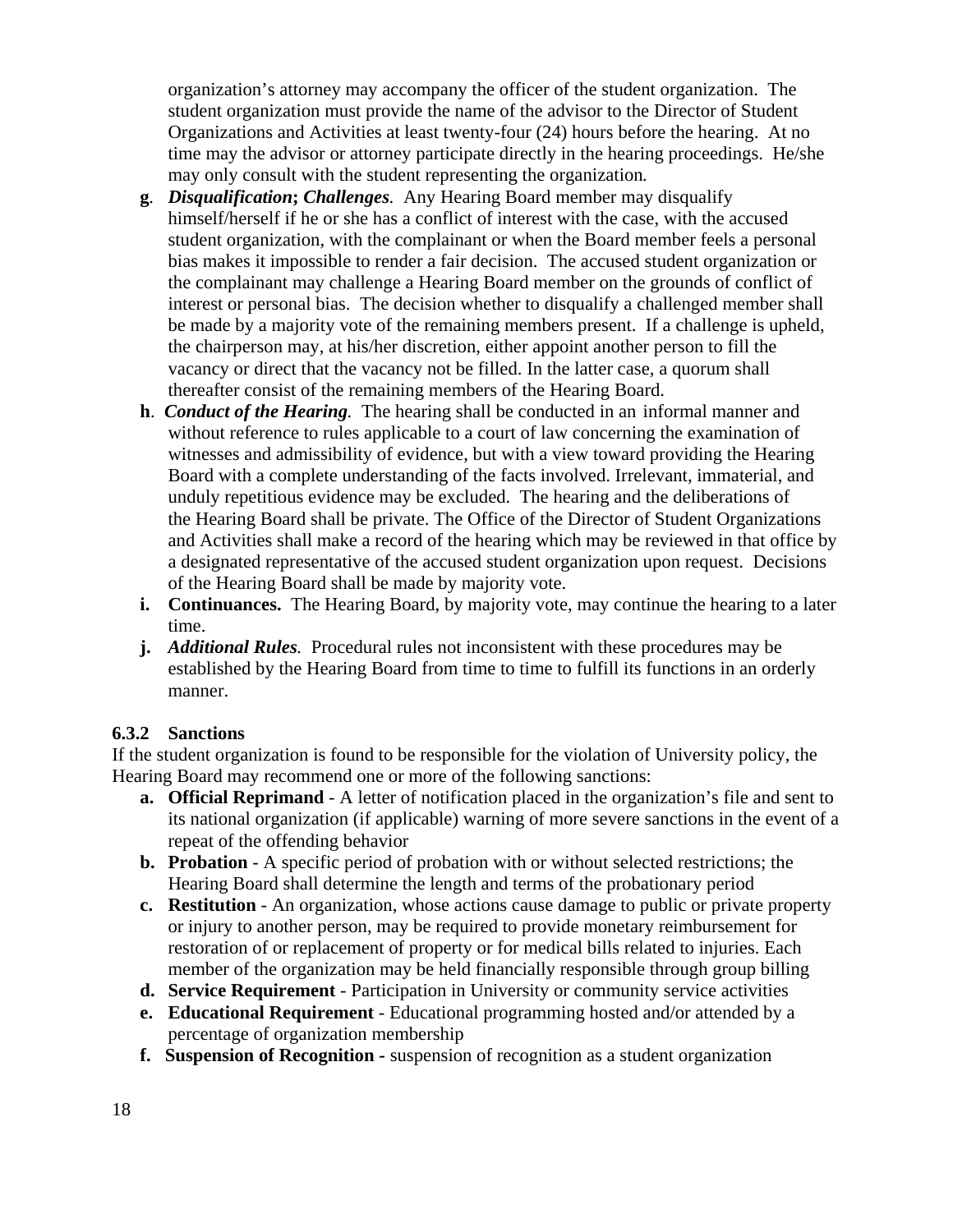and the privileges inherent in that recognition indefinitely or for a specific period of time

 **g. Withdrawal of Recognition** - Withdrawal of University recognition as a student organization

#### **6.3.3 Decisions**

The decision of the Hearing Board shall be submitted as a recommendation to the Director of Student Organizations and Activities who may do one of the following:

- **a.** Accept the recommendation and direct that the sanctions be implemented;
- **b.** Lessen or otherwise modify the sanctions imposed by the Hearing Board;
- **c.** Refer the case back to the Hearing Board for further consideration of sanctions.

## **6.3.4 Appeal Process**

 **a.** *Appellate Review.* The appellate review will be based on the information and materials in the case file; a summary of the evidence submitted; findings and recommendations; the student organization's written request for an appellate review; and the record of the hearing.

#### *NOTE: Where the sanction imposed is withdrawal of recognition for the organization, the decision shall automatically be reviewed by the Dean of the Division of Student Affairs.*

- **b**. A student organization may appeal the result of an administrative hearing decision to the next level administrator.
- **c**. Decisions by the Hearing Board may be appealed to the Dean of the Division of Student Affairs.
- **d.** In both cases, the student organization has five (5) business days from receipt of the original decision in which to submit an appeal in writing.
- **e.** The organization may appeal based on the following reasons:

1)A substantial procedural error that unreasonably impaired the student organization or the hearing body.

- 2) An unduly harsh sanction against the accused student organization.
- 3**)** New information of a substantive nature not available at the original hearing.
- 4) Information of substantial bias on the part of the disciplinary body hearing the case.
- **f.** An appeal may be resolved in one of the following ways:
	- 1)The original decision may be upheld.
	- 2) Modified sanctions, either greater or lesser, may be imposed.
	- 3) The case may be remanded back for a new hearing.
	- 4) All allegations may be dismissed.
- **g.** Appeal decisions shall be based solely upon the written documentation of the incident and a written statement of appeal from the organization.
- **h.** The appellate decision shall be final and will not be subject to any further appeal.

## **6.4 OFFICE OF STUDENT RIGHTS AND COMMUNITY STANDARDS DISCIPLINARY PROCEDURES**

## **6.4.1 Preliminary Meeting**

An initial meeting with a designated Student Rights and Community Standards staff person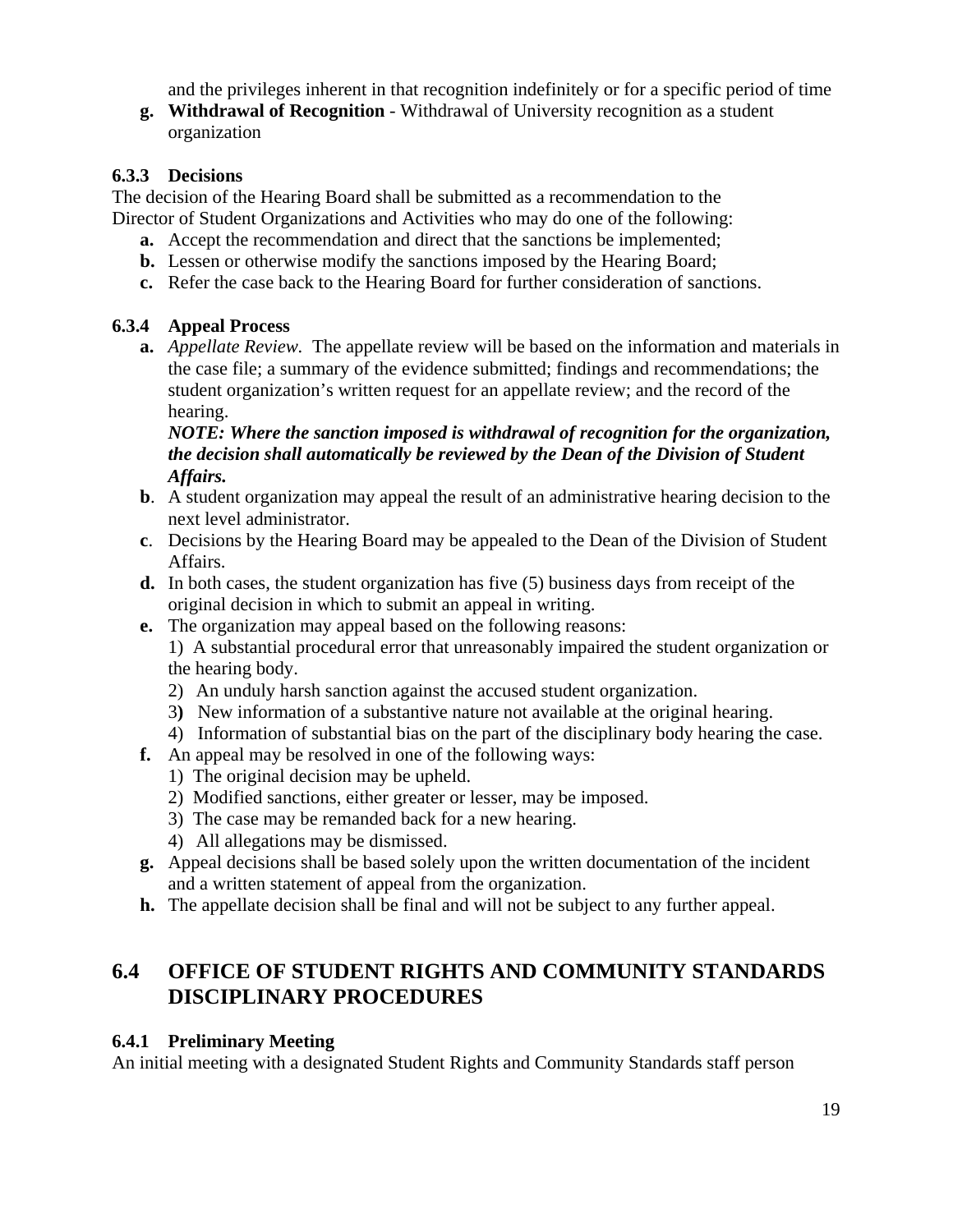(Director, Associate Director or a graduate assistant) at which time the accused student is made aware of the nature of the charges against him/her and the range of sanctions possible for that type of offense. The student is also informed of his/her options in adjudicating the case, including one of the following:

- **a.** To plead "responsible" for the violation and have the sanctions determined at that time by the staff person. **The designated staff person conducting the preliminary meeting may choose to refer the determination of sanctions to a hearing board if the level of offense warrants more serious sanctions than that staff person is authorized to impose.**
- **b.** To plead "not responsible" for the violation and have the case heard in an Administrative Hearing by a designated hearing officer (Director or Associate Director). **In cases that are complicated in nature and scope, or where the violations may result in more serious sanctions, the case may be referred to the Screening Committee of the University Review Board.**
- **c.** To plead "not responsible" to the violation and have the case heard by the University Review Board. **In the case of minor offenses, the designated staff person may choose to hear the case administratively.**

#### **6.4.2 Screening Committee**

After the Preliminary Meeting, the Director or his/her designee shall convene the Screening Committee made up of the Director or the Associate Director and the Vice President of SGA. The Screening Committee shall review all information available concerning the incident and make a decision on how to proceed, exercising one of the following options:

- **a.** Refer the case on to the University Review Board.
- **b.** Refer the case back to the Office of Student Rights and Community Standards for an Administrative Hearing.
- **c.** Dismiss all charges.

#### **6.4.3 Administrative Hearing**

The case is heard before a designated hearing officer (Director or Associate Director) who will determine if a student is in violation based on information provided and will determine sanctions rising to the level of disciplinary probation. The student will receive notification of the hearing at least three (3) business days in advance, shall have an opportunity at the hearing to call witnesses on his/her behalf, and shall be able to ask questions of witnesses.

#### **6.4.4 Interim Suspension**

Under certain circumstances, a student accused of a violation of the Code of Student Rights and Responsibilities may be subject to interim suspension from the University and trespass from University property and facilities. Interim suspension shall be imposed only when:

- **a. A student is deemed to be a threat to the safety and well-being of the University community or property.**
- **b. It is determined that such action would be beneficial to the student's own safety and well being.**
- **c. A student's presence is deemed to pose a substantial threat of disruption to the University's educational process.**

The decision to suspend on an interim basis shall be made by the Associate Dean for Student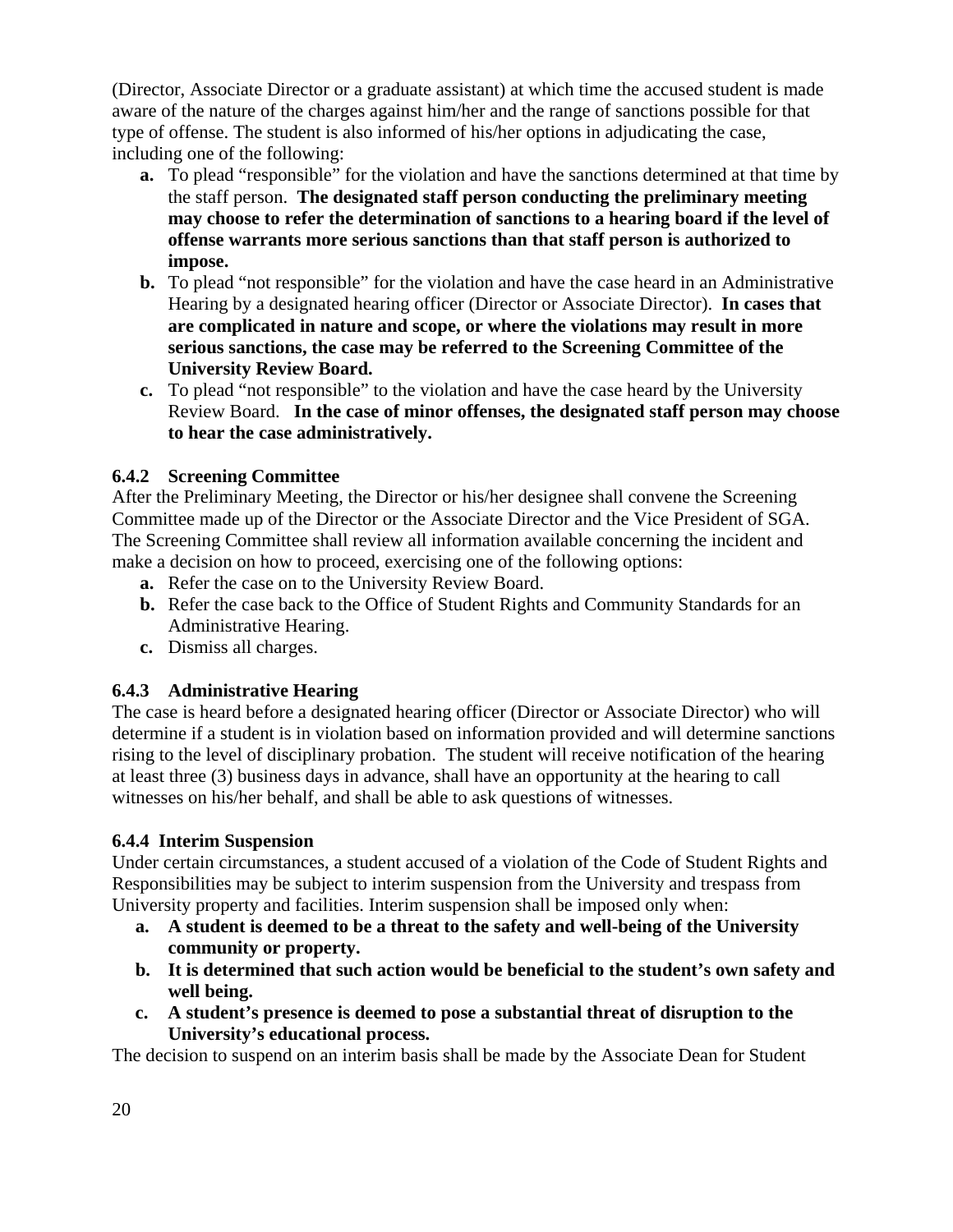Affairs or his/her designee after the student has been afforded an opportunity to challenge such action and provide argument and evidence to the contrary. The interim suspension may continue until completion of the entire disciplinary process including appeal. Every effort will be made to complete the disciplinary process in a timely manner so as to limit the interim suspension to the shortest time possible.

#### **6.4.5 University Review Board**

The University Review Board hears disciplinary cases and grade appeals referred to it by the Screening Committee. It is composed of twenty (20) members; ten (10) shall be students and ten (10) shall be University faculty members and/or professional staff members.

- **a. S***tudent Membership.* The student membership will include the Vice President of the Student Government Association, five (5) members of the Judicial Court of SGA and four (4) additional students appointed by the SGA president. The Judicial Court members shall be elected by students in the spring, assume their committee responsibilities on the first day of fall semester and shall hold office for one calendar year. Other appointed students also assume responsibility at the start of the fall semester and serve for one calendar year. A student member may serve an unlimited number of terms.
- **b.** *Faculty and Professional Staff Membership.* The faculty and professional staff members shall be selected by the University Senate's Governance Committee to assume their committee responsibility on the first day of fall semester and serve for one calendar year. A faculty or professional staff member may serve an unlimited number of terms.
- **c.** *Quorum.* To conduct a hearing for a student disciplinary case or grade appeal, a Hearing Board composed of a minimum of four (4) members of the University Review Board, of whom at least two (2) must be students and two (2) must be faculty, will be designated by the Director of Student Rights and Community Standards or his/her designee. A hearing may proceed with a minimum of 3 members present.
- **d.** *Hearing Board Moderator.* The hearing shall be moderated by one member of the Hearing Board designated in advance by the Office of Student Rights and Community Standards. The moderator shall be a voting member of the Board. The Director of Student Rights and Community Standards or his/her designee will be present at all hearings as a non-voting consultant to the Hearing Board.
- **e.** *Hearings During Summer Session and Breaks.* To insure the functioning of the Hearing Board during Summer Session and at other times when regular classes are not in session, the Director of Student Rights and Community Standards or his/her designee may convene a hearing with a minimum of three persons chosen from the pool of the University Review Board membership who are available. Should a minimum of three be unavailable from the University Review Board pool, the Director may select additional faculty, staff or student members to participate in the hearing process.

#### **6.4.6 Procedures for Disciplinary Hearings***.*

Procedures for disciplinary cases of the Hearing Board shall be as follows:

 **a.** *Notice of Hearing.* The accused student shall be notified by the Office of Student Rights and Community Standards in writing of the date, time, and place of the hearing at least three (3) business days before the hearing. This notice shall also include a statement of the allegations of policy violations, information about the hearing process and the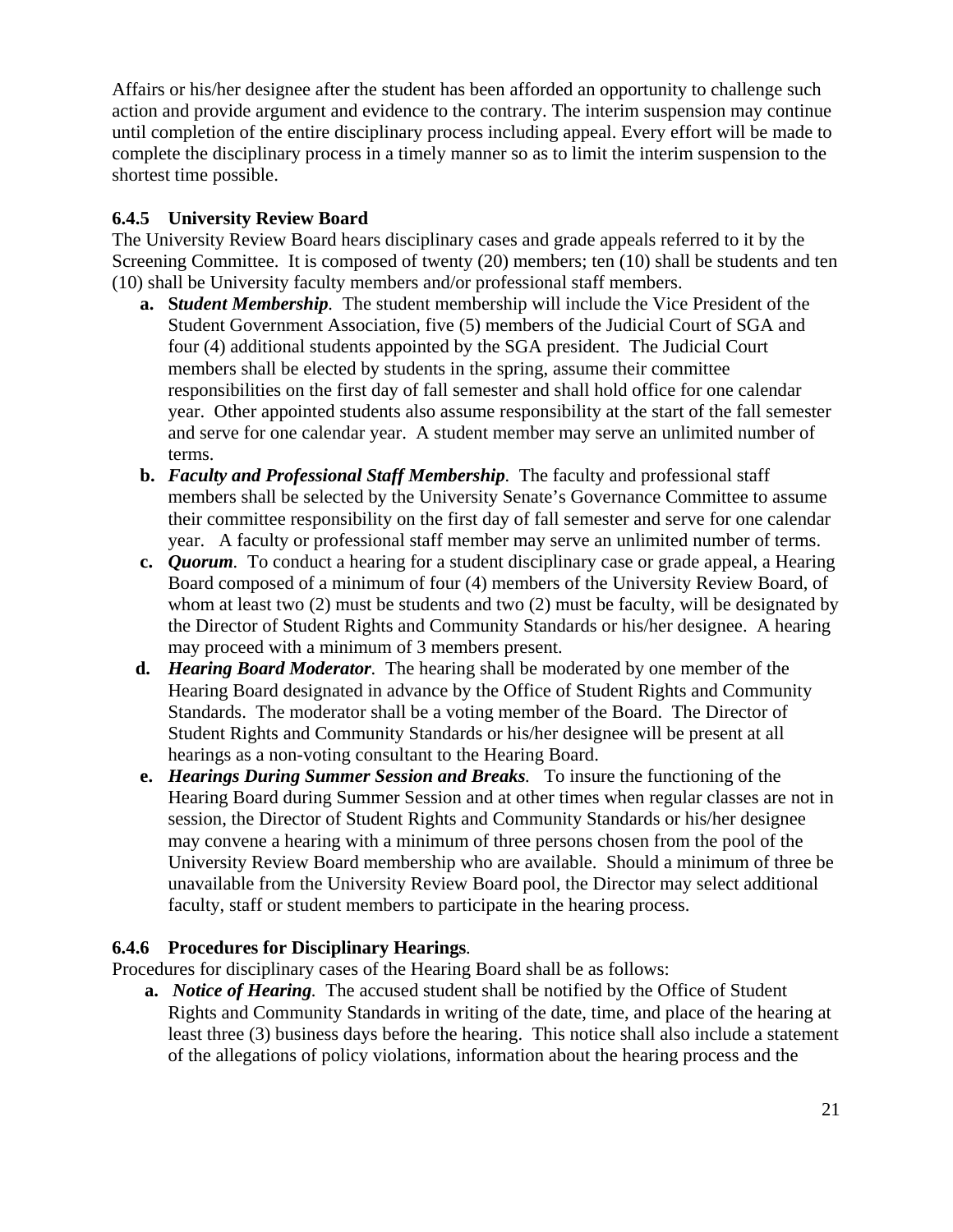range of sanctions available.

- **b.** *Absence of the Accused Student.* The accused student may choose not to attend the hearing and may instead submit a written presentation of his/her case. The hearing may proceed in the absence of the accused and by such absence; the accused forfeits his/her right to question witnesses.
- **c***. Witnesses.* The accused student, the complainant and the Director of Student Rights and Community Standards or his/her designee may invite persons who have information relevant to the accusation to present testimony at the hearing; however, the chairperson of the Hearing Board may limit the number of witnesses to avoid repetition and cumulative testimony. The Board may also limit the testimony of character witnesses to the sanctioning phase of the hearing. The names of witnesses and written disclosure of the main points of their testimony must be provided to the Office of Student Rights and Community Standards a minimum of twenty-four (24) hours before the hearing. Each party shall be responsible for insuring the presence of his/her witnesses at the hearing and shall be prohibited from submitting a written statement in lieu of personal testimony unless otherwise permitted by the Hearing Board to do so as a result of extenuating circumstances. Witnesses invited by either party shall be present only while they are testifying.
- **d.** *Student Assistance.* The accused student and the complainant may be accompanied and assisted at the hearing by an advisor of their choice, provided the advisor is an employee or student of the University, or a relative. In the event the accused student faces pending criminal charges based on the incident that has given rise to the University disciplinary proceedings, his/her attorney may accompany the student. The student must provide the name of his/her advisor to the Office of Student Rights and Community Standards at least twenty-four (24) hours before the hearing. At no time may the advisor or the attorney participate directly in the hearing proceedings. He/she may only consult with the student.
- **e.** *Disqualification, Challenges.* Any Hearing Board member may disqualify himself/herself if he or she has a conflict of interest with the case, with the accused student, with the complainant or when the Board member feels a personal bias makes it impossible to render a fair decision. The accused student or complainant may challenge a Hearing Board member on the grounds of conflict of interest or personal bias. The decision whether to disqualify a challenged member shall be made by a majority vote of the remaining members present. If a challenge is upheld, the chairperson may, at his/her discretion, either appoint another person to fill the vacancy or direct that the vacancy not be filled. In the latter case, a quorum shall thereafter consist of the remaining members of the Hearing Board.
- **f.** *Conduct of the Hearing.* The hearing shall be conducted in an informal manner and without reference to rules applicable to a court of law concerning the examination of witnesses and admissibility of evidence, but with a view toward providing the Hearing Board with a complete understanding of the facts involved. Irrelevant, immaterial, and unduly repetitious evidence may be excluded. The hearing and the deliberations of the Hearing Board shall be private. The Office of Student Rights and Community Standards shall make a record of the hearing that may be reviewed in the office by the accused student upon request. This record remains the property of Ball State University. Decisions of the Hearing Board shall be made by majority vote.
- **g.** *Continuances:* The Hearing Board, by majority vote, may continue the hearing to a later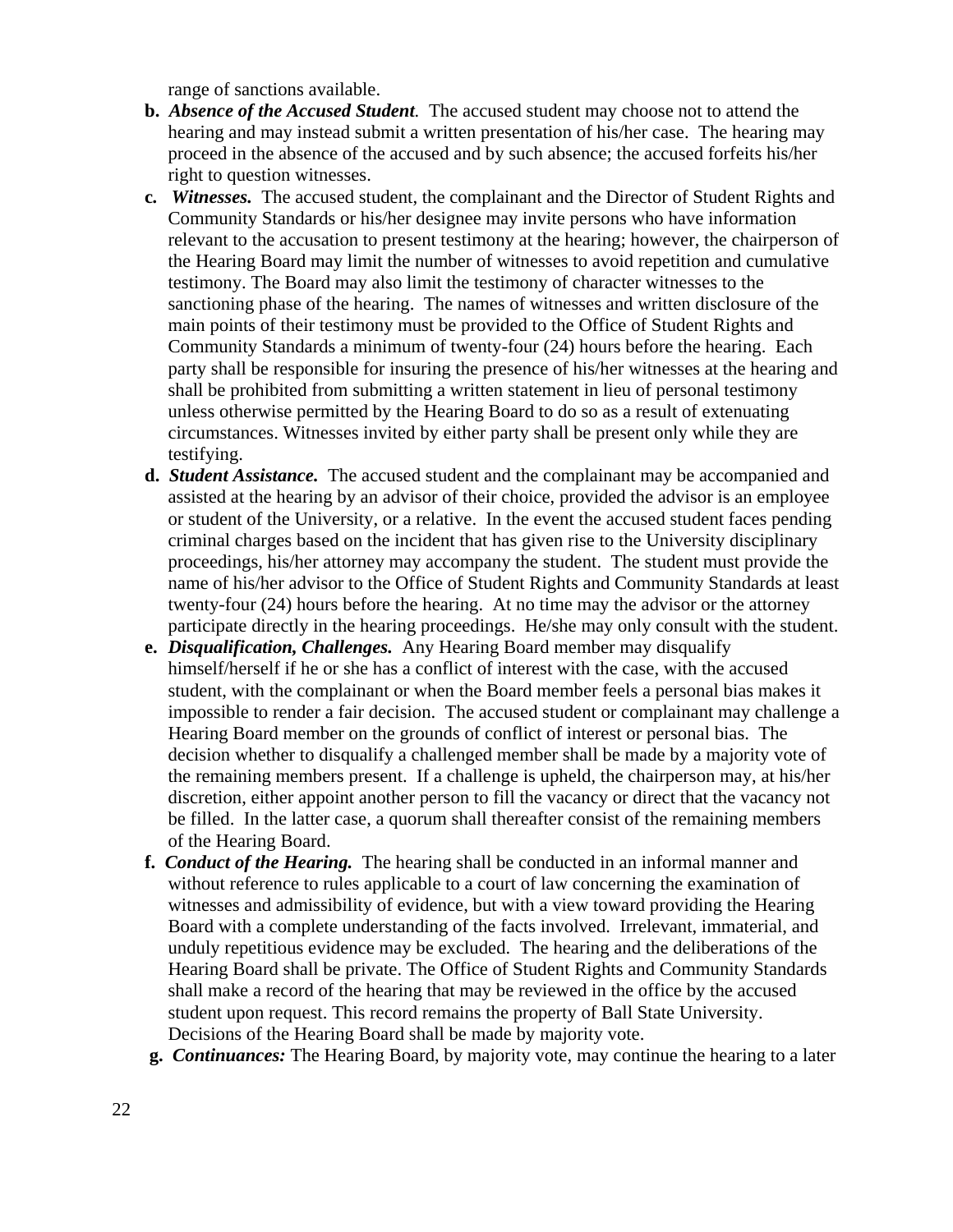time.

 **h.** *Additional Rules:* Procedural rules not inconsistent with this process may be established by the Hearing Board from time to time to fulfill its functions in an orderly manner.

#### **6.4.7 Sanctions.**

If the student is found responsible for a violation of policy, sanctions may include one or more of the following:

- **a. Official Reprimand**: a written warning that the continuation or repetition of unacceptable conduct may lead to further disciplinary action.
- **b. Educational Requirements**: student may be required to do interviews, a research project, a reflection paper, University or community service or other type of assignment to provide a learning experience related to the violation.
- **c**. **Restitution**: a student whose actions cause damage to, defacing of or destruction of public or private property or injury to another person, may be required to provide monetary reimbursement for restoration of or replacement of property for medical bills related to injuries.
- **d**. **Referral**: the student may be referred to an appropriate University service office or to an outside agency to assist that student in achieving personal, social or emotional growth.
- **e. Disciplinary Probation**: for a specified period of time during which the student must demonstrate a willingness and ability to conform to all University regulations. Any violation of University policy while on Disciplinary Probation may result in referral to the University Review Board with the possibility of suspension or expulsion from the University.
- **f. Trespass**: a student may be prohibited from entering or being on the premises of specific locations, facilities or buildings or the entire campus.
- **g. Suspension**: termination of enrollment indefinitely or for a specific period of time. During the period of suspension, the student is issued a trespass notice and may not be present on University property at any time or attend any University-sponsored event or activity without prior authorization by the Office of Student Rights and Community Standards. Conditions of re-enrollment following period of suspension may be determined by the University Review Board and/or the Office of Students Rights and Community Standards.
- **h**. **Expulsion**: permanent termination of enrollment. Upon expulsion, the student is issued a trespass notice and may not be present on University property at any time or attend any University-sponsored event or activity without prior authorization by the Office of Student Rights and Community Standards.
- **i. NOTE:** *Only the Hearing Board may recommend a sanction of suspension or expulsion.*

#### **6.4.8 The Decision**

The decision of the Hearing Board shall be submitted as a recommendation to the Director of Student Rights and Community Standards who may do one of the following:

- **a.** Accept the recommendation and direct that the sanctions be implemented.
- **b.** Lessen or otherwise modify the sanctions imposed by the Hearing Board.
- **c.** Refer the case back to the Review Board for further consideration of sanctions.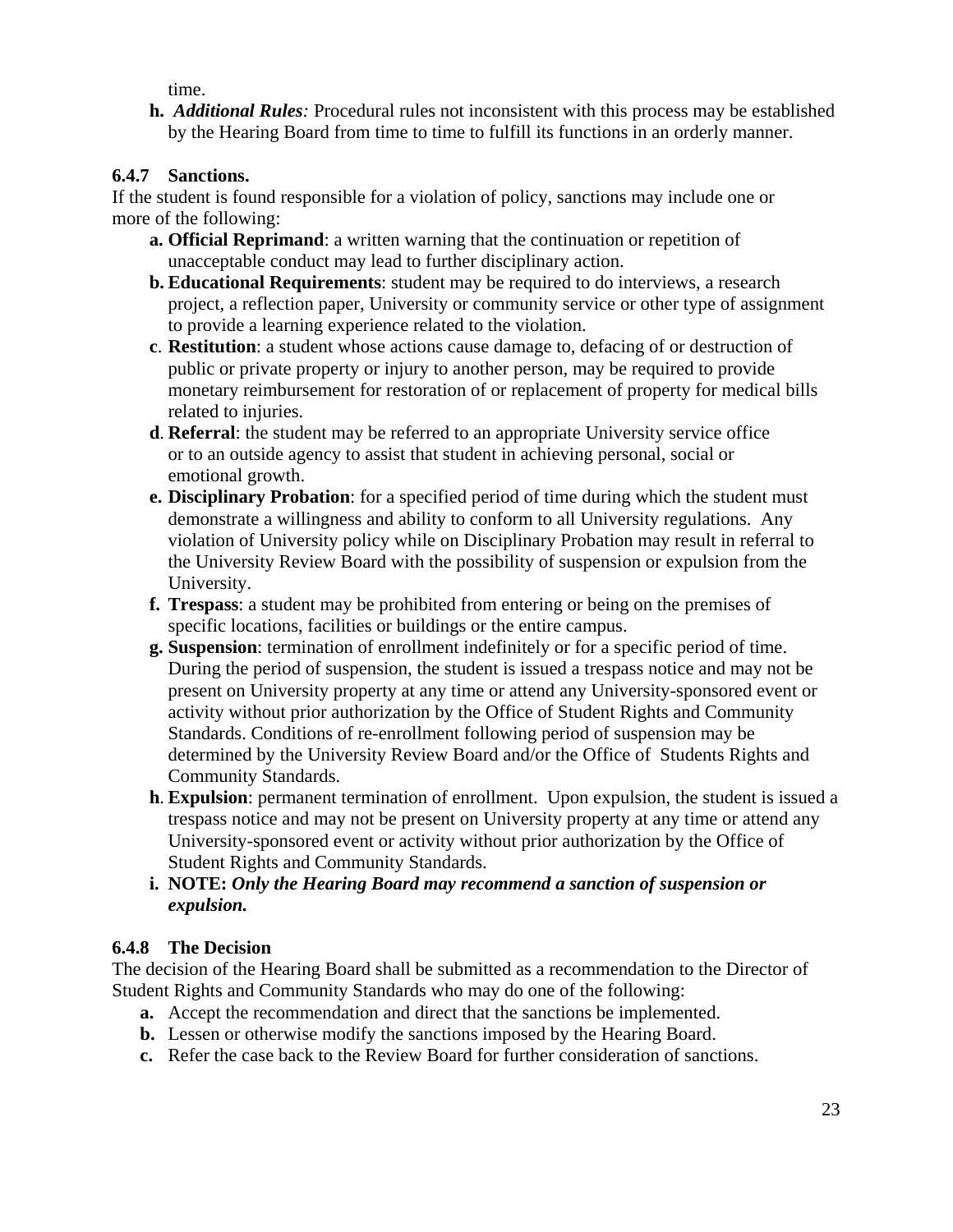#### **6.4.9 Appeal Process**

- **a.** Students may appeal the result of an Administrative Hearing decision to the next level administrator.
- **b**. Decisions by the Hearing Board may be appealed to the Associate Dean for Student Affairs.
- **c.** In both levels of cases, the student has three (3) business days from receipt of the original decision in which to submit an appeal in writing.
- **d**. A student may appeal based on the following reasons:
	- 1) A substantial procedural error that unreasonably impaired the student or the hearing body
	- 2)An unduly harsh sanction against the accused student
	- 3)New information of a substantive nature not available at the original hearing.
	- 4)Information of substantial bias on the part of the disciplinary body hearing the case
- **e.** An appeal may be resolved in one of the following ways:
	- 1) The original decision may be upheld.
	- 2)Modified sanctions, either greater or lesser, may be imposed.
	- 3) The case may be remanded to a new disciplinary body.
	- 4) All allegations may be dismissed.
- **f.** The appellate decision shall be final and not subject to any further appeal.
- **g**. **NOTE: Any case resulting in suspension or expulsion from the University is automatically reviewed by the Associate Dean for Student Affairs.**

## **6.5 GRADE APPEALS**

#### **6.5.1 Initiate Grade Appeal Process.**

- **a.** *Informal Resolution Phase.* Prior to a grade appeal, the student must request a review of the grade by contacting (in person, by phone, or by signed letter in hard or electronic form) the faculty member, or in his or her absence the department chairperson, within ten (10) school days after the start of the next academic (fall, spring, or summer) semester following the semester or summer session in which the grade was given. The faculty member, or in his or her absence the department chairperson, must respond to the student's request within ten (10) school days after receipt of the request.
- **b**. If the matter cannot be resolved with the faculty member, the student must inform the department chairperson within ten (10) school days after meeting with the faculty member and present the student's side of the dispute. The department chairperson will then attempt to resolve the dispute. If the department chairperson cannot resolve the dispute to the student's satisfaction, the student may proceed with the appeals process.
- **c.** *Formal Resolution Phase.* If the student chooses to initiate a grade appeal after completion of the informal resolution phase, the student must contact the Office of Student Rights and Community Standards, within ten (10) school days after the faculty member's response or the department chairperson's response is received. After consultation with the Director of Student Rights and Community Standards, the student, if he or she decides to appeal, must submit a formal appeal of the grade in writing to the Office of Student Rights and Community Standards. The matter of referral to the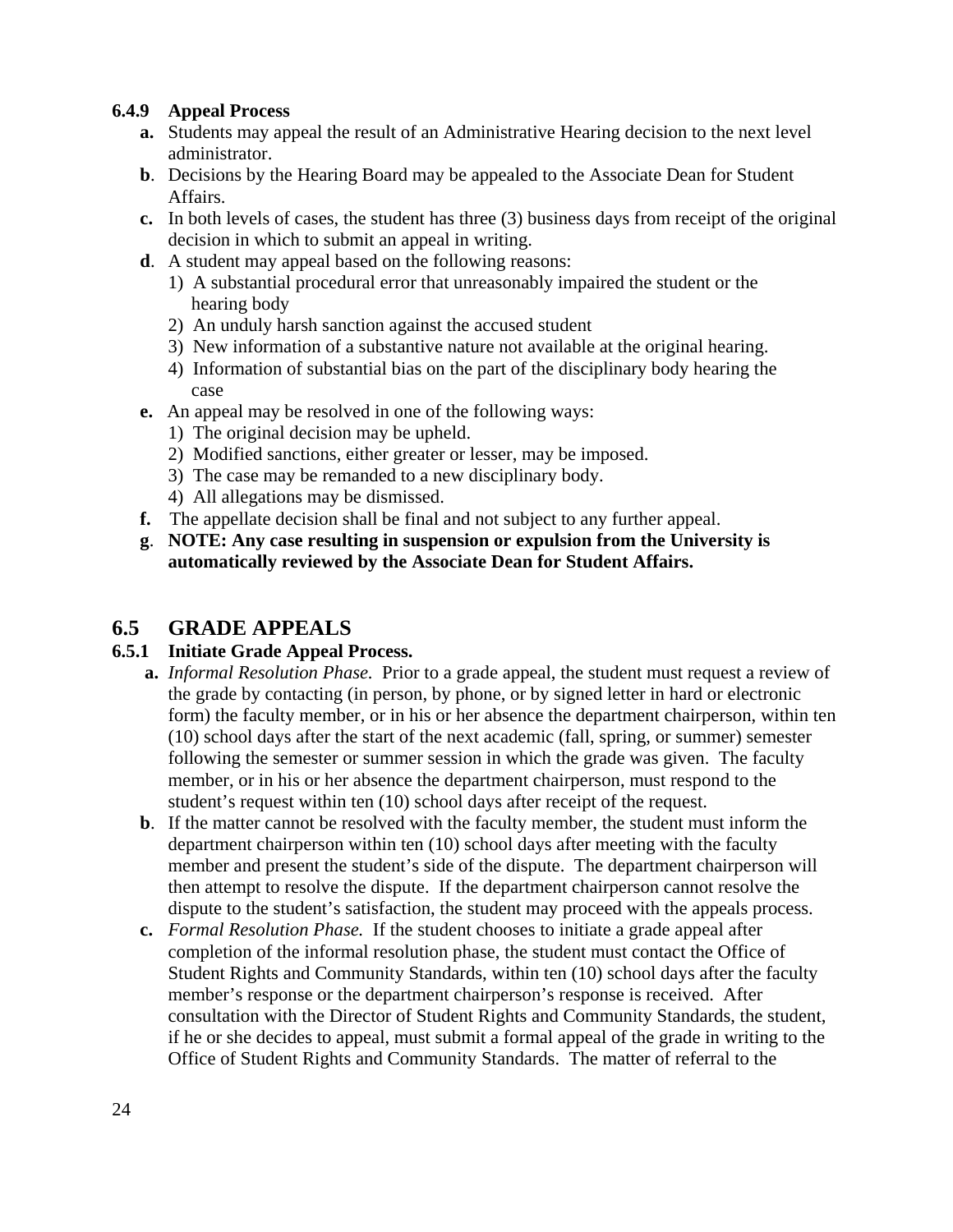University Review Board for hearing will be the decision of the chairperson for the students (Vice President of Student Government Association) and the chairperson for the University faculty and administration (Director of Student Rights and Community Standards or a designee). A decision on the referral will be made and communicated to the student and faculty member within ten (10) school days after receipt of written appeal in the Office of Student Rights and Community Standards. If the decision of the chairperson is not to forward the appeal to a hearing committee, the matter is concluded.

 **d**. *Basis for Grade Appeals.* The University Review Board will only address those appeals where a procedural or fairness issue is in question. The bases for a grade appeal or a suspected error in grading are:

1) An obvious error in the calculation of the grade.

2) The assignment of a grade to a particular student by application of more exacting or demanding standards than were applied to other students in the course.

3) The assignment of a grade to a particular student on some basis other than performance in the course.

4) The assignment of a grade by a substantial departure from the instructor's previously announced standards.

- **e**. This appeal procedure is not to be used for a review of the judgment of an instructor in assessing the quality of a student's work.
- **f.** Special circumstances exist for courses involving the placement of students in settings external to the University. In those courses, if it has been determined prior to the issuance of a final grade that removal of the student from the placement is necessary, a review of that decision is available solely upon request to the office of the dean of the college in which the course is offered. The review and determination of the dean is final.
- **6.5.2 Notice of Hearing.** If a hearing is to be held, the student and the faculty member who assigned the grade being appealed will be notified in writing of the date, time, and place of the hearing, and at least five (5) school days prior written notice of the hearing shall be given to the student and to the faculty member. In case of an absent instructor, the department chairperson, with consent of the absent instructor, shall appoint a faculty member from the department or himself or herself to be present to represent the instructor at the hearing. The Hearing Committee may delay judgment if neither the faculty member nor a representative is available for the hearing, if such a presence, in the opinion of the Hearing Committee, is necessary to the decision of the University Review Board.
- **6.5.3 Presentation of Case.** The presentation of the case is the responsibility of the student. The instructor may attend the hearing and present evidence in support of the instructor's decision.
- **6.5.4 Access to Information.** The Hearing Committee will have access to pertinent information in the case.
- **6.5.5 Multiple Appeals.** If two (2) or more members of a class appeal their grades, the Hearing Committee may elect to hear the appeals individually or collectively.
- **6.5.6 Disqualifications; Challenges.** Any Hearing Committee member shall disqualify himself or herself if he or she has a conflict of interest with the case or with the student or personal bias. The student may challenge a Hearing Committee member on the grounds of conflict of interest or personal bias. The decision regarding disqualifying a challenged member shall be made by a majority vote of the remaining members present. If a challenge is upheld, the Director of Student Rights and Community Standards may, at his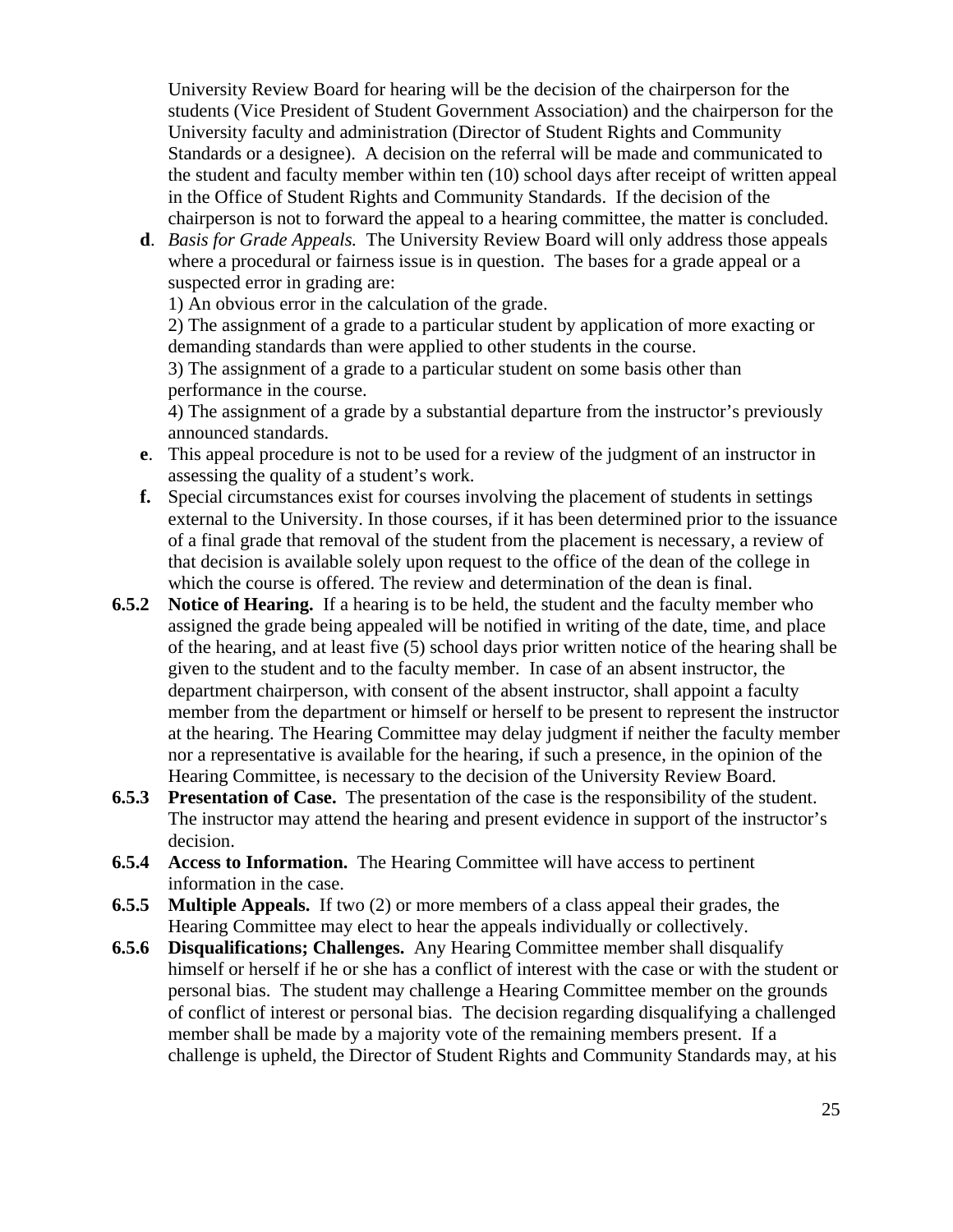or her discretion, either appoint another person to fill the vacancy or direct that the vacancy not be filled. In the latter case, a quorum shall thereafter consist of three-fourths (3/4) of all remaining members of the Hearing Committee.

- **6.5.7 Conduct of Hearing.** The hearing shall be conducted in an informal manner and without reference to rules applicable to a court of law concerning the examination of witnesses and admissibility of evidence, but with a view toward providing the Hearing Committee with a complete understanding of the facts involved. Irrelevant, immaterial, and unduly repetitious evidence may be excluded. The hearing and deliberations of the committee shall be private. The student and the faculty member shall each have the right to have a person of his or her choice make an informal written record of the hearing.
- **6.5.8 Continuances.** The Hearing Committee, by majority vote, may continue the hearing to a later time or times.
- **6.5.9 Additional Rules.** Procedural rules not inconsistent with these procedures may be established by the Hearing Committee from time to time to fulfill its functions in an orderly manner.
- **6.5.10 Findings.** Decisions of the Hearing Committee shall be made by majority vote. The Hearing committee will prepare a written summary of the evidence presented, findings, and recommendation. A copy of the summary, findings and recommendation shall be given to the student, the instructor, the Provost and Vice President for Academic Affairs, the instructor's department chairperson, and the instructor's dean.
	- **a.** *Recommendations.* The Hearing Committee shall meet in one or more private sessions after the conclusion of the hearing and may recommend:
		- 1) That a grade which has been appealed be raised;
		- 2) That a grade which has been appealed remain the same.
	- **b.** The decision as to whether or not the grade shall be raised (changed) rests with the instructor. The instructor will notify the student, Provost and Vice President for Academic Affairs, the Director of Student Rights and Community Standards, the instructor's chairperson, and the instructor's dean of his or her decision within five (5) school days of receipt of the Hearing Committee's summary, findings, and recommendation.
- **6.5.11 Appeal.** Method of appeal for grade appeals cases:
	- **a.** In the event the instructor chooses not to follow the recommendation of the Hearing Committee within ten (10) school days of the Hearing Committee's recommendation, the entire University Review Board will convene (3/4 of membership equals quorum) and review the case.
	- **b***. Appellate Review.* The review shall be chaired by a faculty member on the University Review Board. The student and faculty member who assigned the grade shall be present at the review to answer questions. The review will be based upon the information and materials in the case file, the Hearing committee's summary of the evidence submitted, findings and recommendation, and questions and answers directed by the University Review Board to the student and faculty member.
	- **c.** *Decision of the University Review Board.* The decision of the University Review Board is final. The decision shall be communicated to both parties, the chairperson of the academic department of the faculty member, and the dean of the appropriate college within five (5) school days of the review. If the grade is to be changed, the University Review Board chairperson will direct the faculty member to initiate the process by filing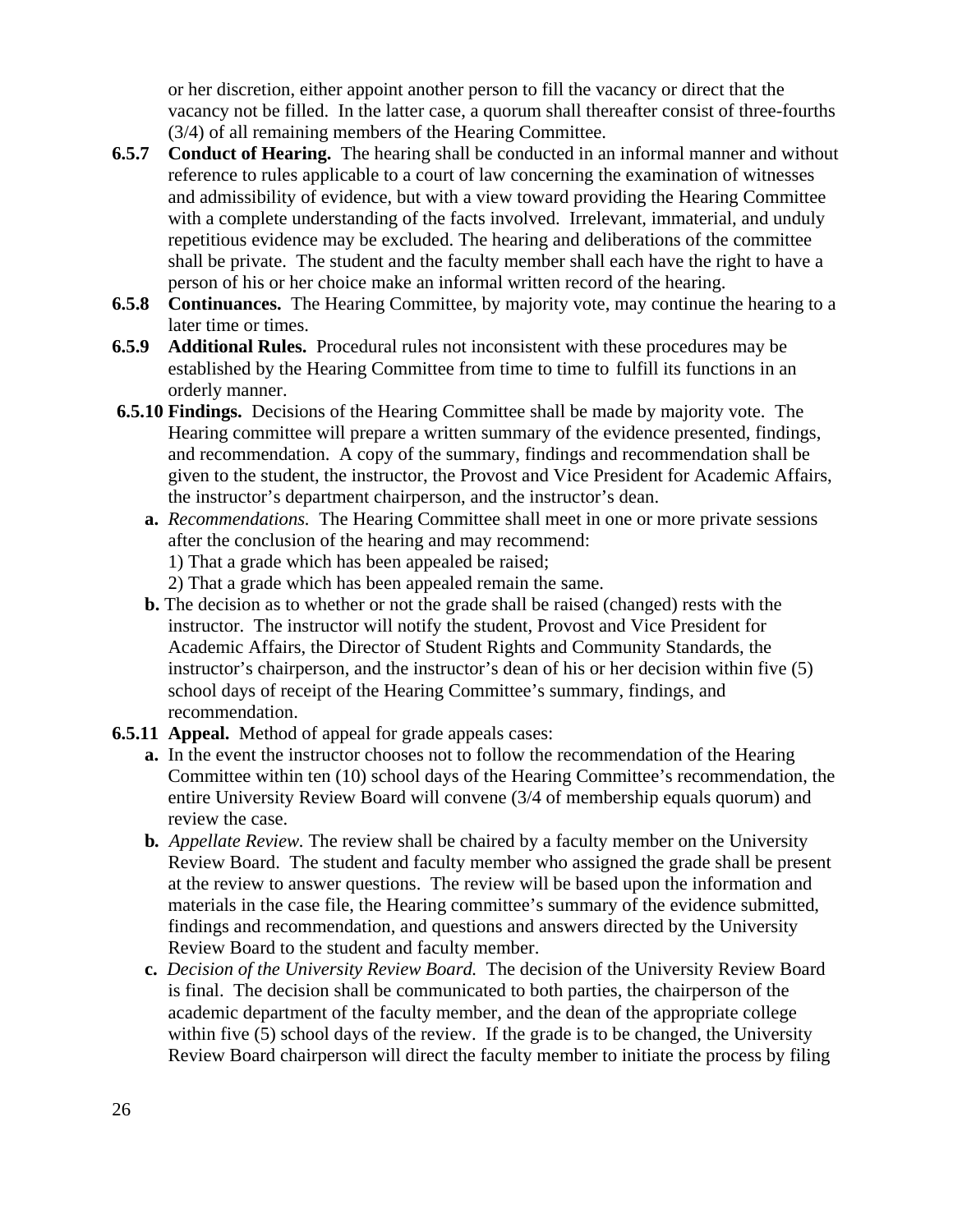a "grade change form." In the event the instructor chooses not to abide by the decision of the University Review Board within (10) days of the University Review Board's decision, the chairperson of the University Review Board will direct the director of Registration and Academic Progress to change the grade at issue and also notify the faculty member, the appropriate department chairperson, and the appropriate dean. The following statement shall be noted with the changed grade on the transcript of the student:

*Original grade of \_\_\_ was overruled by University Review Board.* 

# **VII. STUDENT ACADEMIC ETHICS POLICY**

## **7.1 Introduction.**

 Honesty, trust, and personal responsibility are fundamental attributes of the University community. Academic dishonesty by a student will not be tolerated, for it threatens the foundation of an institution dedicated to the pursuit of knowledge. To maintain its credibility and reputation, and to equitably assign evaluations of scholastic and creative performance, Ball State University is committed to maintaining a climate that upholds and values the highest standards of academic integrity.

### **7.2 Academic Dishonesty.**

Academic dishonesty includes, but is not limited to the following:

- **7.2.1** Violations of procedures which protect the integrity of a quiz, examination, or similar evaluation, such as:
	- **a.** Possessing, referring to, or employing open textbooks or notes or other devices not authorized by the faculty member;
	- **b.** Copying from another person's paper;
	- **c.** Communication with providing assistance to, or receiving assistance from another person in a manner not authorized by the faculty member;
	- **d.** Possessing, buying, selling, obtaining, giving, or using a copy of any unauthorized materials intended to be used as or in the preparation of a quiz or examination or similar evaluation;
	- **e.** Taking a quiz or examination or similar evaluation in the place of another person;
	- **f.** Utilizing another person to take a quiz, examination, or similar evaluation in place of oneself;
	- **g.** Changing material on a graded examination and then requesting a re-grading of the examination;
	- **h.** Cooperating with someone else on a quiz, examination, or similar evaluation without the prior consent of the faculty member.
- **7.2.2** Plagiarism or violations of procedures prescribed to protect the integrity of an assignment, such as:
	- **a.** Submitting an assignment purporting to be the student's original work which has been wholly or partly created by another person;
	- **b.** Presenting as one's own work, ideas, representations or words of another person without customary and proper acknowledgment of courses;
	- **c.** Submitting as newly executed work, without faculty member's prior knowledge and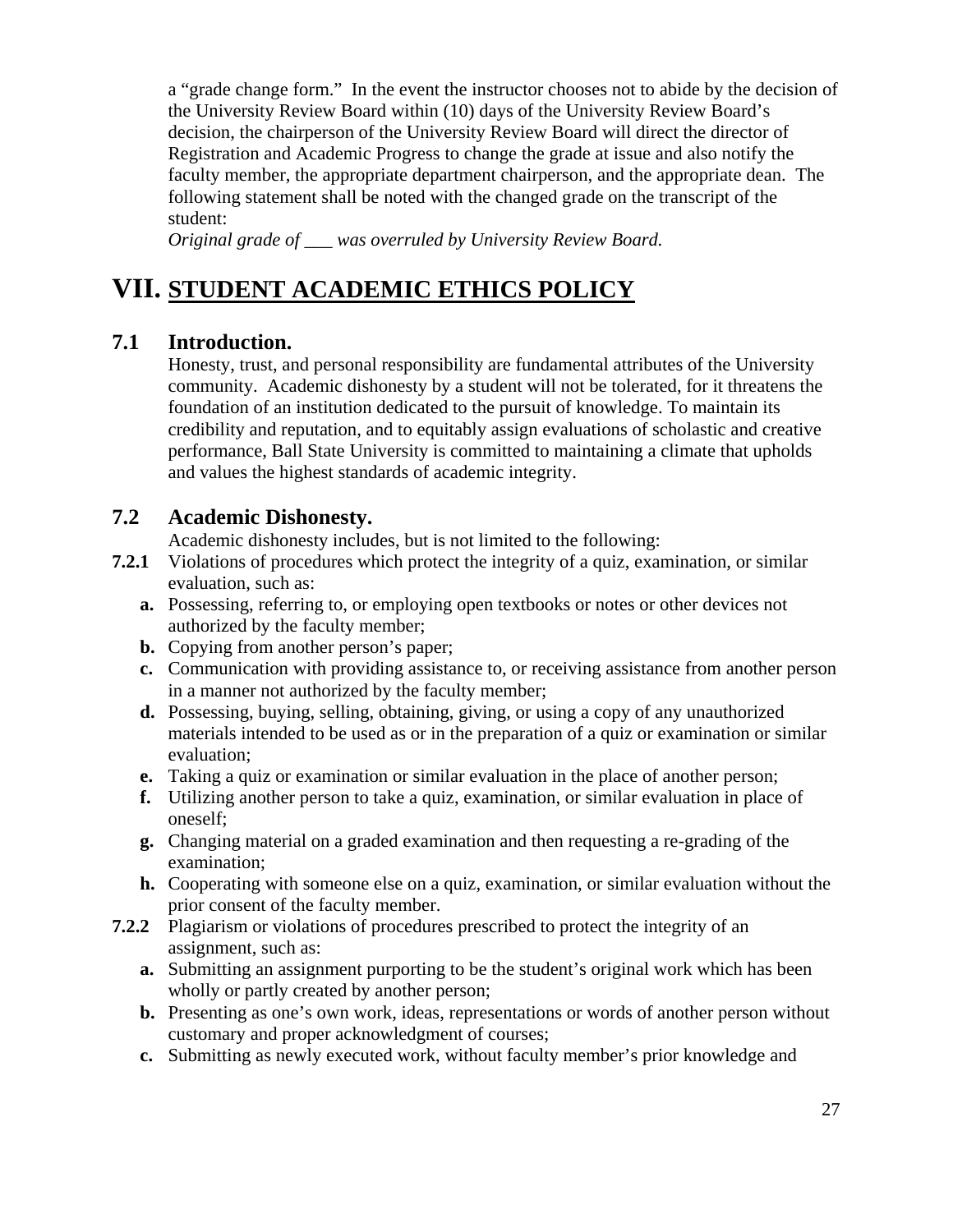consent, one's own work which has been previously presented for another class at Ball State University or elsewhere;

- **d.** Knowingly permitting one's work to be submitted by another person as if it were the submitter's original work.
- **7.2.3** Cooperating with another person in academic dishonesty, either directly or indirectly as an intermediary agent or broker.
- **7.2.4** Knowingly destroying or altering another student's work whether in written form, computer files, art work, or other format.
- **7.2.5** Aiding, abetting, or attempting to commit an act or action which would constitute academic dishonesty.

## **7.3 Implementation Procedures**

- **7.3.1** *Informal Accusation.* If a faculty member accuses a student of academic dishonesty, the faculty member must inform the student of the alleged violation. The faculty member and student will discuss the alleged violation in a private conference within five (5) days after the faculty member becomes aware of the circumstances giving rise to the accusation. If, as a result of this initial conference, an appropriate solution is found which satisfies the faculty member and the student, the matter will be closed. The solution may include the assignment of the student to the Multimedia Integrity Teaching Tool program. If no solution is found, the faculty member may bring formal charges against the student.
- **7.3.2** *Formal Accusation.* A faculty member who is formally accusing a student of academic dishonesty shall notify the student of the accusation within fifteen (15) school days after the faculty member becomes aware of the circumstances giving rise to the accusation. The faculty member's notice to the student shall be given in writing and shall include a brief description of the circumstances giving rise to the accusation. A copy of the written notice shall be given to the faculty member's department chairperson.
- **7.3.3** *Student Response.* The student shall respond in writing to the accusation within fifteen (15) school days after the date on which the faculty member gave written notice to the student of the accusation. In responding, the student is expected to either admit or deny the accusation. If the student fails to either admit or deny the accusation within the fifteen (15) school day period, the student shall be deemed to have denied the accusation.

#### **7.3.4** *Admission of Accusation.*

- **a.** *Action by Faculty Member.* If the student admits, in writing, that he or she committed the conduct constituting academic dishonesty, the faculty member may either (1) Impose punishment up to and including failure in the course; or (2) Refer the matter to the University Academic Ethics Committee.
- **b.** *Imposition of Punishment.* If the faculty member imposes punishment, within ten (10) school days after imposing the punishment, the faculty member shall notify the student, the faculty member's department chairperson, the faculty member's dean, and the Associate Provost, in writing, of the nature of the academic dishonesty committed and of the punishment imposed. After receipt of the faculty member's written notice the Associate Provost shall review the University Academic Dishonesty Files, and, if there is a prior instance of academic dishonesty by the student, the Associate Provost shall refer the case to the University Academic Ethics Committee for its recommendation concerning additional punishment, if any, to be imposed.
- **c.** *Referral to the University Academic Ethics Committee.* If the faculty member refers the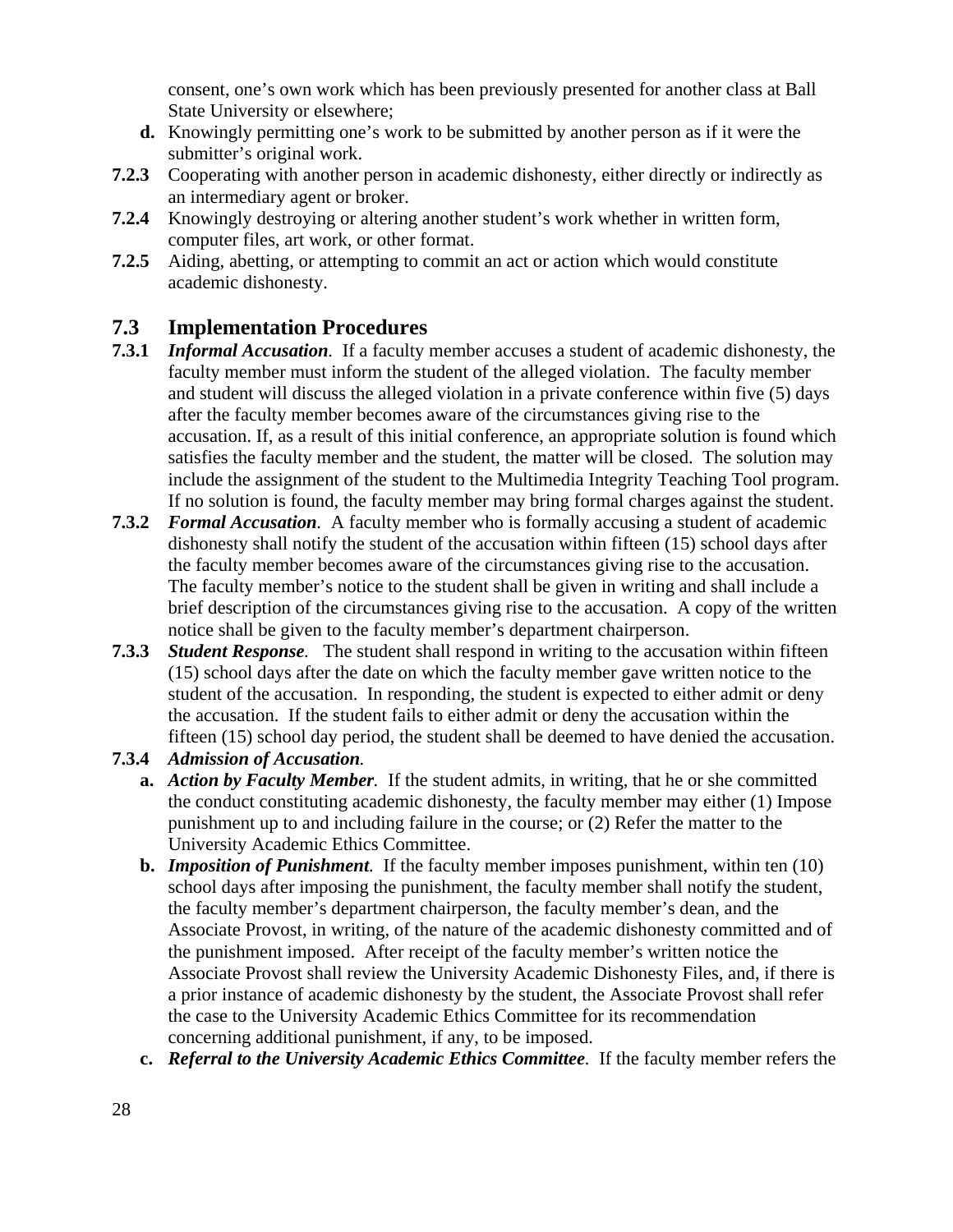matter to the University Academic Ethics Committee, the referral must be in writing and be received by the Office of the Associate Provost within fifteen (15) school days after the date the student admitted the accusation. At the same time, the faculty member shall give copies of the written referral to the student, the faculty member's department chairperson, and the faculty member's dean. The written referral shall include a brief description of the nature of the accusation and a copy of the student's written admission.

- **d.** *Student Appeal.* If the faculty member imposes a punishment, the student may appeal the appropriateness of the punishment imposed (but not his or her guilt or innocence) to the University Academics Ethics Committee. The student's appeal must be in writing and be received by the Office of the Associate Provost within fifteen (15) school days after the date the faculty member gave written notice to the student of the punishment imposed.
- **7.3.5** *Denial of Accusation.* If the student denies the accusation, or is deemed to have denied the accusation due to non-response, the faculty member may refer the matter to the University Academic Ethics Committee for resolution pursuant to this policy. The faculty member's referral must be in writing and received by the Office of the Associate Provost within fifteen (15) school days after the date the student denied the accusation or was deemed to have denied the accusation, whichever is later. If the faculty member does not refer the matter to the University Academic Ethics Committee, the student shall be deemed to be innocent of the accusation of academic dishonesty.
- **7.3.6** *Student's Grade.* If the student's grade in the course has not been assigned at the time the student is accused of academic dishonesty, the student shall be assigned an "Incomplete" in the course until the student's guilt or innocence is determined pursuant to this policy, at which time a grade shall be assigned. If the student has already been assigned a grade in the course at the time the student is accused of academic dishonesty, the assigned grade shall not be changed unless and until the student is determined to be guilty of academic dishonesty pursuant to this policy. For purposes of this policy a grade is considered to have been assigned at the time that final grades are due or when an incomplete removal is filed by the faculty member.

#### **7.4 University Academic Ethics Committee: Composition**

- **7.4.1** *Membership.* The University Academic Ethics Committee shall be composed of seven (7) faculty members, four (4) students, the Associate Provost or a designee, and the Director of Student Rights and Community Standards or a designee.
	- **a.** Each college dean shall appoint one (1) regular faculty member from his or her college with the academic rank of assistant professor or higher to serve on the committee;
	- **b.** The Student Government Association shall appoint four (4) students to serve on the committee. The students must be of not less than sophomore standing and shall not be on academic probation nor have a record of having committed academic dishonesty. Each student must consent in writing to the University verifying to the Student Government Association that he or she meets the requirements of the preceding sentence;
	- **c.** The Associate Provost and the Director of Student Rights and Community Standards may each designate a representative from time to time to serve in their place on the committee.
- **7.4.2.** *Term.* Faculty and student members of the University Academic Ethics Committee shall be appointed during spring semester of each year to serve a one (1) year term beginning the following fall semester. A faculty or student member may serve an unlimited number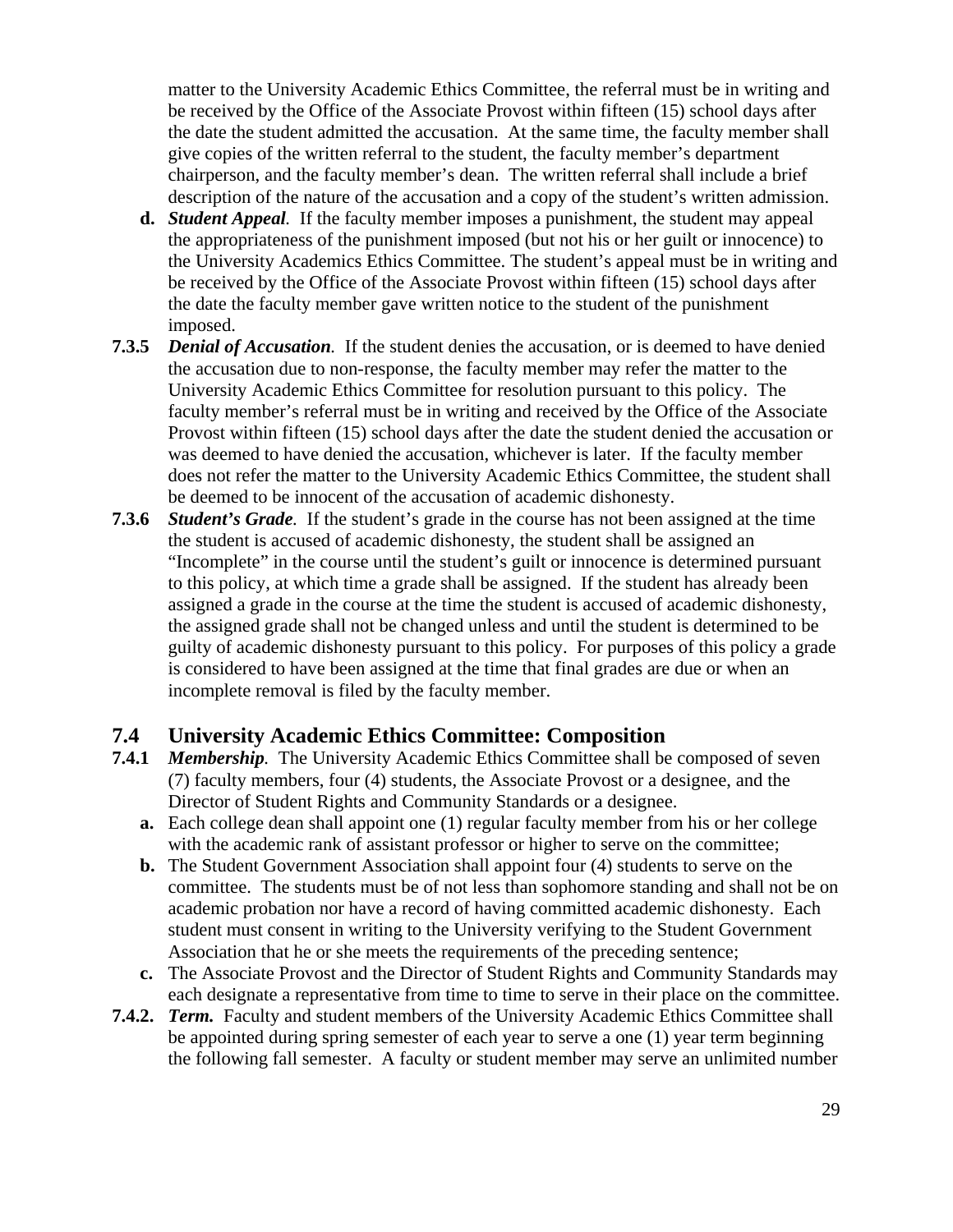of terms.

## **7.5 University Academic Ethics Committee: Procedures**

- **7.5.1.** *Selection of Hearing Committee; Chairperson.* Upon receipt of a referral or an appeal, the Associate Provost shall select a Hearing Committee from among the members of the University Academic Ethics Committee. The specific members selected shall be determined at the discretion of the Associate Provost but the Hearing Committee shall be composed of three (3) faculty, two (2) students; the Associate Provost or a designee, and the Director of Student Rights and Community Standards or a designee. The Associate Provost shall serve as chairperson of the Hearing committee.
- **7.5.2** *Notice of Hearing.* The Associate Provost shall establish the time, date, and place that the referral or appeal will be heard by the Hearing Committee and shall give at least ten (10) school days prior written notice thereof to the student and to the faculty member. The notice shall include the names of the persons who will serve on the Hearing Committee and shall briefly state the nature of the accusation and the circumstances giving rise to the accusation. The date of the hearing shall be not more than twenty (20) school days after the date the referral or appeal was received by the Office of the Associate Provost.
- **7.5.3** *Quorum.* All of the voting members of the Hearing Committee must be present to constitute a quorum, but a majority of the voting members present, whether or not a quorum exists, may adjourn any meeting to another time or date.
- **7.5.4** *Disqualification; Challenges.* Any Hearing Committee member shall disqualify himself or herself if he or she has a conflict of interest with the case or the student or a personal bias relevant to the case. The student may challenge a Hearing Committee member on the grounds of conflict of interest or personal bias. The decision whether to disqualify a challenged member shall be made by a majority vote of the remaining members present. If a challenge is upheld, the Associate Provost may, at his or her discretion, either appoint another person to fill the vacancy or direct that the vacancy not be filled. In the latter case, a quorum shall thereafter consist of all remaining voting members of the Hearing Committee.
- **7.5.5** *Witnesses.* The student and the faculty member may invite persons who have information relevant to the accusation to present testimony at the hearing; however, the chairperson of the Hearing Committee may limit the number of witnesses to avoid repetition and cumulative testimony. Each party shall be responsible for insuring the presence of his or her witnesses at the hearing and shall be prohibited from submitting a written statement in lieu of personal testimony of a witness unless the chairperson of the Hearing Committee determines that the witness is unavailable to testify. The student and the faculty member must provide the names of all witnesses who may testify at least twenty-four (24) hours before the scheduled time of the hearing to the Office of the Associate Provost. All witnesses who testify, as well as the student and the faculty member, may be questioned by any member of the Hearing Committee concerning any matter relevant to the issues before the Hearing Committee. Witnesses invited by either party shall be present only while they are testifying.
- **7.5.6** *Conduct of the Hearing.* The hearing shall be conducted in an informal manner and without reference to rules applicable to a court of law concerning the examination of witnesses and admissibility of evidence, but with a view to providing the Hearing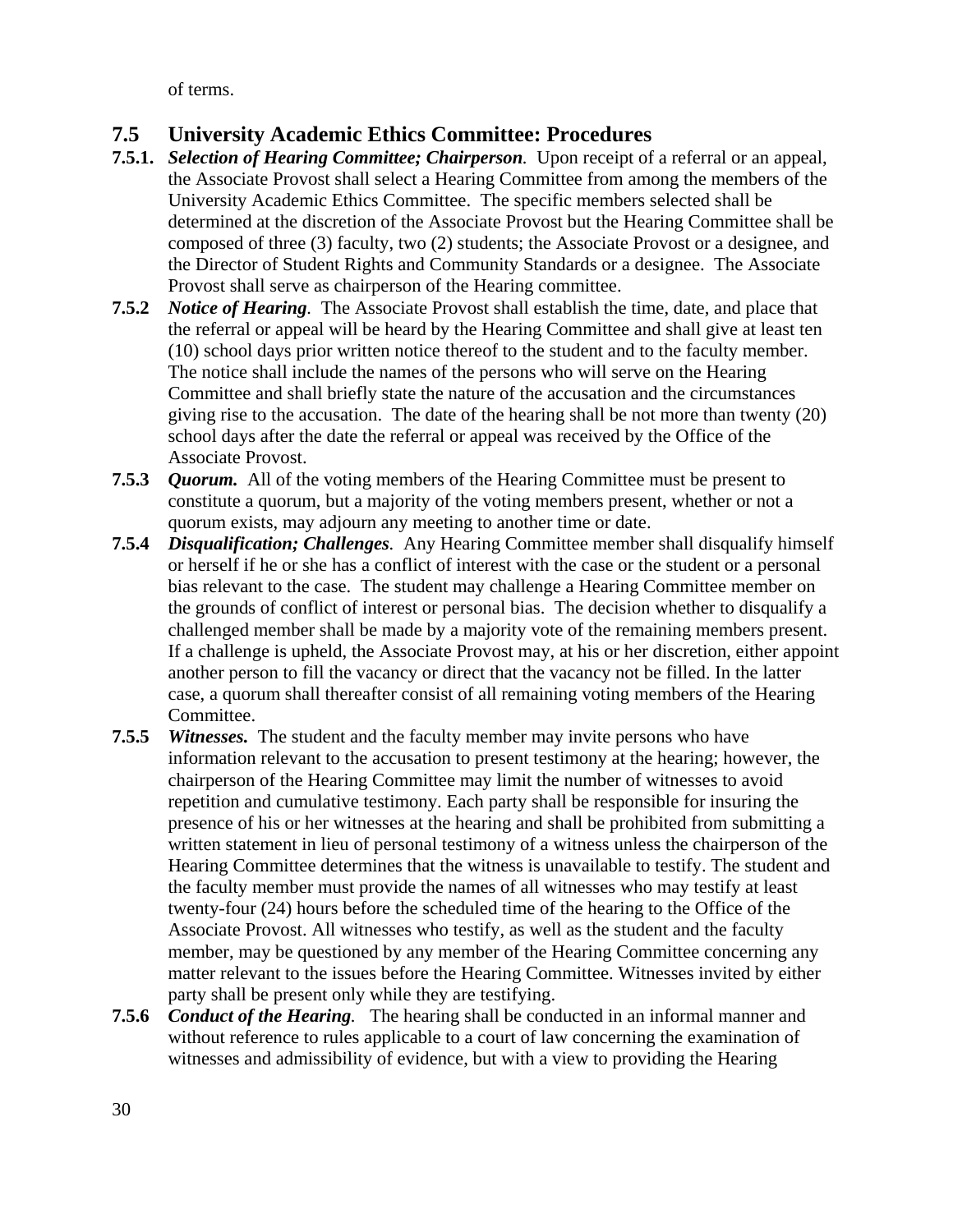Committee with a complete understanding of the facts involved. Irrelevant, immaterial, and unduly repetitious evidence may be excluded.

- **7.5.7** *Continuances.* The Hearing Committee, by a majority vote, may continue the hearing to a later time or times.
- **7.5.8** *Student Assistance.* The student may be accompanied and assisted at the hearing by an advisor of the student's choice, provided the advisor is an employee or student of the University or a relative of the student and the advisor agrees to act as the student's advisor. The student should inform the Office of the Associate Provost who will serve as his or her advisor at least twenty-four (24) hours before the hearing.
- **7.5.9** *Decisions of the Hearing Committee.* Decisions of the Hearing Committee shall be made by majority vote.
- **7.5.10** *Additional Rules.* Procedural rules not inconsistent with this policy may be established by the Hearing Committee from time to time to fulfill its functions in an orderly manner.

## **7.6 University Academic Ethics Committee: Determination/Recommendations**

- **7.6.1** *Determination and Recommendation of the Hearing Committee.* The Hearing Committee's determinations shall be based solely on the evidence presented or summarized at the hearing and the credibility and demeanor of the student, faculty member, and witnesses; however, the Hearing Committee may take official notice of matters which would be within the general experience or knowledge of faculty or students of the University and may consider any prior instances of academic dishonesty by the student in determining its recommendation for punishment. The Hearing Committee shall meet in one or more private sessions after the conclusion of the hearing for the following purposes and procedures:
	- **a.** Unless the student admitted guilt in writing or unless the only issue before the Hearing committee is the punishment to be imposed, to determine the guilt or innocence of the student; and
	- **b.** If the student is determined to be guilty, if the student admitted guilt in writing, or if the only issue before the Hearing Committee is the punishment to be imposed, to determine the Hearing Committee's recommendation for punishment; and
	- **c.** To prepare the Hearing Committee's written summary of the evidence presented, findings, and recommendation for punishment for delivery to the Provost and Vice President for Academic Affairs.
- **7.6.2** *Determination of Innocence.* If the Hearing Committee determines that the student is innocent of the accusation, the accusation shall be dismissed and the Hearing Committee shall request the faculty member involved to assign a grade to the student based upon the student's academic performance. If the student thereafter disagrees with the grade assigned, the student may appeal the grade through the University's grade appeal procedure.
- **7.6.3** *Determination of Guilt: Findings and Recommendation to Provost and Vice President for Academic Affairs.*If the Hearing Committee determines that the student is guilty of the accusation, if the student has admitted guilt in writing, or if the only issue before the Hearing Committee is the punishment to be imposed, the Hearing Committee shall give its written summary of the evidence presented, its written findings, and its recommendation for punishment to the Provost and Vice President for Academic Affairs.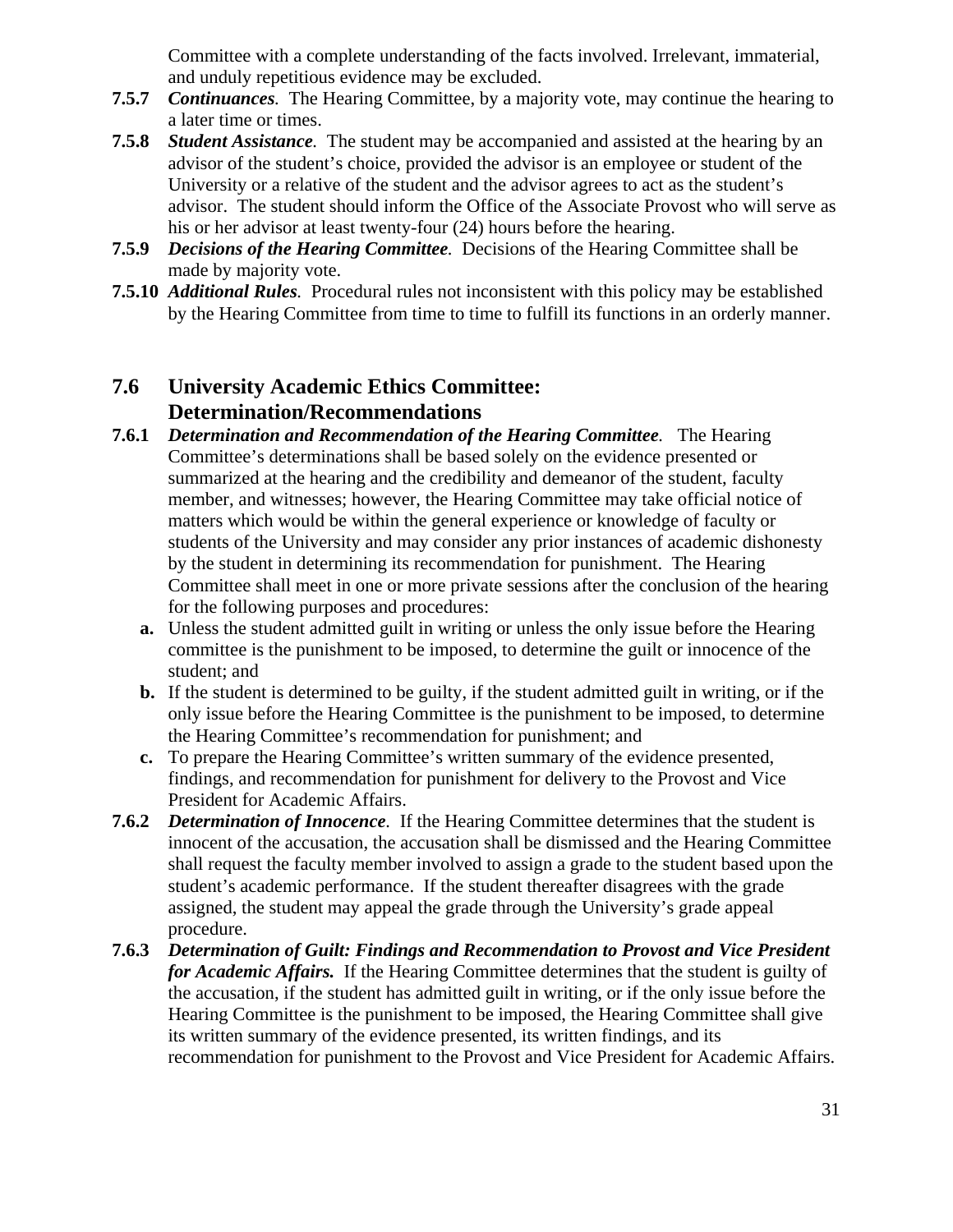The Multimedia Integrity Teaching Tool Program may be assigned as part of the sanction. A copy of the summary, findings, and recommendation shall at the same time be given to the student, the faculty member, the faculty member's department chairperson, and the faculty member's dean.

- **7.6.4** *Comment to Provost and Vice President for Academic Affairs.* The faculty member and the student may submit written comments to the Provost and Vice President for Academic Affairs concerning the Hearing Committee's summary, findings, and recommendation. To be considered by the Provost and Vice President for Academic Affairs, such comments must be received by the Office of the Provost within ten (10) school days after the date the Hearing Committee's summary, findings, and recommendations are given to the Provost and Vice President for Academic Affairs.
- **7.6.5** *Action by Provost and Vice President for Academic Affairs.* After receipt of the Hearing Committee's summary, findings, and recommendation and any written comments timely submitted by the faculty member or student, the Provost and Vice President for Academic Affairs may: (1) approve the determination and recommendation of the committee; (2) overrule or modify the committee's recommendation for punishment; or (3) refer the matter to the Hearing Committee for such action as the Provost and Vice President for Academic Affairs may direct. If the Provost and Vice President for Academic Affairs refers the matter to the Hearing Committee, the results of the Hearing Committee's further actions shall be communicated to the Provost and Vice President for Academic Affairs for final decision.

### **7.7 Punishment**

- **7.7.1** *By Faculty Member.* As provided in Section VIII.C. of this code, a faculty member may impose punishment for academic dishonesty up to and including failure in the course.
- **7.7.2** *By Provost and Vice President for Academic Affairs.* After receipt of the Hearing Committee's summary, findings and recommendation, the Provost and Vice President for Academic Affairs may impose punishment up to and including suspension or expulsion from the University or revocation of a previously awarded degree.

## **7.8 Records of Academic Dishonesty**

- **7.8.1** *University Academic Dishonesty Files.* Records concerning accusation of student academic dishonesty, including records of the University Academic Ethics Committee, shall be maintained in a University Academic Dishonesty File in the Office of the Associate Provost.
- **7.8.2** *Innocent Student.* If a student is determined or deemed to be innocent of an accusation of academic dishonesty:
	- **a.** All materials concerning the accusation which are in the possession of the faculty member, the faculty member's department chairperson, or the faculty member's dean shall be promptly destroyed.
	- **b.** All materials concerning the accusation which are in the University Academic Ethics File shall be destroyed ten (10) school years after the date the student is determined or deemed to be innocent of the accusation; however, if at the conclusion of the ten (10) school year period, the materials are relevant to pending or threatened litigation, the Provost and Vice President for Academic Affairs may direct that destruction of the materials be delayed until such litigation is concluded. During the ten (10) school years period and any extension of it, access to or release of the materials shall occur only with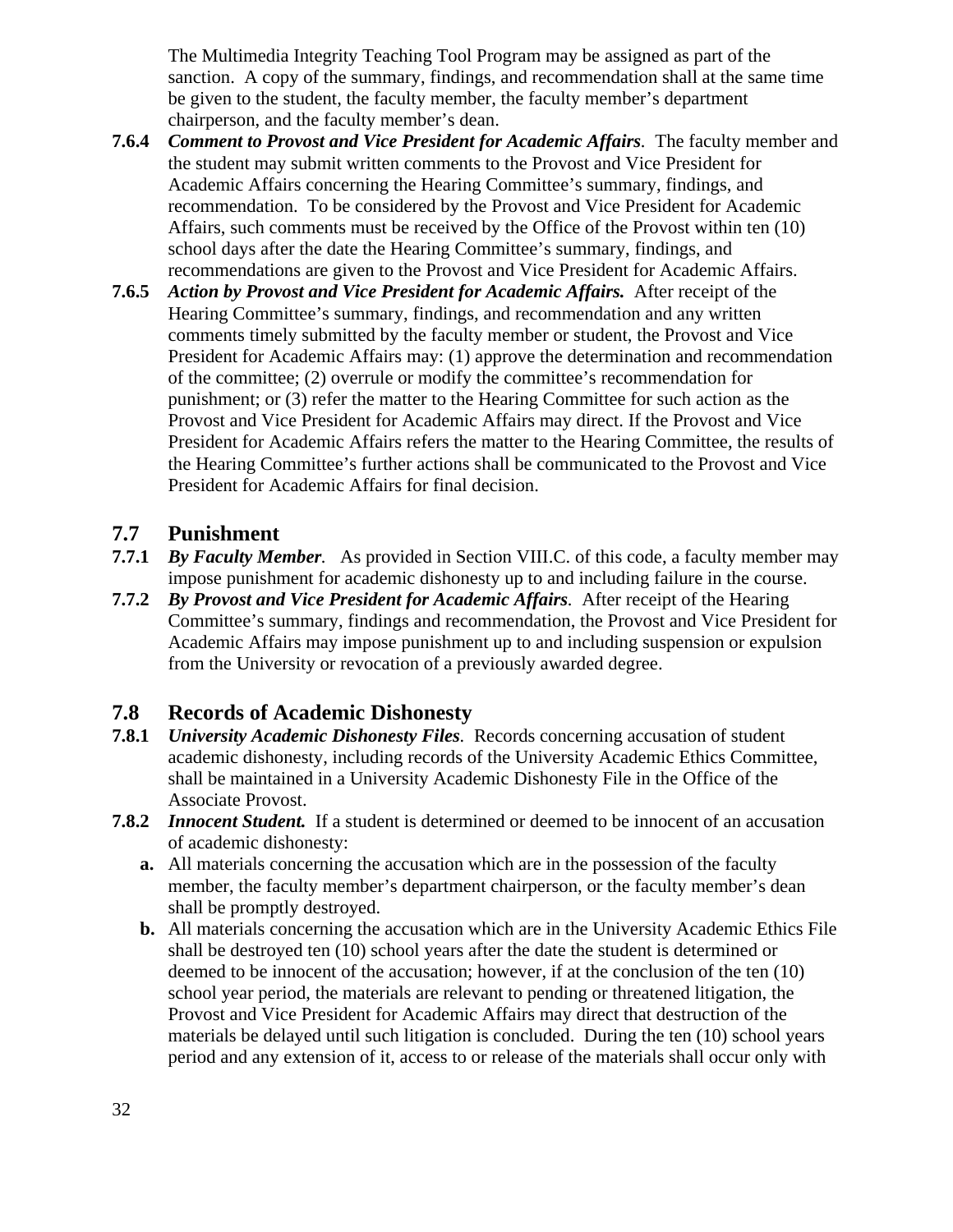the prior written consent of the student or upon the express, written direction of the Provost and Vice President for Academic Affairs.

**7.8.3** *Transcripts.* Other than the grade finally assigned in a course, a student's academic dishonesty shall not be recorded on the student's transcript unless the student is suspended or expelled from the University or a previously awarded degree is revoked.

## **7.9 Miscellaneous**

- **7.9.1** *Action by Designee.* Whenever an action may be or is required to be taken under this policy by the Provost and Vice President for Academic Affairs, the Associate Provost, or the Director of Student Rights and Community Standards, the action may be taken by that person's designee.
- **7.9.2** If the student believes the accusation of academic dishonesty was in whole or in part due to unlawful discrimination relating to race, color, religion, sex, national origin, age, Vietnam veteran status, or physical or mental disability, the student must inform the Office of the Associate Provost in writing of this belief before the date of the hearing. The Associate Provost shall then select a member from the University's Discrimination Appeals Board Panelists to serve as an additional voting member of the Hearing Committee for the referral or appeal. The allegation of discrimination shall then be considered and disposed of under this policy rather than under any other University policy.

## *APPENDIX A* **- Alcohol Policy**

When students choose to consume alcoholic beverages, Ball State University encourages responsible practices and behavior in accordance with campus policies, the laws of the State of Indiana and the City of Muncie. Violation of University policy and local and state laws related to alcohol on or off campus will result in disciplinary action.

### **A.** General Guidelines

- 1. *University Sponsored Events* Illegal purchase, service, consumption, or possession of alcoholic beverages at any University-sponsored event on or off campus is prohibited. Upholding applicable local, state, and federal laws in connection with this policy is the joint responsibility of the persons in attendance at the activity, the sponsoring organization, and the management of the establishment in which the activity is held.
- 2. Illegal purchase, consumption, or possession of alcoholic beverages by any student under 21 years of age is prohibited wherever it may occur.
- 3. Providing alcoholic beverages at any time to an individual who is under 21 years of age is strictly prohibited.
- 4. Adverse behavior as a result of alcohol consumption, including disruption, disorderly conduct, and public intoxication shall be a violation of the Student Code.
- 5. The sale of alcoholic beverages by any person without a license is strictly prohibited.
- 6. Students found responsible for providing alcohol to minors and selling or distributing alcohol in violation of state law shall be in violation of the student code.
- *Students hosting parties where alcohol is provided to minors, provided in excess to others, or otherwise distributed in violation of the law shall be*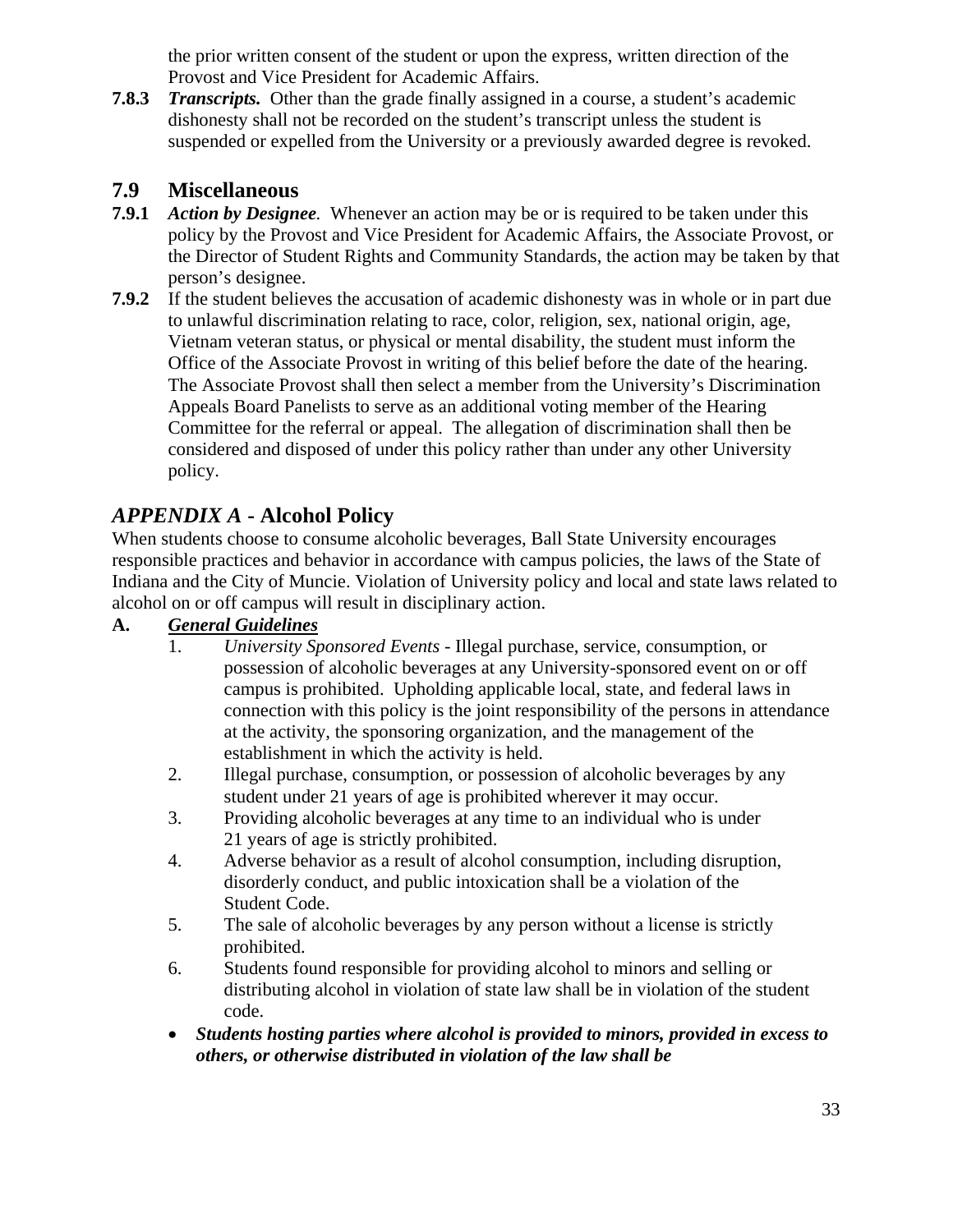#### *subject to possible suspension or expulsion from the University.*

- **B.** On Campus With respect to the service, possession or consumption of alcoholic beverages on the Ball State University campus, state statutes and city ordinances will be enforced in addition to the following regulations:
	- 1. Residents who are of legal age to possess or consume alcoholic beverages and who reside in University-operated employee or University Apartment units may possess and consume such alcoholic beverages in the privacy of their residences.
	- 2. Consumption and possession of alcohol may be permitted on some residence hall floors where all residents are of legal age to possess or consume alcoholic beverages. Such use of alcoholic beverages will not be permitted in the public lounges, study lounges, recreation areas, dining rooms, or any area other than the student rooms.

## *APPENDIX B* **- Computer Users Policies**

*Abbreviated Version (For complete Users' Policy, log on to (www.bsu.edu/web/ucs/policy)* 

#### **A. Institutional Purposes**

Use of BSU computing-related resources is for purposes related to the University's mission of education, research, and public service.

#### 1. **Security**

 The user is responsible for correct and sufficient use of the tools each computer system provides for maintaining the security and confidentiality of stored information. For example:

- Computer accounts, passwords, and other types of authorization are assigned to individual users and must not be shared with others. Each user is responsible for making authorized use of resources only for intended purposes, and is responsible for all transactions made under the assigned account number.
- The user must select an obscure account password and change it frequently.
- The user must understand the level of protection each computer system automatically applies to files and supplement it, if necessary, for sensitive information.
- The microcomputer user must be aware of computer viruses and other destructive computer programs and take steps to avoid being their victim.

#### 2. **Restriction on Usage**

Computing resources may be used to further the mission of the University in any way associated with teaching, learning, research, administrative or public services. Users must comply with all federal, Indiana, and other applicable laws; all generally applicable University rules and policies; and all applicable contracts and licenses. Such laws, rules, policies, and licenses include, for example, the laws of libel, privacy, copyright, trademark, obscenity, and child pornography; the Electronic Communications Privacy Act and the Computer Fraud and Abuse Act, which prohibit "hacking," "cracking," and similar activities; the University's Code of Student Rights and Responsibilities; the University's Anti-Harassment and Sexual Harassment Policies; and all applicable software licenses. Users who engage in electronic communications with persons in other states or countries or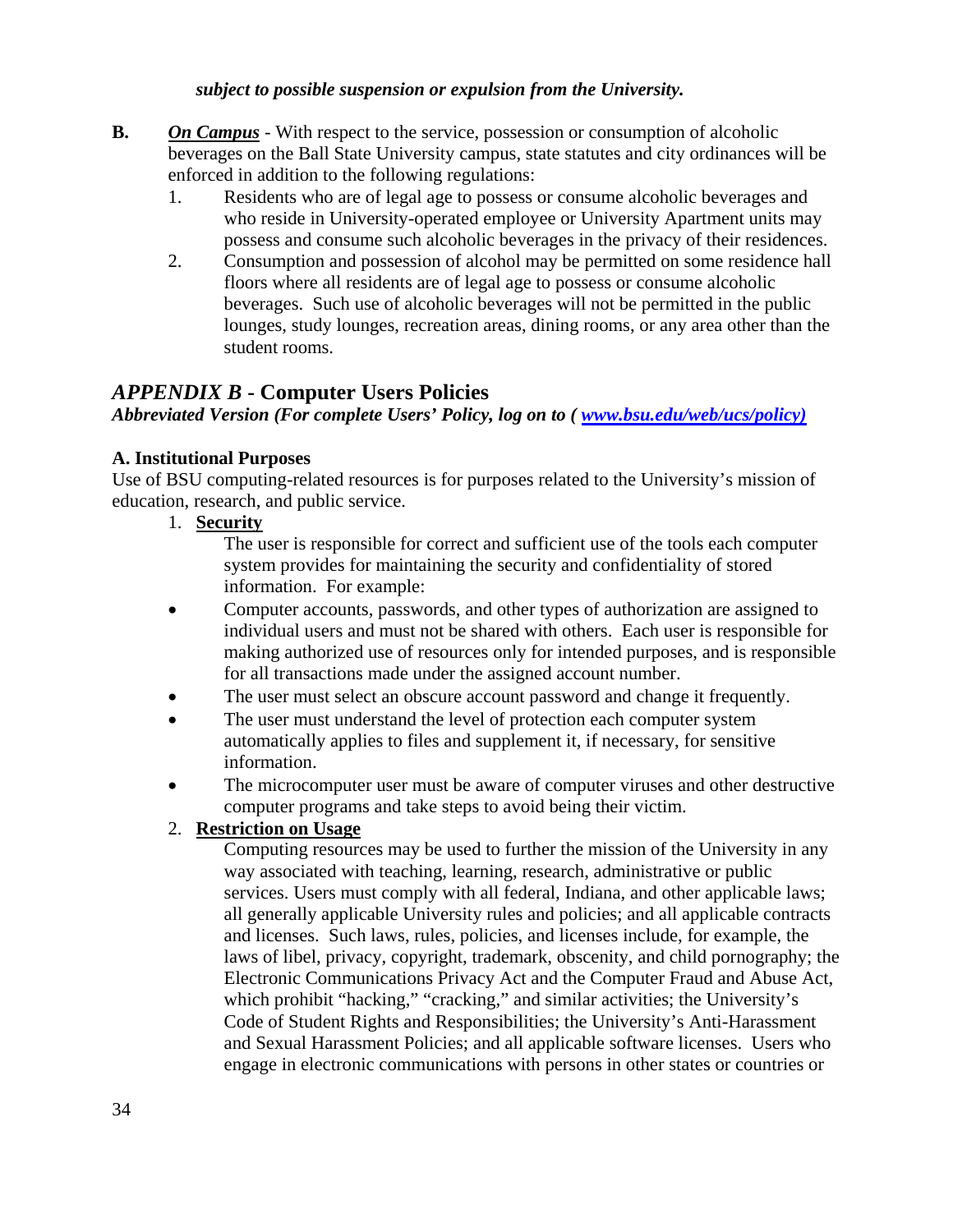on other systems or networks should be aware that they may also be subject to the laws of those other states and countries and the rules and policies of those other systems and networks. Users are responsible for ascertaining, understanding, and complying with the laws, rules, policies, contracts, and licenses applicable to their particular uses. Examples of usage which would violate these restrictions include:

- obtaining unauthorized access to computers or network resources, or using improperly obtained computer accounts, access codes, or network identification numbers;
- Intentionally destroying or damaging facilities, equipment, software, or data belonging to the University or other users;
- Intentionally disrupting or unauthorized monitoring of electronic communications; Committing fraud or engaging in forgery; or
- Unauthorized copying of copyrighted material. Computer software protected by copyright is not to be copied from, into, or by using campus computing facilities except as permitted by law or by the copyright contract. This means that such computer software may be copied only in order to make backup copies if permitted by the copyright owner. The number of copies and distribution of copies may not be done in such a way that the number of simultaneous users in a department, college, or the University exceeds the number of original copies purchased by the department, college, or the University.
- Computing resources should be used in accordance with the high ethical standards of the University community. Examples of unethical use follow, some of which would also violate the restrictions contained in the preceding paragraph:
- Violations of computer system security. This includes all software, files, passwords and accounts.
- Intentional use of computer networking facilities in ways that necessarily impede the computing activities of others (randomly initiating interactive electronic communications or e-mail exchanges, overuse of interactive network utilities, initiating or perpetuating chain letters, and so forth).
- Use of computing facilities for commercial or personal advertisements, solicitations, promotions, political material or other purposes unrelated to the mission of the University or University life.
- Academic dishonesty (plagiarism, cheating).
- Disruptive conduct within lab facilities.
- Violation of campus or internet network or host usage policies and regulations.
- Violation of another user's privacy. A user must obtain written permission from the owner of a file to alter or copy a file. The ability to read, alter, or copy a file does not imply permission to read, alter, or copy that file.
- Waste of computing facilities and resources. Failing to honor departmental or unit laboratory and system procedures, policies, and/or protocol.
- Allowing access to computing resources by unauthorized users.
- Student and employee Internet pages are the responsibility of the individual maintaining them. The individual, not the University, is liable for all claims or actions resulting from a violation of any of the above Restrictions on Usage.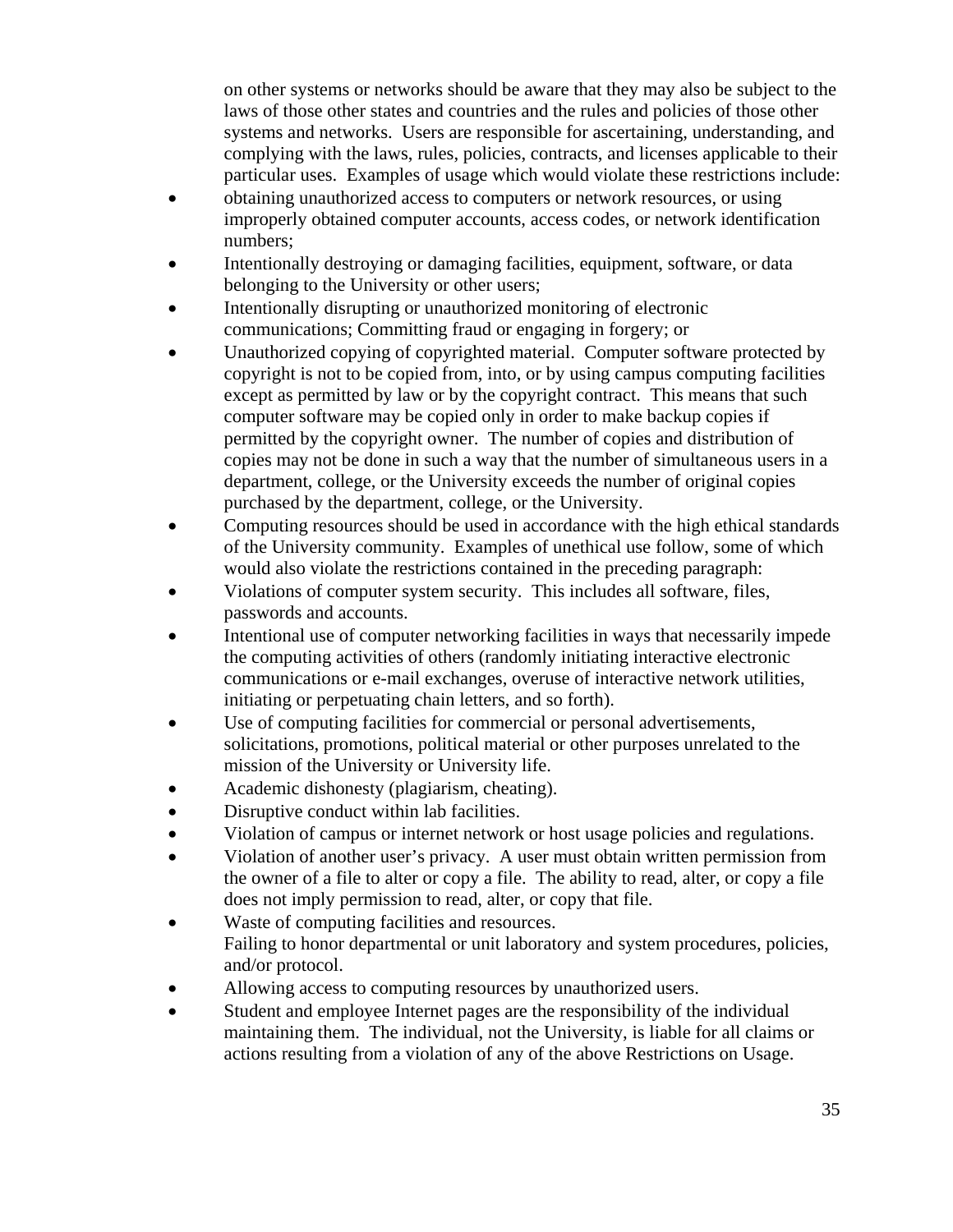#### 3. **Facilitative Usage**

 Computing resource users can facilitate computing in the BSU environment in many ways. Collegiality demands the practice of facilitative computing. It includes:

- Regular deletion of unneeded files from one's accounts on central machines.
- Refraining from overuse of connect time, log in sessions, information storage space, CPU cycles, software licenses or printing facilities.
- Refraining from overuse of interactive network utilities (such as high bandwidth audio or video applications).

#### 4. **Reporting Violations**

Violations of this policy should be reported immediately to the systems administrator or department chair of a departmental system, or the office of the Director of University Computing Services for a central or shared computer resource. The University will make every effort to maintain confidentiality to the extent consistent with legal, ethical and other policy obligations. It must be remembered that in the event that the University has reason to believe that the user is using University resources in an illegal or unethical manner, or in some way inconsistent with the institution's purposes or mission, the user has no right to confidentiality and such information may be subject to sanctions as described in the next paragraph.

# *APPENDIX C* **- Harassment Policy – University Anti-Harassment Policy**

- **A**. Harassment of students or employees at Ball State University on the basis of race, color, national origin, ancestry, religion, creed, gender\*, sexual orientation, age, or physical or mental disability is unacceptable and will not be tolerated. Such conduct is inconsistent with the University's commitments to excellence and to respect for all individuals. This policy is intended to complement the University's Equal Opportunity and Affirmative Action Policy.
- **B**. The University is also committed to protecting the academic freedom and freedom of expression of all members of the University community. This policy will be construed and applied in a manner that protects the Academic freedom and freedom of expression of all parties to a complaint. Academic freedom and freedom of expression include but are not limited to the expression of ideas, philosophies, or religious beliefs, however controversial, in classroom or other academic settings.
- **C.** The term "harassment," as used in Paragraph 1 of the policy refers to verbal, physical, graphic, or written conduct that has the purpose or effect of creating a hostile or intimidating environment; i.e., conduct which is sufficiently severe, persuasive, or persistent that it interferes significantly with an individual's employment, education, or living conditions. The conduct alleged to constitute harassment under this policy will be evaluated from the perspective of a reasonable person similarly situated to the complainant and considering all of the facts and circumstances. Harassment must be distinguished from behavior which, even though unpleasant or disconcerting, is appropriate to the carrying out of instructional, advisory, or supervisory responsibilities. Instructional responsibilities in particular, require appropriate latitude for pedagogical decisions concerning the topics discussed and methods used to draw students into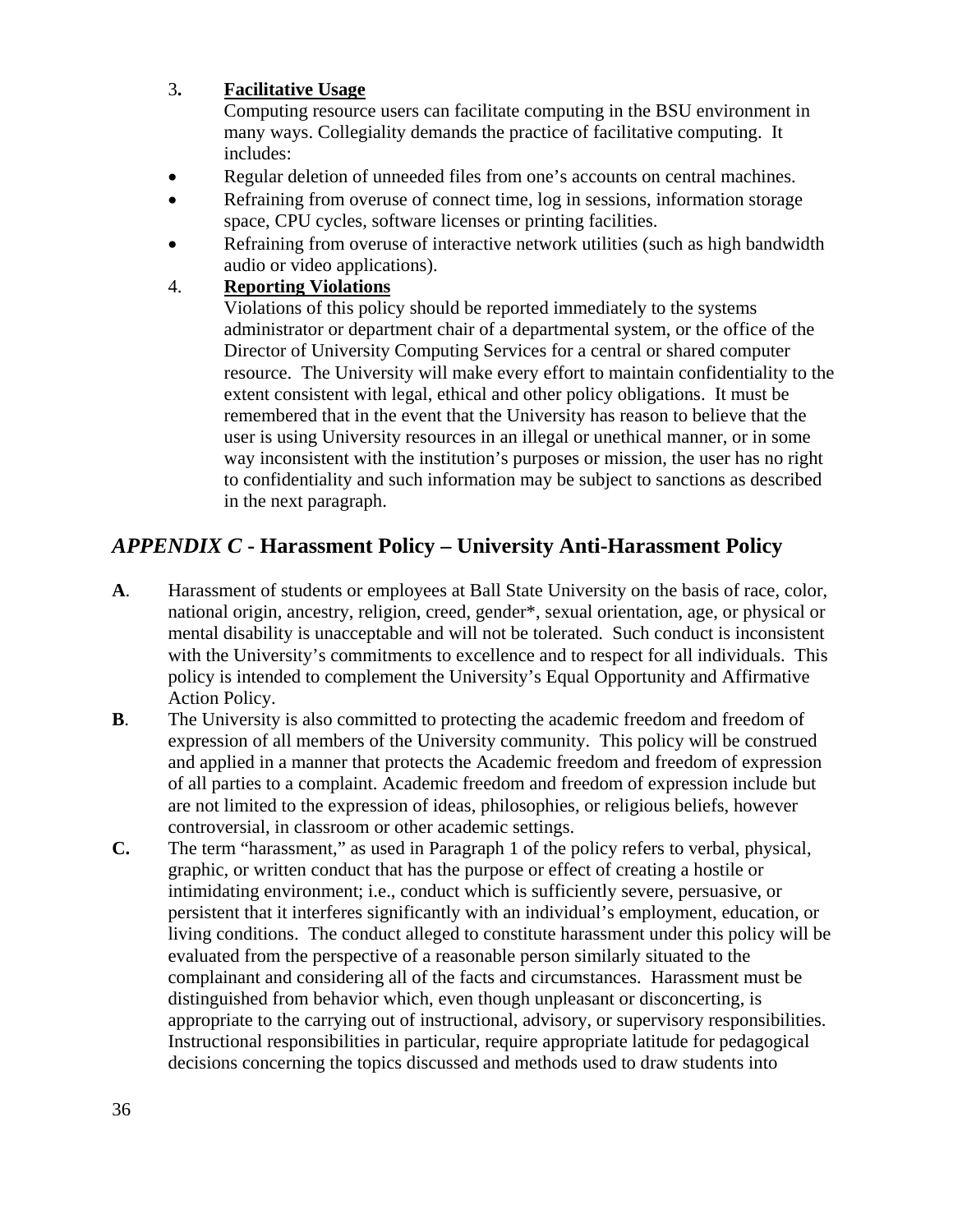discussion and full participation.

- **D.** Members of the University community and others who believe they have been harassed in violations of the policy by University employees or students, or by contractors or vendors serving the University, may contact the Office of University Compliance. Formal complaints must be filed in the Office of University Compliance within 45 calendar days following the occurrence of the act, incident, conduct, or pattern of conduct constituting the alleged violation. Such complaints will be processed under the "Ball State University Equal Opportunity and Affirmative Action Complaint Investigation Procedure and Appeal Process." A copy of this document may be obtained by contacting the Office of University Compliance. Complaints involving students may instead be filed in the Office of Student Rights and Community Standards for handling under the procedures set forth in the Student Code.
- **E.** Any University employee who becomes aware of conduct by another University employee, student, vendor, or contractor which the employee reasonably believes constitutes harassment under this Policy shall report the conduct immediately to the Office of University Compliance; or, if the harassment involves students, the conduct may instead be reported to the Office of Student Rights and Community Standards. To knowingly file a false or malicious complaint or report of harassment is a violation of the policy.

\*This policy covers gender-based harassment that is non-sexual in nature. Sexual harassment is covered by a separate "Statement on Sexual Harassment."

# *APPENDIX D* **- Hazing Policy**

- **A**. Hazing by student organizations and groups of Ball State University is prohibited. Hazing is defined as follows: Any mental or physical requirement, request, or obligation placed upon any person (e.g., a pledge, associate member, affiliate, prospective member, guest, or initiate) which could be harmful to the health and/or welfare of the person, or which is personally degrading to the individual involved, or which has an adverse effect on the academic progress of the person, or which violates any federal, state, or local laws or University policy. Individual acceptance of or acquiescence to any activity covered by the foregoing definition in no way validates or excuses the activity. Student groups may be required to certify in writing that they are in compliance with this policy.
- **B.** Individual members of organizations or groups who violate this policy are subject to disciplinary action as provided in Section V, above. Any organization which violates this policy is subject to sanctions which may be imposed by the coordinating body of which the organization is a constituent member, the Dean of the Division of Student Affairs or a designee, and/or the Student Activities Committee.

## *APPENDIX E* **- Involuntary Withdrawal Policy**

#### **A. Introduction**

The procedure for involuntary administrative withdrawal of a student from the University are to be used only after reasonable attempts to secure voluntary cooperation for psychological evaluation or withdrawal have been exhausted, and will be used only after thoughtful consideration by members of the Student Affairs staff. As described below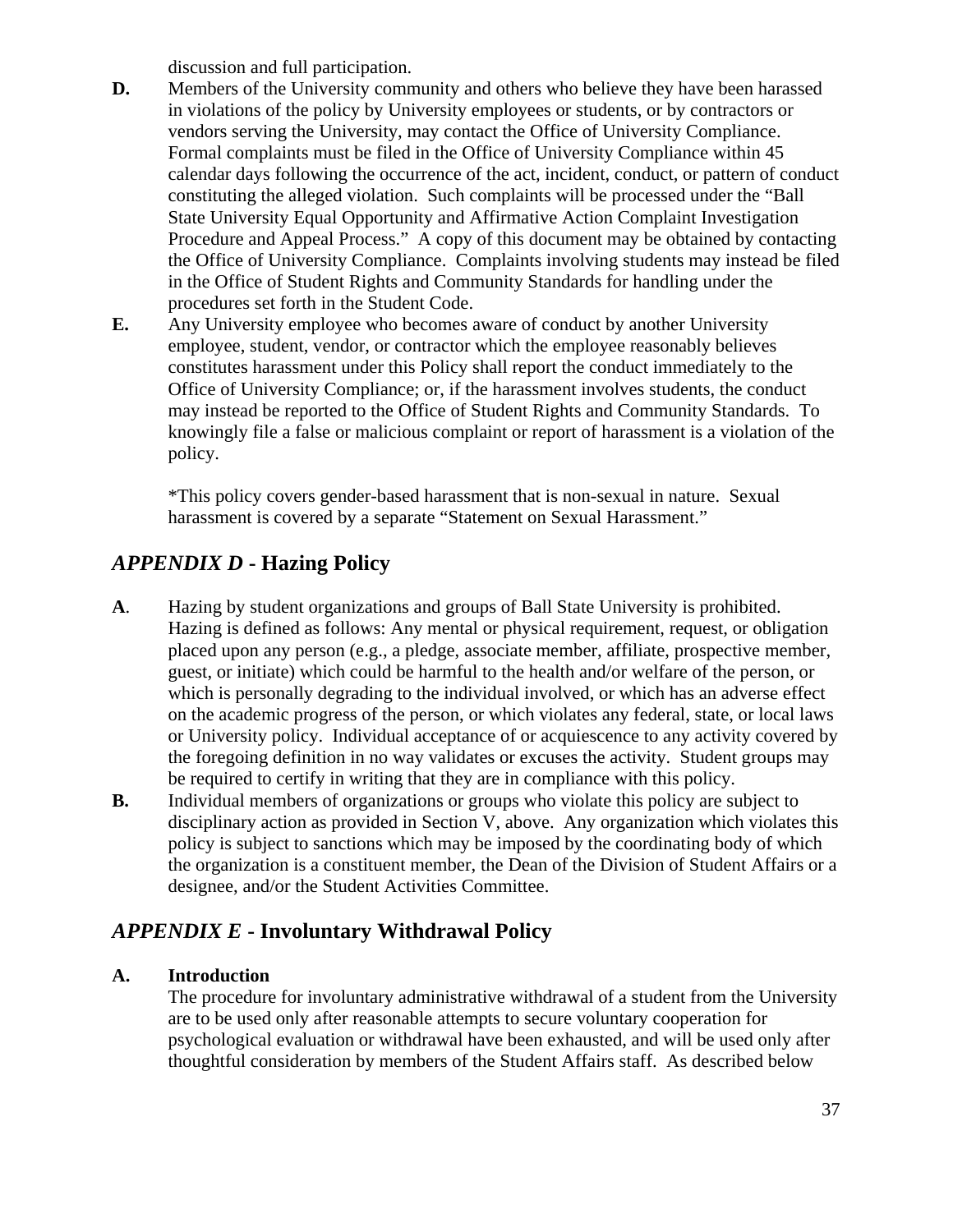under Section IX.C., "Procedures," a student will be subject to involuntary administrative withdrawal from the University when, in the judgment of the Associate Dean for Student Affairs, the Director of the Counseling Center, and the Director of the University Health Center, there is a substantial possibility that the student, as a result of a physical or psychological condition;

1. Will harm himself or herself or others, or

2. Will cause significant property damage, or

3. Will be substantially unable, even with the help of auxiliary aids, to meet his or her responsibilities as a student, or

4. Will be unable to care for his or her daily physical needs without assistance and has failed to secure such assistance.

The Associate Dean for Student Affairs will initiate a review through either this process or the University's student disciplinary process. If the student has engaged in an activity which subjects him or her to University disciplinary action, the matter will be handled through the University's student disciplinary process unless the Associate Dean for Student Affairs determines that the student, as a result of psychological conditions: 1. Lacks the capacity to respond to pending disciplinary charges against him or her, or 2. Did not know the nature or wrongfulness of the conduct at the time of the offense.

#### **B. Interim Withdrawal**

An Interim Withdrawal may be implemented immediately by the Associate Dean for Student Affairs if the Associate Dean determines, based upon a qualified medical or psychological opinion, that the student may be suffering from a mental or psychological disorder and that the student's behavior poses an imminent danger of causing physical harm to the student or to others, of causing significant property damage, or of substantially impeding the lawful activities of others. A student withdrawn on an interim basis shall be given an opportunity to appear personally before the Associate Dean for Student Affairs within two (2) school days from the effective date of the interim withdrawal in order to review the following issues only:

- 1. The reliability of the information concerning the student's behavior and
- 2. Whether or not the student's behavior poses a danger of causing imminent physical harm to the student or to others, causing significant property damage, or substantially impeding the lawful activities of others. Unless the Associate Dean for Student Affairs determines otherwise, the student will remain withdrawn on an interim basis pending completion of the procedures described below.

#### **C. Procedures**

*1. Meeting with the Associate Dean for Student Affairs.* A student may be requested in writing and/or orally (depending on the urgency of the situation) to attend an informal meeting with the Associate Dean for Student Affairs for the purpose of determining whether the student, as a result of a physical or psychological condition, falls within one of the four categories described in Section IX. A., "Introduction," above, and, if so, the necessity for withdrawal. Such a request will include a statement of the reasons for the University's concern. The director of the Counseling Center and the director of the University's Health Center will attend the meeting. Other appropriate personnel may be present and/or consulted. Parents, spouse, or any person who would be of support to the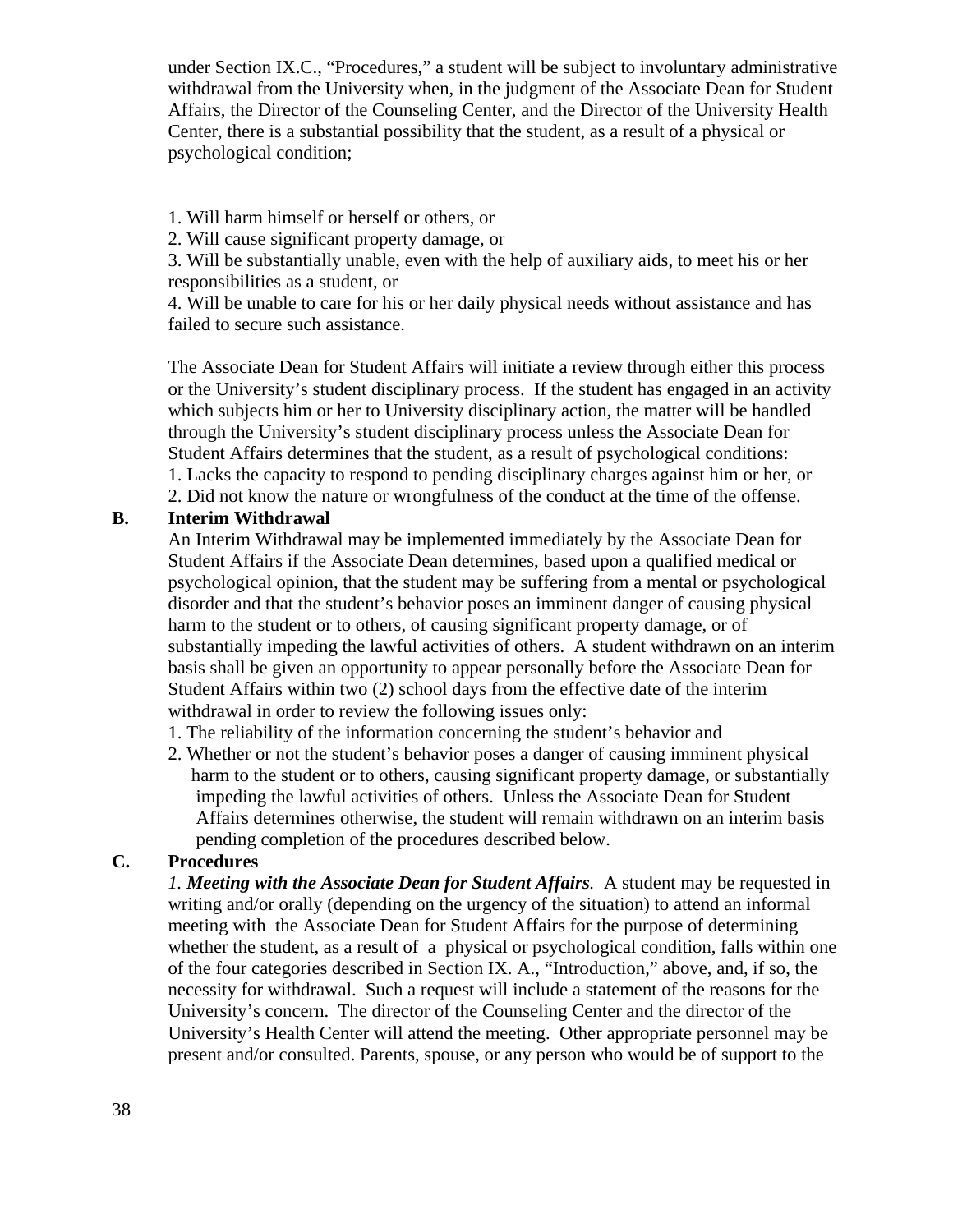student may, with the consent of the Associate Dean for Student Affairs, and of the student, participate in the informal meeting. At the meeting the reasons for the University's concern regarding the student will be stated and the student will be given an opportunity to respond to these concerns. If, after the meeting, the student is found not to fall within one of the four categories described in the "Introduction" above, he or she will be so informed in writing by the Associate Dean for Student Affairs and allowed to continue as a student.

*2. Associate Dean's Withdrawal Decision.* If, after the informal meeting, the Associate Dean for Student Affairs, the director of the University Health Center, and the director of the Counseling Center decide that the student should withdraw from the University and be permitted to re-enter the University only with their approval, the student shall be informed in writing of such decision and the basis for the decision within five (5) school days of the informal meeting.

*3. Voluntary Withdrawal.* If the student agrees to withdraw voluntarily from the University, regular withdrawal procedures will be followed. The student may be permitted to withdraw voluntarily without grades if, in the judgment of the Associate Dean for Student Affairs (after consultation with the approval by the student's instructors), the circumstances warrant such action.

*4. Notice of Refusal to Withdraw Voluntarily.* If the student fails to accept the decision of the withdrawal and refuses to withdraw from the University voluntarily, the student shall notify the Associate Dean for Student Affairs of such refusal within five (5) school days of receipt of the written decision. If the student fails to notify the Associate Dean for Student Affairs of such refusal within five (5) school days of receipt of the written decision, the student will be deemed to have waived his or her right to appeal the withdrawal decision.

*5. Appeal.* The student may appeal the withdrawal decision to the Dean of the Division of Student Affairs within five (5) school days of receipt of the written decision. The Dean of the Division of Student Affairs shall hear the matter after notice to the student, the Associate Dean for Student Affairs, the Director of the Counseling Center and the Director of the University Health Center. The student may be accompanied and assisted at the hearing by an advisor of the student's choice, provided the advisor is an employee or student of the University or a member of the student's immediate family and the advisor agrees to act as the student's advisor. The student, the student's advisor, the Associate Dean for Student Affairs, the Director of the Counseling Center and the Director of the University Health Center may attend the hearing and present evidence. In addition, the Dean of the Division of Student Affairs may require the student, at his or her expense, to obtain a psychiatric/medical evaluation from sources external to the University to be entered as evidence. The hearing shall be conversational and nonadversarial. Formal rules of evidence will not apply. The issues or concerns to be resolved by the Dean of the Division of Student Affairs shall be as follows:

a) Whether the student, as a result of a physical or psychological condition, falls within one of the four categories described in Section IX.A., Introduction, above; and

b) If so, whether the student should be involuntarily withdrawn from the University.

6. *Findings; Decisions.* The Dean of the Division of Student Affairs shall prepare a written decision containing findings and conclusions. Copies of the decision shall be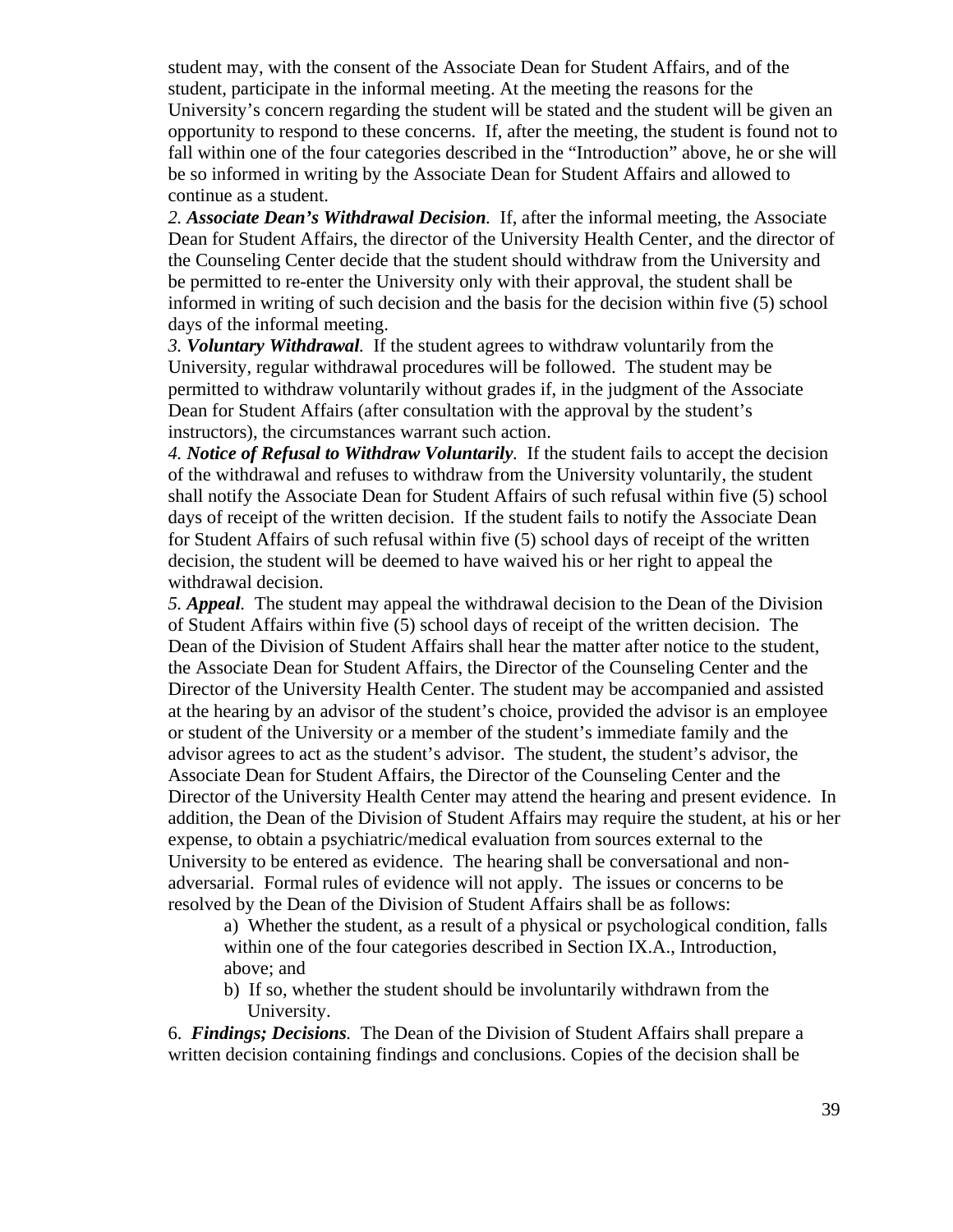furnished to the student, the Associate Dean for Student Affairs, the student's advisor, the Director of the Counseling Center, and the Director of the University Health Center. The decision of the Dean of the Division of Student Affairs shall be final and conclusive and not subject to appeal.

*7. Action by Designee.* Whenever an action may be or is required to be taken under this policy by the Dean of the Division of Student Affairs, the Associate Dean for Student Affairs, the Director of the Counseling Center, or the Director of the

University Health Center, the action may be taken by the person's designee.

8. *Deviations from Established Procedures.* Reasonable deviations from these procedures will not invalidate a decision or proceeding unless significant prejudice to a student may result.

# *APPENDIX F -* **Pet Policy**

- 1. **General -** The pet is any domesticated or tamed animal that would normally be expected to belong to someone whether or not there is any acknowledged ownership.<sup>36</sup>
- 2. **University Buildings** (Except Residence Halls and Student Family Housing) Written authorization is to be obtained from the appropriate Department Chairperson, Dean or Administrative Head involved before a pet may be brought into University buildings. Such authorization is to state the purpose and duration of the activity involving the pet. The authorization is to be in the possession of the owner or person in control of the pet during the time the pet is in a University building.
- **3.** Residence Halls Pets are not permitted in the residence halls except for marine life in fresh water aquariums.
- **4. University Grounds** Pets are not permitted on University grounds unless they are appropriately leashed or caged and under the control of and accompanied by their owners or others designated by their owners as having responsibility for the control and care of the pet.
- **5. Student Family Housing Apartments** Pets are not permitted in Student Family Housing Apartments with the exception of marine life in fresh water aquariums and small caged birds.
- **6. Enforcement** Violations of the University Pet Policy will be dealt with in accordance with University rules governing the conduct of faculty, staff, and students. In addition, violations in the Residence Halls and Student Family Housing Apartments, will have action taken in accordance with "Conditions of Occupancy" for Student Family Housing, and "Policies of University Residence Halls" for the Residence Halls.
- **7. Limitations** Provisions of this policy do not apply to seeing eye or guide dogs or to police or K9 dogs while such animals are performing their duties under supervision.
- **8.** Additional Laws This Pet Policy is in addition to applicable ordinances of the City of Muncie and statutes of the state of Indiana.

# *APPENDIX G* **- Records Policy**

A. The University policies related to educational information are based upon the Family Educational Rights and Privacy Act of 1974. This act provides the student the opportunity to review his or her records and also limits disclosure of his or her student information to others. If the student wants to review his or her educational records and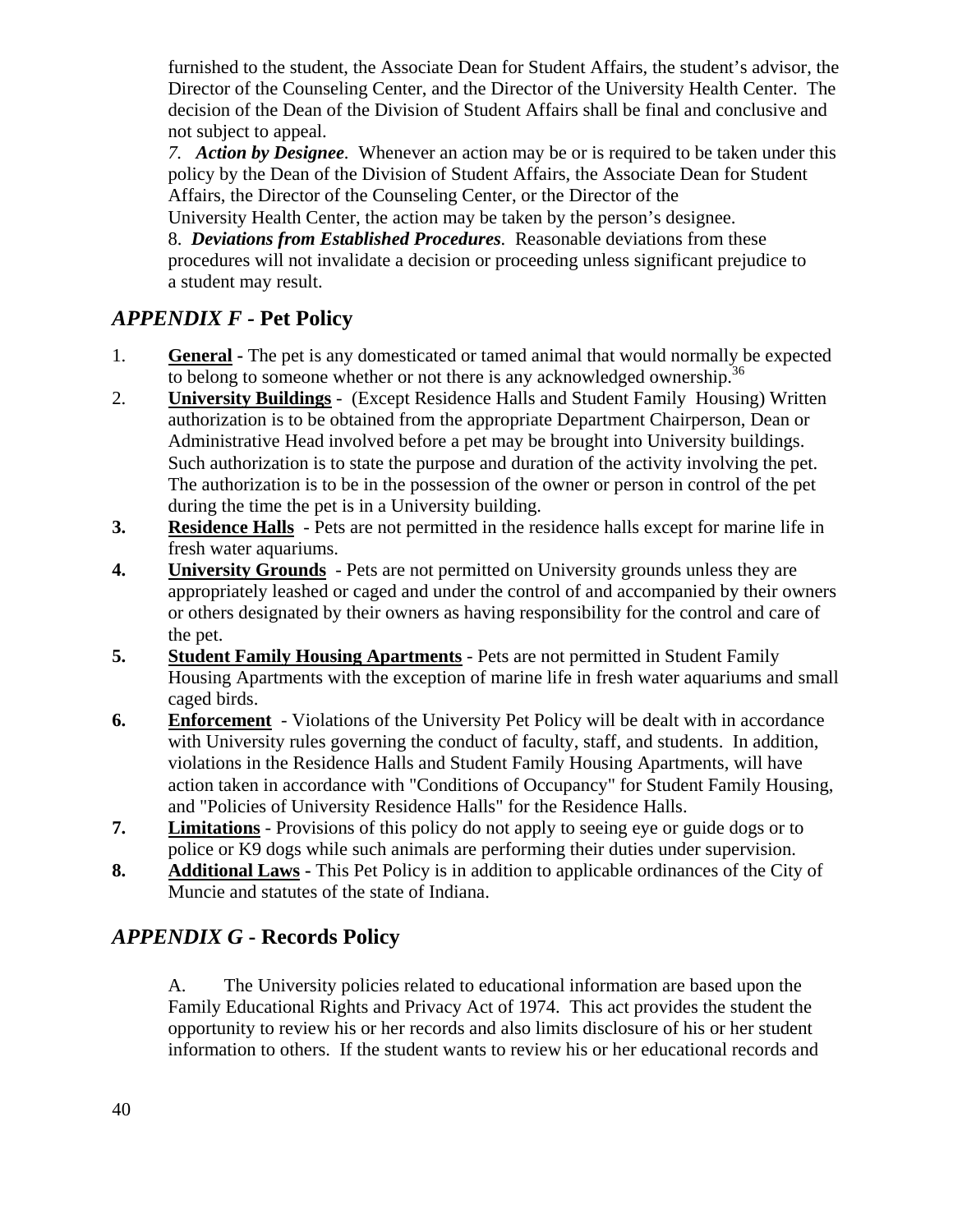he or she is or has been enrolled as a student at Ball State, the student may simply contact the area within the University that stores the records in which he or she is interested.

B. Educational records are defined to be all the records maintained by the University about the student with the following exceptions:

- 1. Personal notes of faculty and staff that are not shared with anyone else;
- 2. Financial records of parents filed in connection with financial aid applications for the student;
- 3. Confidential letters and statements of recommendation that were placed in the student's file before January 1, 1975;
- 4. Confidential recommendations related to admission to the University, an application for employment, or the receipt of an honor, if the student has signed a waiver of his or her right to future access to this information (under no conditions will the student be required to waive his or her rights to future access to information before receiving University services or benefits);
- 5. Investigatory information within the Department of Public Safety; and
- 6. Information maintained by the Health Center or the Counseling Center.
- **C.** In the event that the student believes his or her records to be inaccurate, misleading, or otherwise in violation of his or her rights of privacy, he or she may challenge the information that is contained in his or her educational records by contacting the University official responsible for the particular educational record in question. The student may then provide for informal meetings and discussions to resolve his or her concerns. The University official may decide that the student has sufficiently demonstrated that the challenged material should be deleted or modified, and the change will subsequently be made. Otherwise, the student may insert a statement into his or her record to explain any such material from his or her point of view, or a formal hearing may be requested in writing through the Office of the Dean of the Division of Student Affairs. This right to challenge information contained in the student's educational records does not extend to grades unless a grade assigned by a professor was inaccurately recorded. Individuals, agencies, or organizations shall not have access to the student's personally identifiable educational record without his or her written consent except for the following:
	- 1) University personnel who require access on an internal need-to-know basis;
	- 2) Officials of other schools in which the student may seek or intend to enroll provided that the student has the opportunity to receive a copy of such records if he or she desires;
	- 3) Authorized representatives of the government when release of such date is necessary in connection with the audit and evaluation of federal- or state-supported educational programs, or in connection with the enforcement of legal requirements that relate to such programs;
	- 4) In connection with the student's application for, or receipt of, financial aid;
	- 5) State and local officials or authorities to which such information is specifically required to be reported or disclosed according to Indiana statute adopted before November 19, 1974;
	- 6) Organizations conducting studies for, or on behalf of, the University for the purpose of developing, validating, or administering predictive tests, administering student aid programs, and improving instruction;
	- 7) His or her parents, if he or she is dependent student as defined by the Internal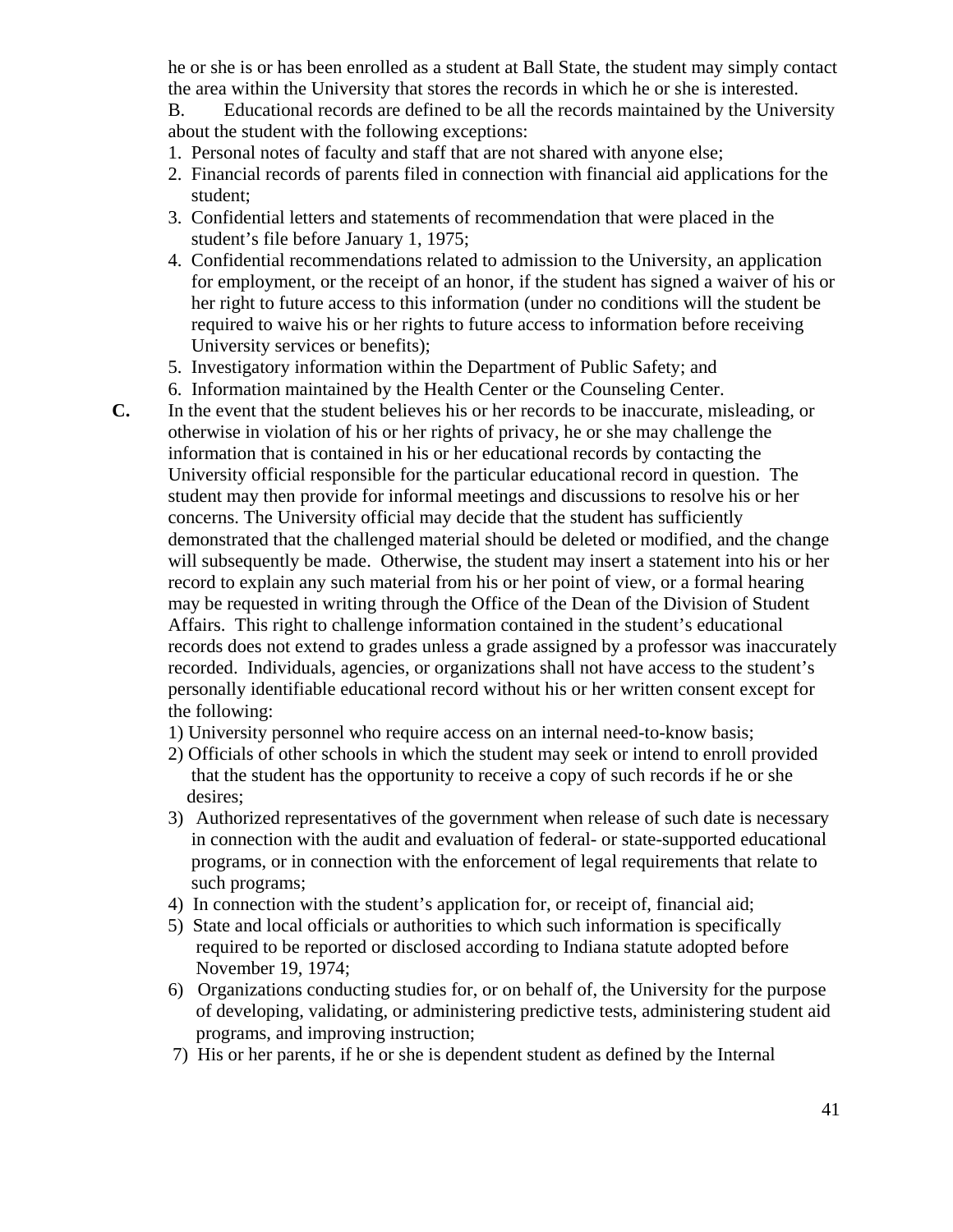Revenue Service Code, which means that he or she receives more than one-half of his or her financial support from his or her natural or adoptive parents;

- 8) In connection with emergency, if the knowledge of the student's information is necessary to protect his or her health or safety or that of other persons; and
- 9) In compliance with a judicial order or pursuant to any lawfully issued subpoena provided that the student is notified of any such order or subpoena before his or her information is released. A log is maintained for student's inspection of those individuals, agencies, or organizations listed above (other than University personnel) who have had access to or been provided personally identifiable information from the student's file.
- **D.** Unless the student has requested that the Office of the Dean of the Division of Student Affairs withhold all or a portion of his or her public information from normal disclosure and printing in the student directory, the following information may be released in response to inquiries from the public; name; address (local, home); sex, telephone listing (local, home), date and place of birth; major field of study; class or years of study; class schedule; participation in officially recognized activities and sports; weight and height if a member of an athletic team; dates of attendance; degrees and awards received; and the most recent previous educational institution attended. Portions of this information will be printed in the annual *Ball State University Directory,* and any of this information will be routinely released to any inquirer unless the student requests that all or part of this list be withheld. A form for this purpose may be obtained in the Registration and Academic Progress Office in Lucina Hall.
- **E.** The student should consider very carefully the consequences of any decision to remove any of these items from the list of directory information. The University receives many inquiries for directory information from a variety of sources, including friends, parents, relatives, prospective employers, graduate schools, honor societies, licensing agencies, government agencies, and news media. Should the student decide to request that the University not release any or all of this information, any future requests from others for such information will be refused. For example, the University could not release the student's address or telephone number to a friend or family member wishing to notify him or her of a serious illness or crisis in his or her family. A prospective employer would also be denied access to such items.
- **F.** If the student has any questions or desires additional information regarding provisions of the Family Educational Rights and Privacy Act or of University Records Policy, he or she may contact the Office of the Dean of the Division of Student Affairs.

# *APPENDIX H* **- Sexual Harassment Policy**

- **A.** Harassment on the basis of sex is a form of illegal sex discrimination. Sexual harassment in employment violates Title VII of Civil Rights Act of 1964, as well as, state law. Student-on-student sexual harassment and sexual harassment directed toward a student by a University employee violates Title IX of the Education Amendments of 1972.
- **B.** Ball State University will not tolerate sexual harassment of students or employees by members of its faculty or staff, its students or by other agents of the University and will respond in a suitable manner to every complaint.
- **C.** The University has adapted the Equal Employment Opportunity Commission (EEOC) definition of sexual harassment for our academic community: Sexual harassment is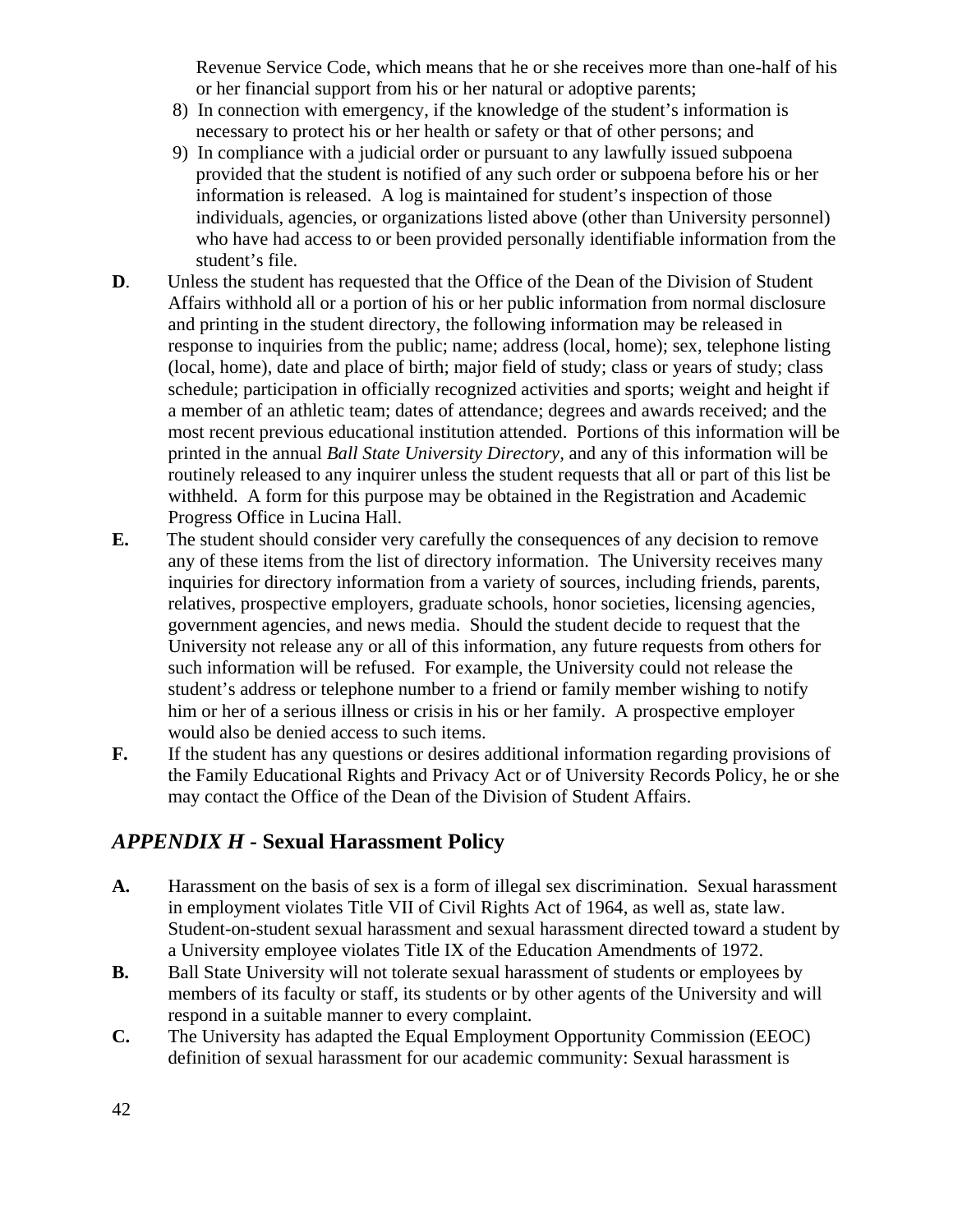defined as any unwelcome sexual advance, request for sexual favor or other unwelcome verbal or physical conduct of a sexual nature, whether committed on or off campus, when:

 1. Submission to such conduct is made, either explicitly or implicitly, a term or condition of an individual's employment or participation in a Universitysponsored education program or activity;

2. Submission to or rejection of such conduct by an individual is used as the basis or threatened to be used as the basis for employment decisions or academic decisions or assessments effecting an individual; or

 3. Such conduct has the purpose or effect of unreasonably interfering with an individual's work or academic performance or creating an intimidating, hostile or offensive working or educational environment. Such conduct will typically be directed against a particular individual or individuals and will either be abusive or severely humiliating or will persist despite the objection of the person targeted by the speech or conduct.

Sexual harassment includes but is not limited to situations where one person has authority over another. In such situations, sexual harassment is particularly serious because it may unfairly exploit the power inherent in a faculty member's or supervisor's position.

**D.** Sexual harassment can be verbal, visual, physical, or communicated in writing or electronically. Some conduct obviously constitutes sexual harassment - such as a threat that a grade or promotion will depend on submission to sexual advance. But whether particular conduct constitutes sexual harassment will often depend upon the specific context of the situation, including the participants' reasonable understanding of the situation, their past dealings with each other, the nature of their professional relationship (e.g., supervisor-subordinate, colleague, etc.) and the specific setting.

The inquiry can be particularly complex in an academic community, where the free and open exchange of ideas and viewpoints preserved by the concept of academic freedom may sometimes prove distasteful, disturbing or offensive to some. Sexual harassment must be distinguished from behavior which, even though unpleasant or disconcerting, is appropriate to the carrying out of instructional, advisory, or supervisory responsibilities. Instructional responsibilities, in particular, require appropriate latitude for pedagogical decisions concerning the topics discussed and methods used to draw students into discussion and full participation.

- **E**. Examples of conduct which may constitute sexual harassment include but are not limited to:
	- 1. requests for sexual favors;

 2. unwelcome physical contact such as hugging, rubbing, touching, patting, pinching, or brushing another's body;

- 3. veiled suggestions of sexual activities;
- 4. requests for private meetings outside of class or business hours for other than legitimate academic or business-related purposes;

 5. use in the classroom of sexual jokes, stories, or images in no way germane to the subject of the class;

 6. use in the workplace of sexual jokes, stories, or images in no way germane to the subject of the work environment;

 7. remarks about a person's body or sexual relationships, activities, or experience that are in no way germane to the subject of the work or academic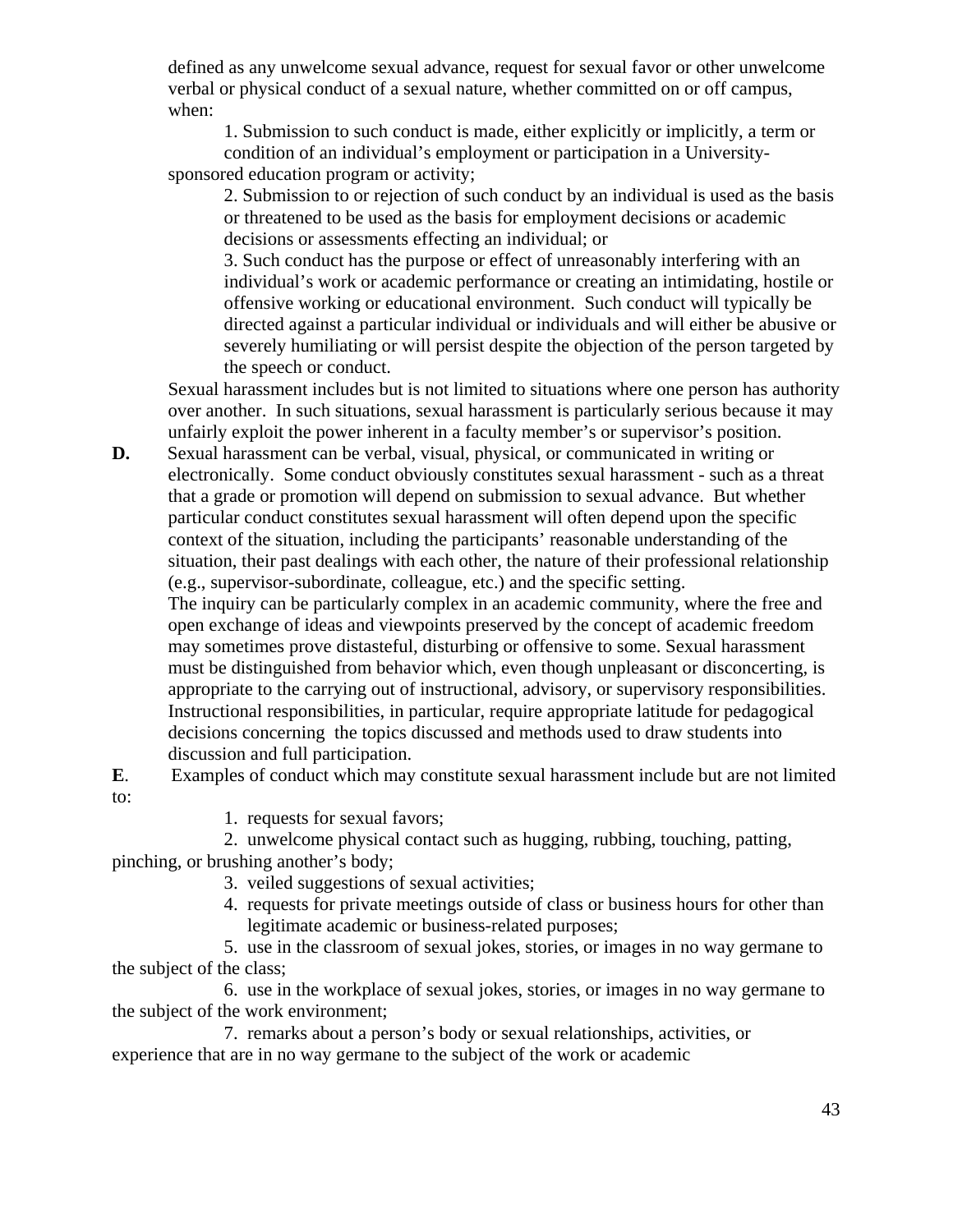environment;

8. use of inappropriate body images to advertise events.

- **F**. Members of the University community can expect to be free from sexual harassment and thus all members of the University community should guard against it. The fact that someone did not intend to sexually harass an individual is generally not considered a sufficient defense to a complaint of sexual harassment, although the reasonableness of the accused person's perceptions may be considered. In most cases, it is the effect and characteristics of the behavior on the complaint and whether a reasonable person similarly situated would find the conduct offensive that determine whether the behavior constitutes sexual harassment.
- **G**. The University will not tolerate retaliation or discrimination against persons who report or charge sexual harassment or against those who testify, assist, or participate in any investigation, proceeding or hearing involving a complaint of sexual harassment. In this context, retaliation means speech or conduct that adversely affects another's terms or conditions of employment or education and is motivated by an intent to harm the targeted person because of his or her participation in the filing or investigation of an allegation of sexual harassment. Any such retaliation - or any encouragement of another to retaliate is a serious violation of University policy and law, independent of whether the particular claim of sexual harassment is substantiated. Anyone who believes he or she has been subjected to retaliation in violation of this rule may use the procedures described in this policy to complain and seek redress.
- **H.** Any member of the University community who believes he or she is being sexually harassed or is being retaliated against is encouraged to contact the Office of University Compliance and make a complaint. The complaint will be investigated in accordance with the "Equal Opportunity and Affirmative Action Complaint Investigation Procedure and Appeal Process". A copy of this document may be obtained by contacting the Office of University Compliance.
- **I.** The University can respond to specific instances and allegations of harassment only if it is aware of them. The University therefore encourages anyone who believes that he or she has experienced sexual harassment to come promptly forward (typically within 45 calendar days) with inquiries, reports or complaints and to seek assistance from the Office of University Compliance. In addition, any University employee who becomes aware of instances or allegations of sexual harassment by or against a person under his or her supervisory authority must report them to the Office of University Compliance. It shall be the responsibility of the Office of University Compliance to respond to allegations and reports of sexual harassment or refer them to other University officials for appropriate response.
- **J.** Any dean, chairperson, director or department head or other similar administrator who becomes aware of information indicating a significant likelihood of sexual harassment must report such information to the Office of University Compliance. These administrators must respond not only when they receive a specific complaint or report alleging improper activity, but also when such matters come to their attention informally. Unconfirmed or disputed allegations should be clearly labeled as such and reports should indicate any steps already taken to respond. Administrators should consult the Office of University Compliance prior to responding to any situation involving alleged harassment.
- **K**. Possible sanctions for a person found engaging in behavior which is in violation of this policy include but are not limited to the following: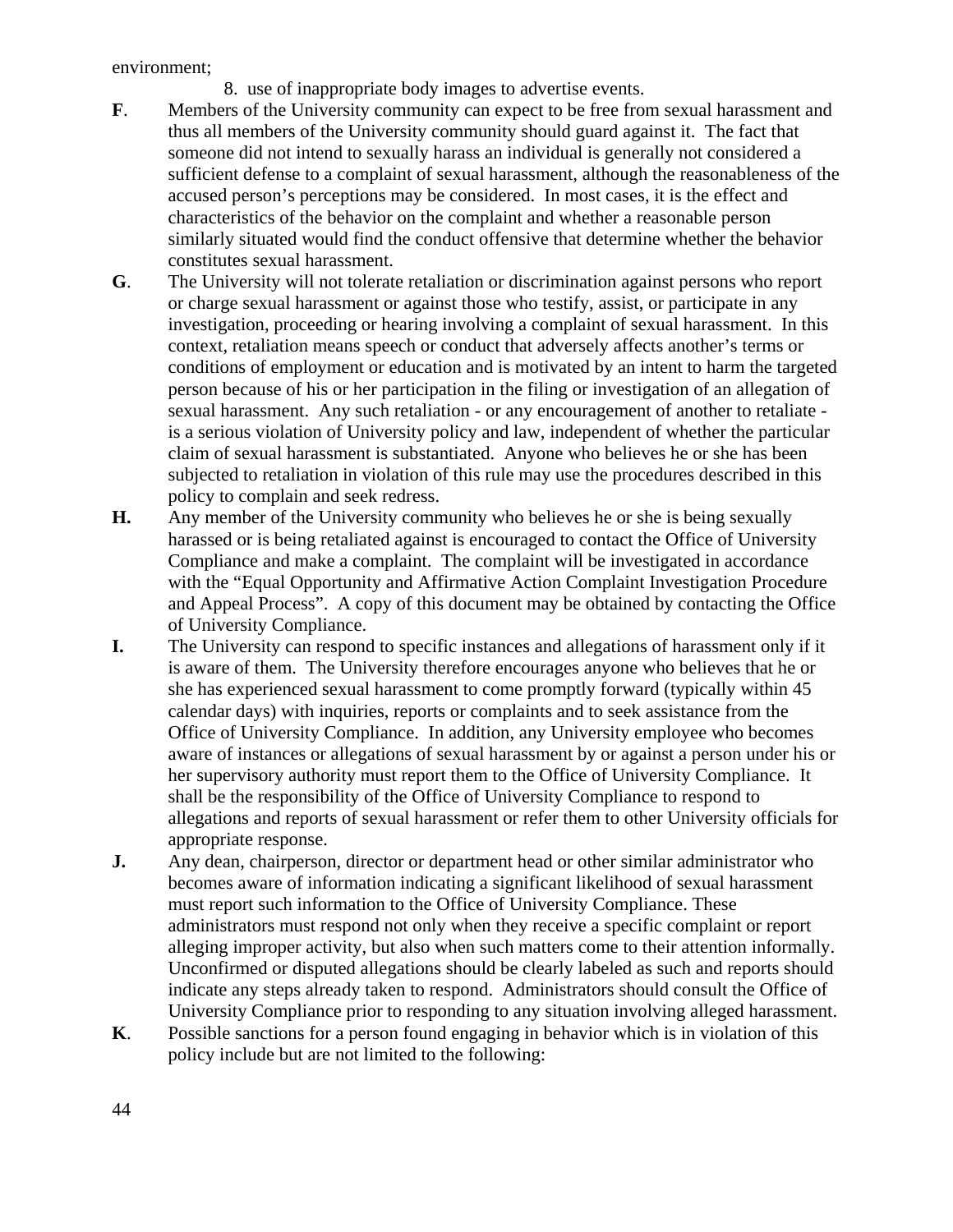- 1. oral written reprimand, placed in the personnel file;
- 2. required attendance at a sexual harassment sensitivity program;
- 3. an apology to the victim;
- 4. loss of salary or benefit, such as sabbatical or research or travel funding;
- 5. transfer or change of job, class or residential assignment or location (i.e., removing the person from being in a position to retaliate or further harass the victim);
- 6. demotion;
- 7. suspension, probation, termination, dismissal, or expulsion.

While counseling is not considered a sanction, it may be offered or required in combination with sanctions. Where alcohol/drugs are involved in the sexual harassment, such counseling may include a substance abuse program.

If students or student groups are guilty of sexual harassment, any of the sanctions set forth in the "Code of Students Rights and Responsibilities" may also be invoked.

**L**. The University seeks to protect the rights of all persons, accusers and accused, to fair procedures. Accusations of sexual harassment frequently have injurious, far-reaching effects on the careers and lives of accused individuals. Allegations of sexual harassment must be made in good faith and not out of malice. Knowingly making a false or frivolous allegation of sexual harassment will be considered a serious violation of University Policy.

# *APPENDIX I -* **Sexual Misconduct Policy**

Ball State University defines sexual misconduct as sexual intercourse (anal, oral, or vaginal) or sexual touching (including disrobing or exposure), however slight, with any object, by a man or woman upon a man or a woman, without effective consent.

Effective Consent is informed, freely and actively given, mutually understandable words or actions which indicate a willingness to participate in mutually agreed upon sexual activity. Consent is not effective if it results from the use of force, threats, intimidation, or coercion.

In addition, to have sex with someone who you know to be, or should know to be incapable of making a rational, reasonable decision about a sexual situation is a violation of this policy (e.g. an intoxicated person or someone with a mental or emotional impairment).

Ball State University respects and fully endorses the Sexual Assault Victims Bill of Rights ([www.bsu.edu/sa/dean/sexassault](http://www.bsu.edu/sa/dean/sexassault)) which provides protection, guidance, and options for complainants of sexual misconduct. This includes such principles as:

Every complainant will be treated with dignity and respect.

- Every complaint will be taken seriously and thoroughly investigated regardless of the complainant's gender or the gender of the accused.
- The University will assist the complainant in obtaining necessary medical attention and counseling.

The prior sexual histories of any party in a sexual misconduct complaint are inadmissible in University judicial proceedings. The only exception to this rule will be when a party can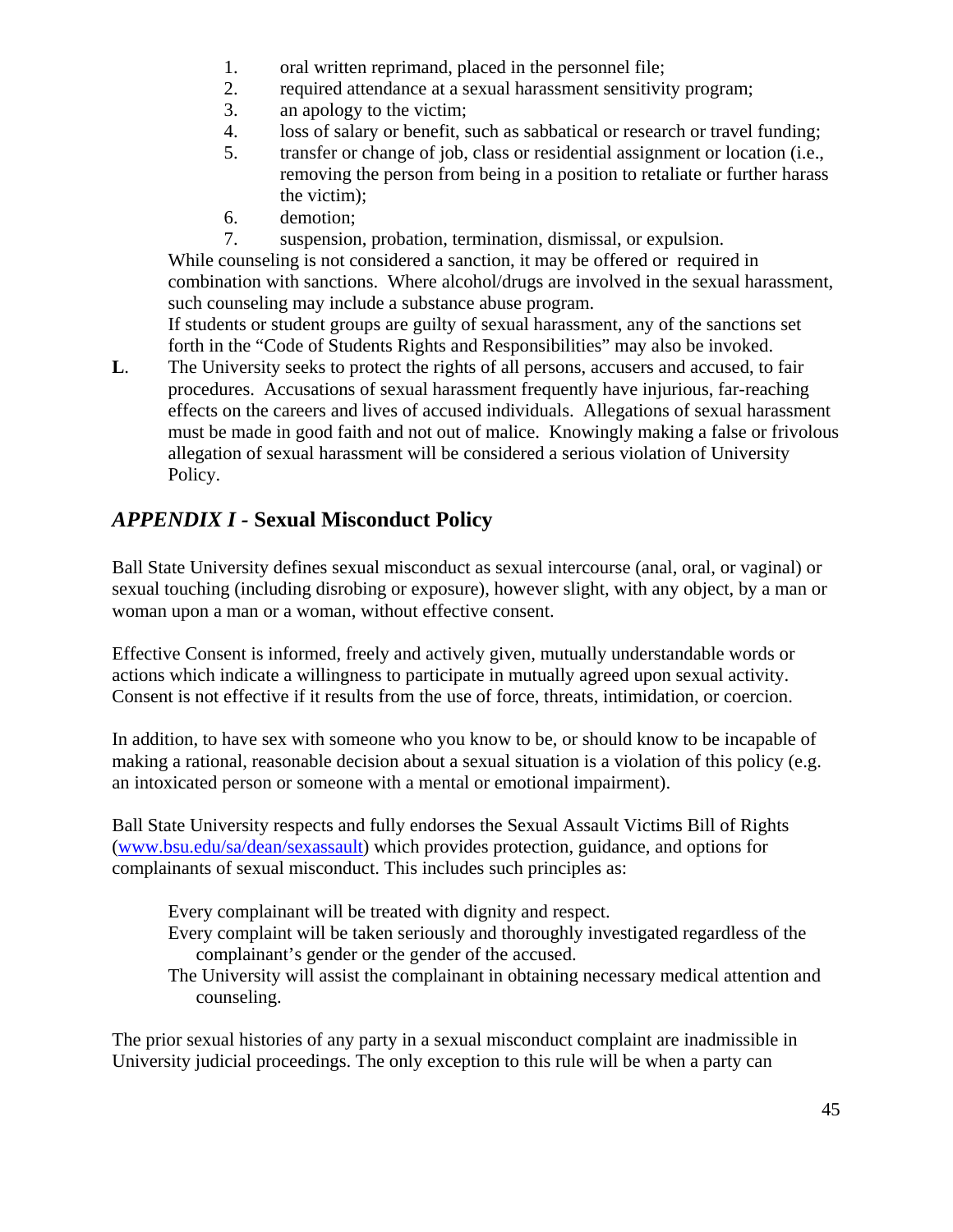demonstrate the relevance of past sexual relations between the parties and the issue of consent and/or when the accused wishes to demonstrate physical evidence in the complaint which can be attributed to another party. The University Review Board retains the right to consider these exceptions and their admissibility in closed session.

(Citation: from Brett Sokolow, JD, NCHERM)

## *APPENDIX J* **- Smoking Policy**

Ball State University has demonstrated a continuing commitment to the health and wellness of its students, faculty, and staff as evidenced by the John and Janice Fisher Institute for Wellness and Gerontology, various wellness programs, and a curriculum devoted to developing wellness leaders. Documented research has substantiated the health problems caused by both smoking and passive smoke. Demonstrating a similar concern for the health and wellness of all Indiana government employees, the General Assembly of the State of Indiana adopted the Indiana Clean Indoor Air Law which is applicable to all state entities. The law sets forth the minimum guidelines but allows state entities to adopt a more stringent policy for all facilities and vehicles in which University functions or services are carried out or offered. All contractors, visitors and guests are subject to these regulations as well.

- **A**. As used herein, "smoking" means the carrying or holding of a lighted cigarette, cigar, pipe, or any other lighted smoking equipment or the inhalation or exhalation of smoke from any lighted smoking instrument.
- **B**. Smoking is prohibited in all buildings containing classrooms, offices (private), and other indoor work areas except as indicated in Section **G**.
- **C**. Smoking is prohibited within 30 feet of any university building entrance, air intake, or operable window.
- **D**. Smoking is prohibited in all areas where any food products are sold and/or consumed, or delivered.
- **E.** Smoking is prohibited in all University vehicles, including maintenance vehicles, automobiles, and public carriers.
- **F.** Smoking is prohibited in all student housing areas and in all dining areas, including snack bars, except smoking will be permitted within designated individual University apartments. The Office of Housing and Residence Life will make every effort to maintain separate smoking areas in the apartment complex, consistent with the need to provide housing for students.
- **G.** Smoking is not permitted in any spectator or practice areas, including all athletic facilities (both indoors and outdoors), the Worthen Arena, the Pittenger Student Center, Pruis Hall, University Theatre, Strother Theater, and Emens Auditorium with the exception of:
	- 1. Certain rooms in the Pittinger Student Center Hotel may be designated smoking rooms. If smoking is permitted in a room, the official in charge will request a "Smoking Permitted in this Room" sign from the Physical Plant to be placed in a visible position at the entrance to the room.
	- 2. Smoking is permitted in the Worthen Arena, University Theatre, Strother Theater, AC007, and Emens Auditorium when it is called for by the director of a production. Smoking may only be done by specific characters during rehearsals and performances. The appropriate department in charge of the production shall include notification that there will be smoking in the show. Smoking in the Green Room is prohibited.
	- 3. Smoking is permitted in outdoor spectator or practice facilities when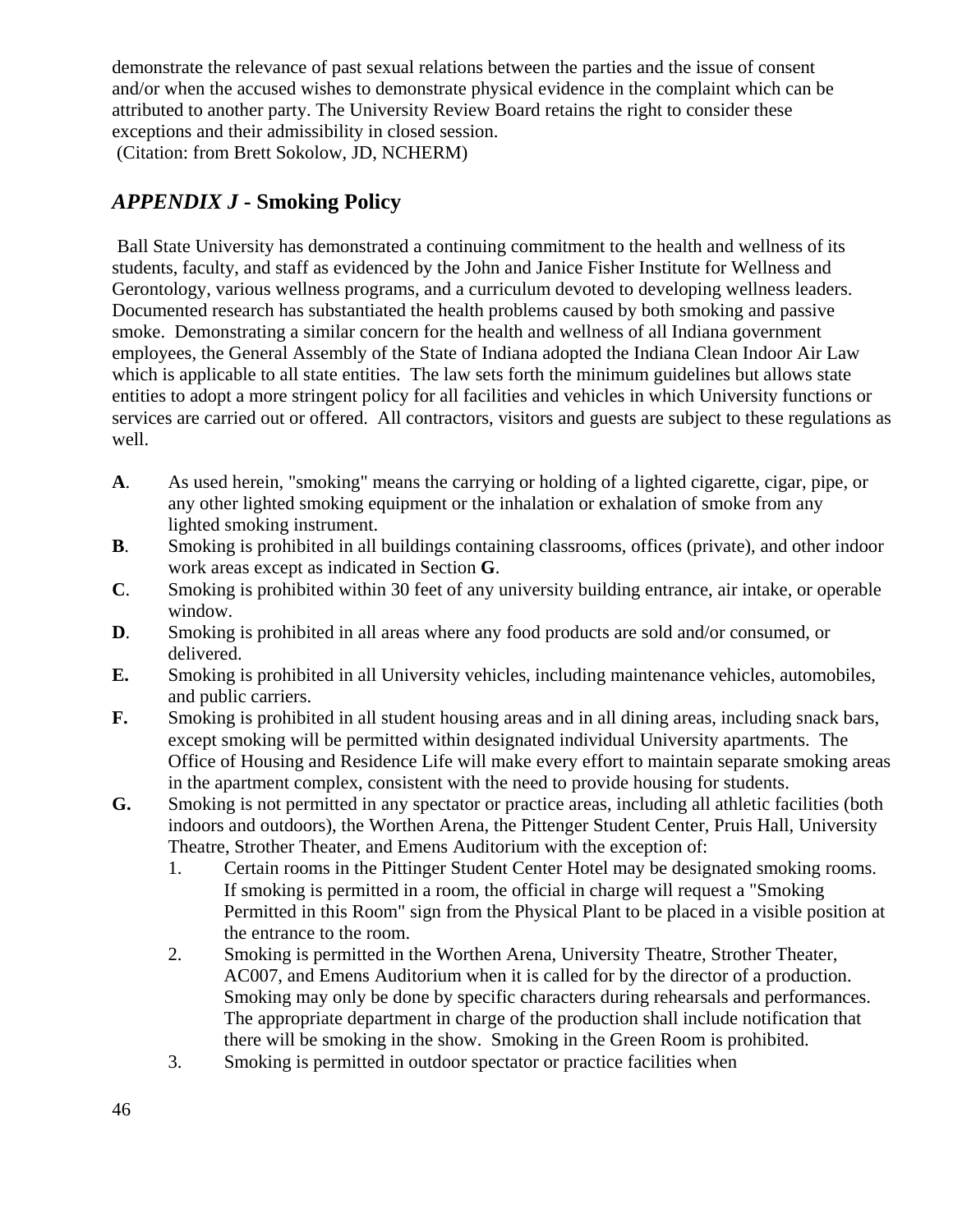events/practices are not scheduled. During an event, smoking is permitted in designated areas within the confines of the outdoor venue but out of the spectator area.

- **H**. Conspicuous signs will be posted in all buildings, vehicles, and areas where smoking is prohibited that read: "Smoking is Prohibited in this Building (Vehicle) (Area)" or "Smoking is Prohibited in this Building (Area) Except in Designated Smoking Areas" or "Smoking is Prohibited within 30 feet of the Entrance to this Building."
- **I..** Enforcement of this smoking policy will be the responsibility of those persons who head individual units, departments, buildings, student housing units, and other public facilities and venues. Existing disciplinary procedures created to address rule infractions and violations shall be applicable should a person be found smoking in violation of this policy. Under Indiana Code 16-41-37-4, a person who smokes in a University building, vehicle, or area where smoking is prohibited commits a Class B infraction, which is punishable by a fine of up to \$1,000 plus costs.

## *APPENDIX K* **– Student Funeral and Bereavement Appeals**

- **A**. To initiate a Funeral and Bereavement Appeal, the student must request a review of funeral and bereavement conflict by contacting (in person, by phone, or by letter) the faculty member, or in his or her absence the department chairperson. Students are strongly encouraged to request the review as soon as the funeral and bereavement conflict becomes apparent, but must request the review no later than ten (10) school days after the start of the next academic (fall, spring, or summer) semester following the semester or summer session in which the funeral and bereavement conflict occurred. The faculty member, or in his or her absence the department chairperson, must respond to the student's request within ten (10) school days after receipt of the request.
- **B.** If the matter cannot be resolved with the faculty member, the student must inform the department chairperson of the disagreement with the faculty member and present the student's side of the dispute. The department chairperson will then attempt to resolve the dispute by consulting all affected parties.
- **C.** If the department chairperson cannot resolve the dispute to the student's satisfaction, the student may continue with the appeals process by contacting the Dean of the College in which the department resides. The Dean will then attempt to resolve the dispute by consulting all affected parties. If the Dean of the College cannot resolve the dispute to the student's satisfaction, the student may appeal to the Provost and Vice President for Academic Affairs, who will consult all affected parties. The decision of the Provost and Vice President for Academic Affairs is final.
- **D.** In the case that the faculty member involved in the appeal is the administrator next in the line of the appeal process, then the appeal will move directly to the next level.

## *APPENDIX L* **- Use of Property for Expressive Activities Policy**

**Distribution, Demonstrations, Fund Raising, Marches, Sales, Solicitation, Structures**  *(Abbreviated Version. For complete, document go to http://publish.bsu.edu/soa/downloads.htm*

**IV. Out-of-Doors Activities. A. Distribution.**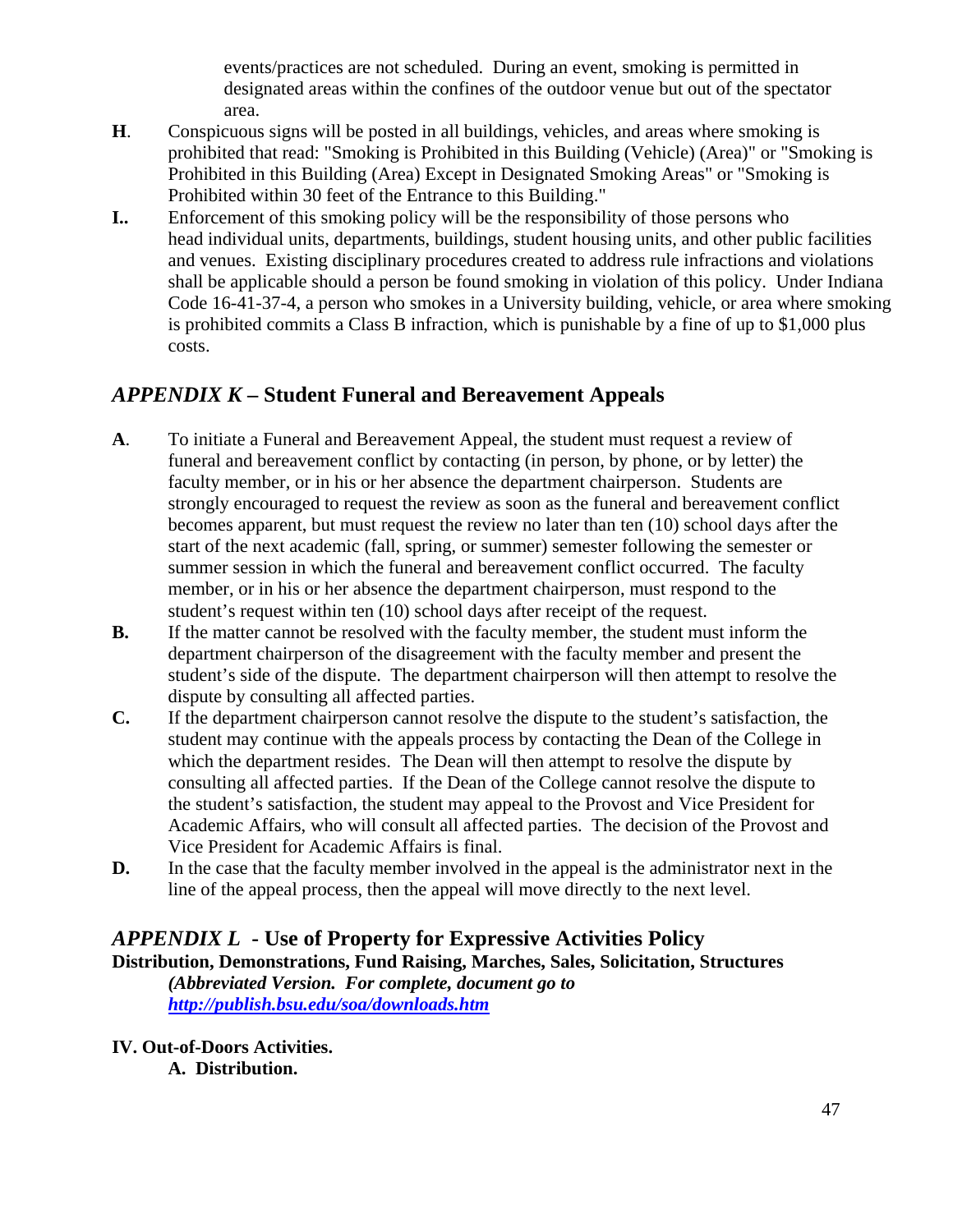1. By Anyone. Any person may distribute printed material by hand directly to other persons, at any time, in an out-of-doors area of BSU if such distribution is done without tables, booths, or other similar apparatus. Because of litter concerns, printed material may not be placed on motor vehicles on BSU property. Except as permitted by this Policy, printed material may not be posted or otherwise attached to BSU property.

2. By Non-profit organizations. In addition to distribution permitted in IV (A)(1), non-profit organizations may distribute materials using a table, booth or other apparatus in designated out-of-doors areas of BSU property. Such use must be scheduled with the Office of Space Studies and Utilization (OSSU) in accordance with then-existing BSU policies. A non-profit organization may post printed material on out-of-doors bulletin boards, kiosks or other areas designated for this purpose by the OSSU. Such posting may be limited to a particular place or manner, or to particular types of organizations, in a content-neutral manner.

#### **B. Fund Raising.**

 1.Non-profit organizations. A non-profit organization may engage in fund raising in an out-of-doors area if the activity is either: (1) for the benefit of the non-profit organization conducting the fund raising and the funds raised will be used for the activities of the organization or (2) the non-profit organization is raising the funds for the benefit of another, clearly identifiable non-profit organization. If the fund raising will use a table, booth or similar apparatus, the organization is required to schedule the activity with the OSSU, and such use is limited to the area designated for such purposes by the OSSU. Such use may be limited to a particular place or manner, or to particular types of organizations, in a contentneutral manner.

 2. Recognized student organizations as agents of commercial firms. A recognized student organization may function as an agent or representative of a commercial firm only if: (1) the commercial activity involved is merely incidental to a larger scheduled event of a recognized student organization and is provided under contract with the recognized student organization merely for the convenience of those attending the event, e.g., the Watermelon Bust food sales. AND (2) the sale by the recognized student organization of goods or services of the commercial firm is conducted in the name of the recognized student organization without promotion of the name of the commercial firm or the trade names of the commercial firm's goods or services. Such fund raising shall not be used to evade the restrictions of this Policy which would otherwise be applicable to a commercial firm.

#### **C. Distribution, Solicitation, Fund Raising, Sales or Commercial Activity During Limited Period.**

Non-profit organizations, commercial firms, and other persons may engage in distribution, solicitation, fund raising, sales or commercial activity, including the use of tables, booths or other apparatus between 7:00 a.m. and 11:00 p.m. in a designated area during the three (3) calendar days preceding the fall semester and first summer session, as well as the first day of the fall semester and first summer session. The space is available on a first-come, first-served, basis, by registering with the OSSU at any time during the eight (8) week period preceding the desired use. The OSSU may impose restrictions on the use of such designated space in a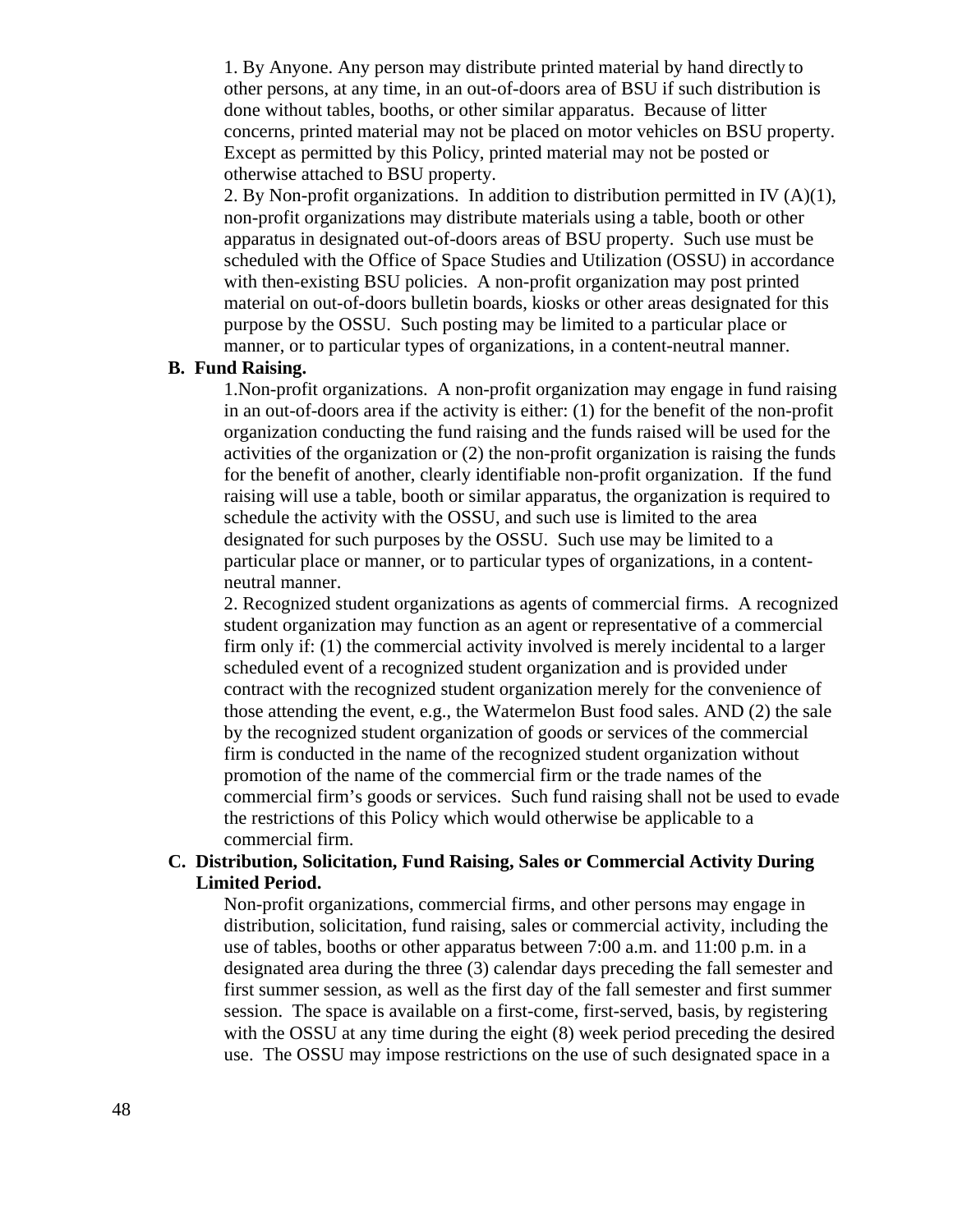content-neutral manner. Visitors may be subject to a rental fee. No goods or services may be made available for sale if similar goods or services are available for sale on BSU property by BSU or persons under contract with BSU. Amplification devices are prohibited in the designated area.

#### **D. Demonstrations.**

- 1. Demonstrations are permitted out-of-doors on BSU property.
- 2. Demonstrations may not take place within sixty (60) feet of any window of any classroom or office, or any door of any classroom building, office building, or residence hall.
- 3. Demonstrators may not block access to or exit from BSU buildings or residence halls.
- 4. Demonstrators may not disrupt instruction, research, administration or other University activity.
- 5. Demonstrations which are not expected to involve fifty (50) or more people are not required to be scheduled; however, in the event more than one demonstration is planned for the same area, the demonstration sponsored by students, employees, or recognized student organizations shall have priority. Otherwise, the demonstration that is scheduled first will be held in the approved location. An attempt will be make to identify an alternate location for the second group.

6. If a demonstration is expected to involve fifty (50) or more people:

**a**) The demonstration must be scheduled with the Student Center Reservation Office (SCRO) at least three (3) business days prior to the demonstration, and approved by the Associate Dean of Student Affairs. Approval or disapproval of a demonstration shall be based upon consultation with Public Safety and other events scheduled for the area, in a content-neutral manner. Events sponsored by students by students, employees or other events. Otherwise, the demonstration that is scheduled first will be held in the approved location.

**b**) The demonstration must be held in either the Quad area or LaFollette Field. The Quad is the outdoor area of campus bounded on the North by the Arts Terrace, on the South by the Beneficence monument, on the East by the Burkhardt Building, and on the West by the Ball Gymnasium. LaFollette Field is the field across McKinley Avenue from the LaFollette complex.

#### **E. Marches**

- 1. Students, employees, and recognized student organizations may be permitted to construct temporary structures out-of-doors in a designated area, where the structure is designed to express the students' views or to raise public consciousness and awareness of an issue. Structures must be scheduled with the SCRO and approved by the Associate Dean of Student Affairs at least three (3) business days prior to the construction of the structure. Approval or disapproval of a structure shall be based upon consultation with Public Safety and other events already scheduled for the area, in a content-neutral manner.
- 2. The designated areas for structures are: the Quad and LaFollette field. The Office of Associate Dean of Student Affairs shall determine the specific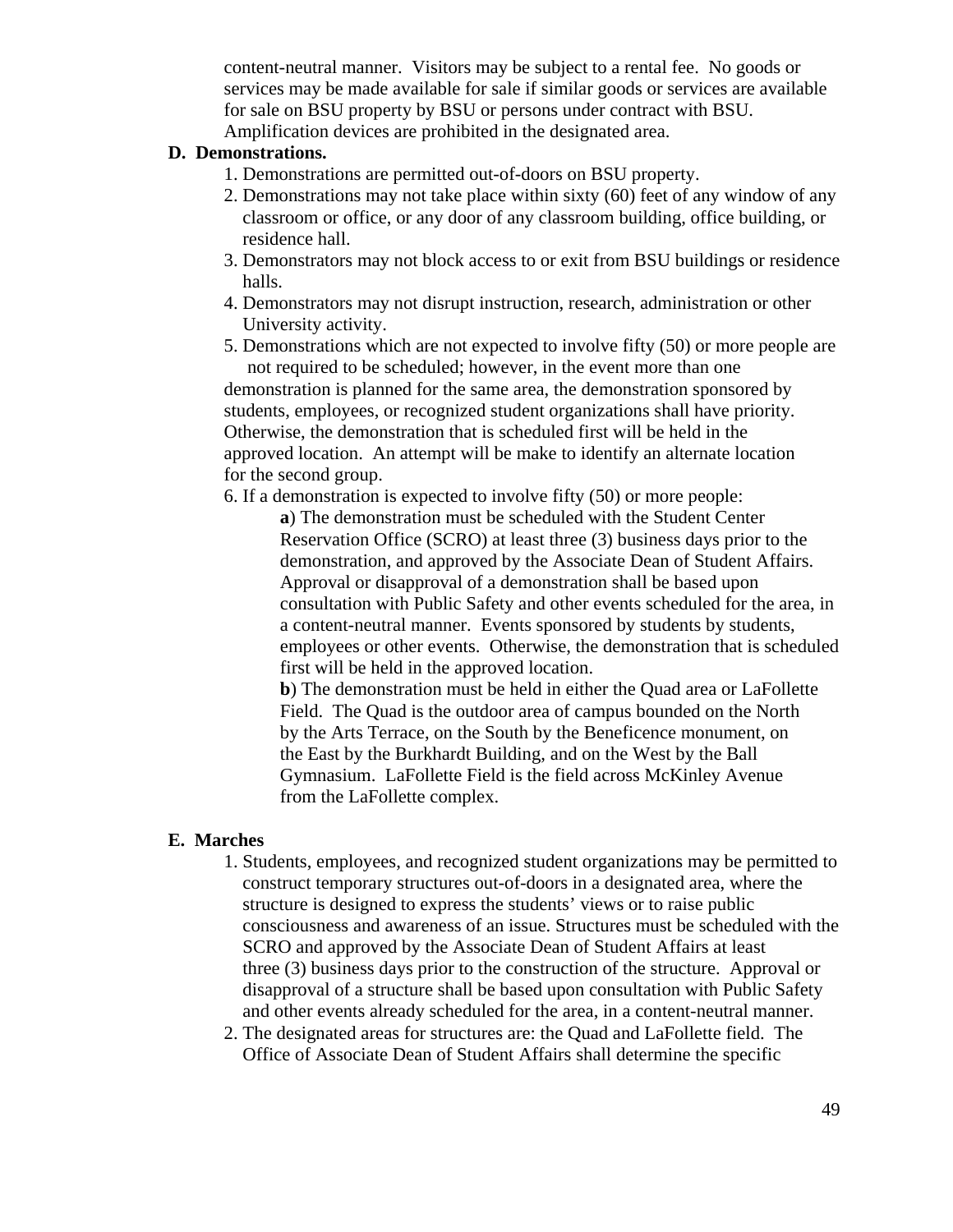location of the structure within the designated area.

3. Structures are permitted for a period of ten (10) days, which includes all time used to set up and tear down the structure.

4. In addition to other restrictions on BSU property use in this Policy, approval for a structure may be denied or revoked where the weather conditions are such as to pose a substantial threat to the health, safety or welfare of the students residing in or sheltered by the structure or where the conditions of the structure become unsanitary for any reason, and where such unsanitary conditions pose a threat to students residing or sheltered by the structure or to the BSU community.

5. Any structure not in compliance with this Policy shall be subject to immediate removal by BSU and the students or recognized student organizations which sponsored, constructed or participated in the use of the unauthorized structure may be subject to disciplinary action up to and including dismissal from BSU and will be responsible for the costs associated with the structure removal.

#### **V. Activities Inside BSU Buildings**.

#### **A. Distribution/Solicitation/Fund Raising/Sales/Commercial Activity**

- 1. Door to Door Distribution/Solicitation/Fund Raising/Sales/Commercial Activity
	- **a**) This activity is prohibited within BSU offices or residence halls, but is permitted within BSU family housing. Activity related to voter registration is not prohibited by this Policy.

**b**) Occupants of offices and/or residence hall rooms may invite an individual or organization to the occupant's office or residence hall room for distribution, solicitation, fund raising, sales or other commercial activity within the privacy of the occupant's office or residence hall room.

2. Other Buildings. Non-profit organizations may engage in distribution in designated areas of BSU buildings, if such use is scheduled with the OSSU in accordance with then-existing BSU policies. Such use may be limited to a particular time, place or manner, or to particular types of organizations in a content-neutral manner.

3. Fund raising, sales and other commercial activity is prohibited in residence halls during the three (3) calendar days preceding the Fall semester and the first Summer Session, and during the first day of the Fall Semester and first Summer Session.

4. Residence Hall Lobbies

**a**) Bulletin boards may be used by residents and the hall government only. **b**) Printed material may be distributed only on specific tables designated for that purpose by BSU.

**c**) Commercial activity in the lobby area is permitted only if it is a (1) demonstration of goods or services sponsored by the hall government that does not involve sales or (2) fund raising activity of the hall government and otherwise complies with this Policy.

#### **B. Demonstrations.**

1. Students, employees, and recognized student organizations may be granted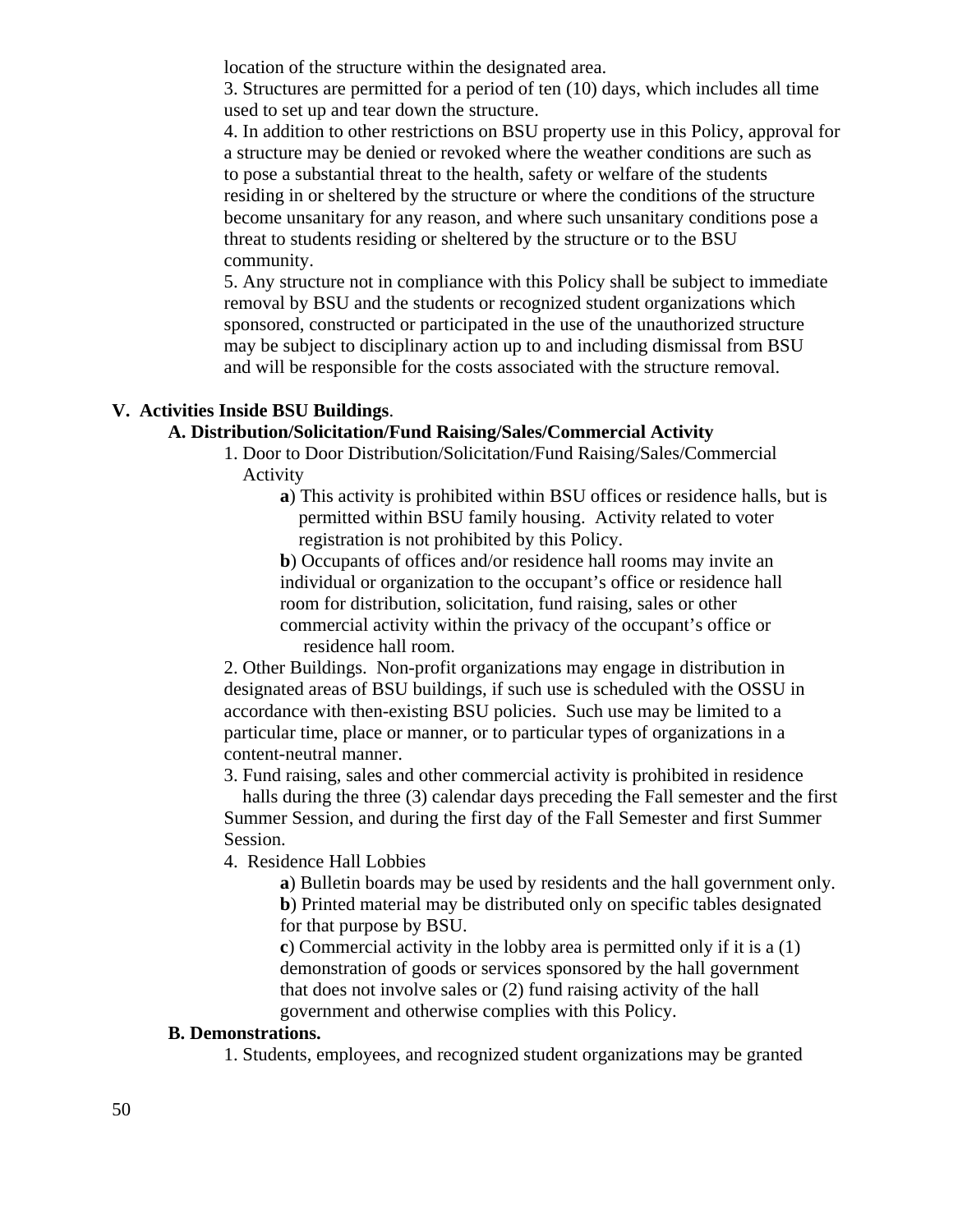permission to hold a demonstration within a specified area of the following buildings: Student Center, Emens Auditorium, or Pruis Hall, subject to availability and any fees uniformly required.

2. Demonstrations inside designated BSU buildings shall be scheduled at least three (3) business days prior to the demonstration, and must be approved by the Associate Dean of Student Affairs. Approval or disapproval of a demonstration shall be based upon consultation with Public Safety and other events already scheduled for the area, in a content-neutral manner.

#### **VII. Obscenity.**

**A.** Obscene speech is not protected by the federal or state constitution, and is prohibited by BSU policy. Obscene materials share the following elements:

1. The average person, applying contemporary community standards, finds that the dominant theme of the matter or performance, taken as a whole, appeals to the prurient interest in sex;

2. The matter depicts or describes, in a patently offensive way, sexual conduct; and

3. The matter or performance, taken as a whole, lacks serious literary, artistic, political, or scientific value.

**B.** Under Indiana law (I.C. 35-49-3-1) a person who knowingly or intentionally exhibits or distributes obscene material commits a Class A misdemeanor. However, the offense is a Class D felony if the matter depicts or describes sexual conduct involving a person who is or appears to be under sixteen years of age.

### *APPENDIX M* **- Weapons Policy**

Ball State University recognizes the importance of providing a climate which is conductive to the safety of all members of the University community. To aid in the accomplishment of this objective:

- **A.** Faculty, Professional Personnel, and Staff employees of Ball State University, students, visitors, guests, and all other individuals are prohibited from possessing or carrying weapons of any kind while on University property, regardless of whether they are licensed to carry the weapon or not. Such prohibition extends to such individuals having such weapons in briefcases, purses, tool boxes, personal vehicles or other personal property or effects.
- **B.** The only exceptions to this policy are: (a) firearms in the possession of University police officers and other individuals who have written authorization from the University's Director of Public Safety to carry such weapons; (b) firearms in the possession of sheriffs, police officers, law enforcement officers, and correctional officers, who are duly authorized by law to carry such firearms; (c) equipment, tools devices and materials which are prescribed for use by authorized University employees as a condition of employment or class enrollment; and (d) legal chemicals dispensing devices, such as pepper sprays, that are sold commercially for personal protection.
- **C.** University property includes all University owned, leased, or otherwise controlled building and lands. University vehicles are covered by this policy at all times whether or